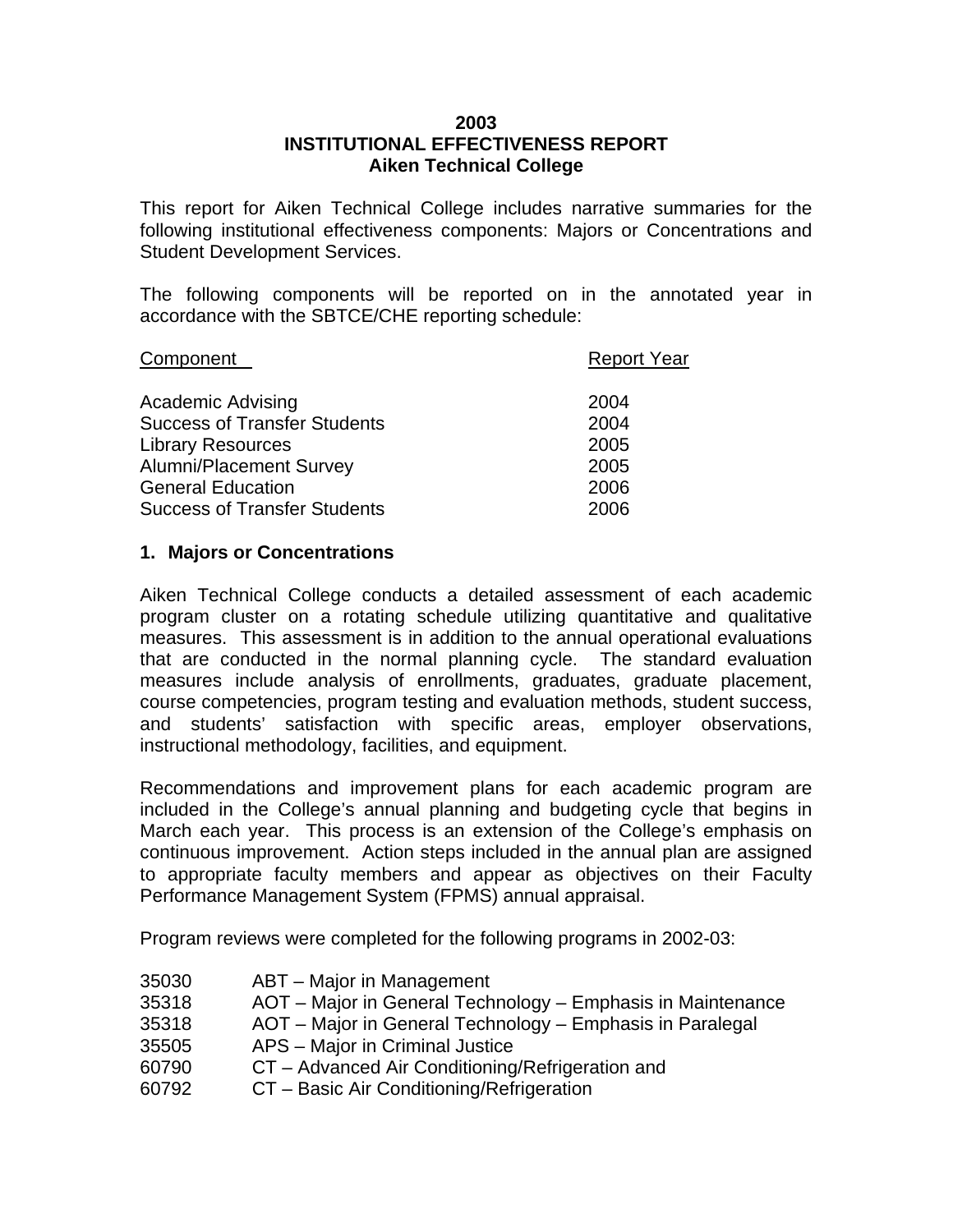## Associate in Business Technology – Management

| <b>Program Characteristics</b>      | <b>Very Strong</b> | Satisfactory | <b>Needs</b><br>Improvement |
|-------------------------------------|--------------------|--------------|-----------------------------|
| Program Mission                     | X                  |              |                             |
| Accreditation                       | X                  |              |                             |
| <b>Articulation Agreements</b>      |                    | X            |                             |
| <b>Program Requirements</b>         | X                  |              |                             |
| Program Competencies                |                    | $X -$        |                             |
| <b>Curriculum Offerings</b>         | X                  |              |                             |
| <b>Curriculum Structure</b>         | X                  |              |                             |
| <b>Advisory Committee</b>           |                    |              | X.                          |
| <b>Academic Advising</b>            | $X -$              |              |                             |
| Library Analysis                    |                    | X            |                             |
| Course Syllabi                      |                    | X            |                             |
| <b>Text Review</b>                  |                    |              | X                           |
| Instructional Methodology           |                    | X.           |                             |
| <b>Evaluation of Students</b>       |                    | X.           |                             |
| Personnel Analysis                  |                    |              | X                           |
| Professional/Service Activities     |                    | X.           |                             |
| Facilities and Equipment            |                    | X            |                             |
| <b>Employment Outlook</b>           |                    | X.           |                             |
| <b>Enrollment Trends</b>            |                    | X            |                             |
| <b>Student Course Completion</b>    |                    | X            |                             |
| <b>Student Retention/Completion</b> |                    | X            |                             |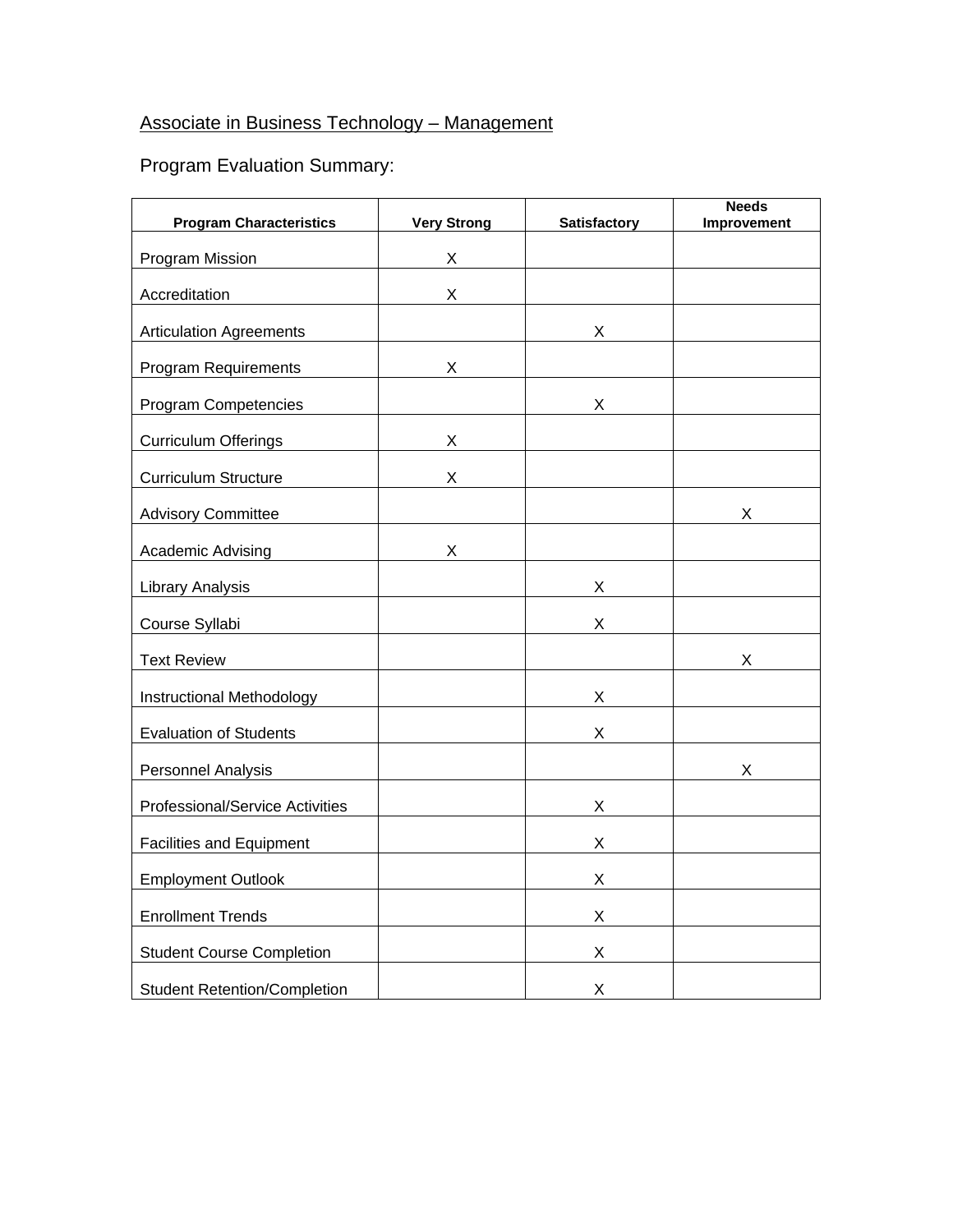- 1. Program content is excellent and covers the myriad of requirements of business and industry. Faculty, including adjunct, are energetic and caring towards students. However, the continued reliance on so many part-time instructors causes a lack of continuity in instruction.
- 2. Program has successfully received accreditation from ACBSP. With this, students will enjoy more transferability between member institutions.
- 3. Continued expansion of the use of computer-based simulations and exercises serves to expand learning opportunities in "real-life" scenarios.

## Weaknesses

- 1. Lack of adequate full-time faculty impacts program coordination and opportunity to expand the program.
- 2. Program and course competencies need improvement. (Competencies are currently being revised for Fall 2003. MGT 255 – Management Decision Making has been implemented as a capstone course.)
- 3. Minor equipment needs would enhance program.

## Improvement Plans

Advisory Committee: The department is working with the advisory committee to identify additional members and to increase participation. By Fall 2003, a new and improved advisory committee will be in place.

Text Review: The College will conduct readability tests on a regular basis to ensure texts are appropriately selected.

Personnel Analysis: Growth and advancement of this program continues to be hindered by the lack of a dedicated full-time faculty. Adjunct faculty members teach most of the courses in the fall and spring terms. The College is examining staffing patterns and release time of assigned faculty in order to address this problem.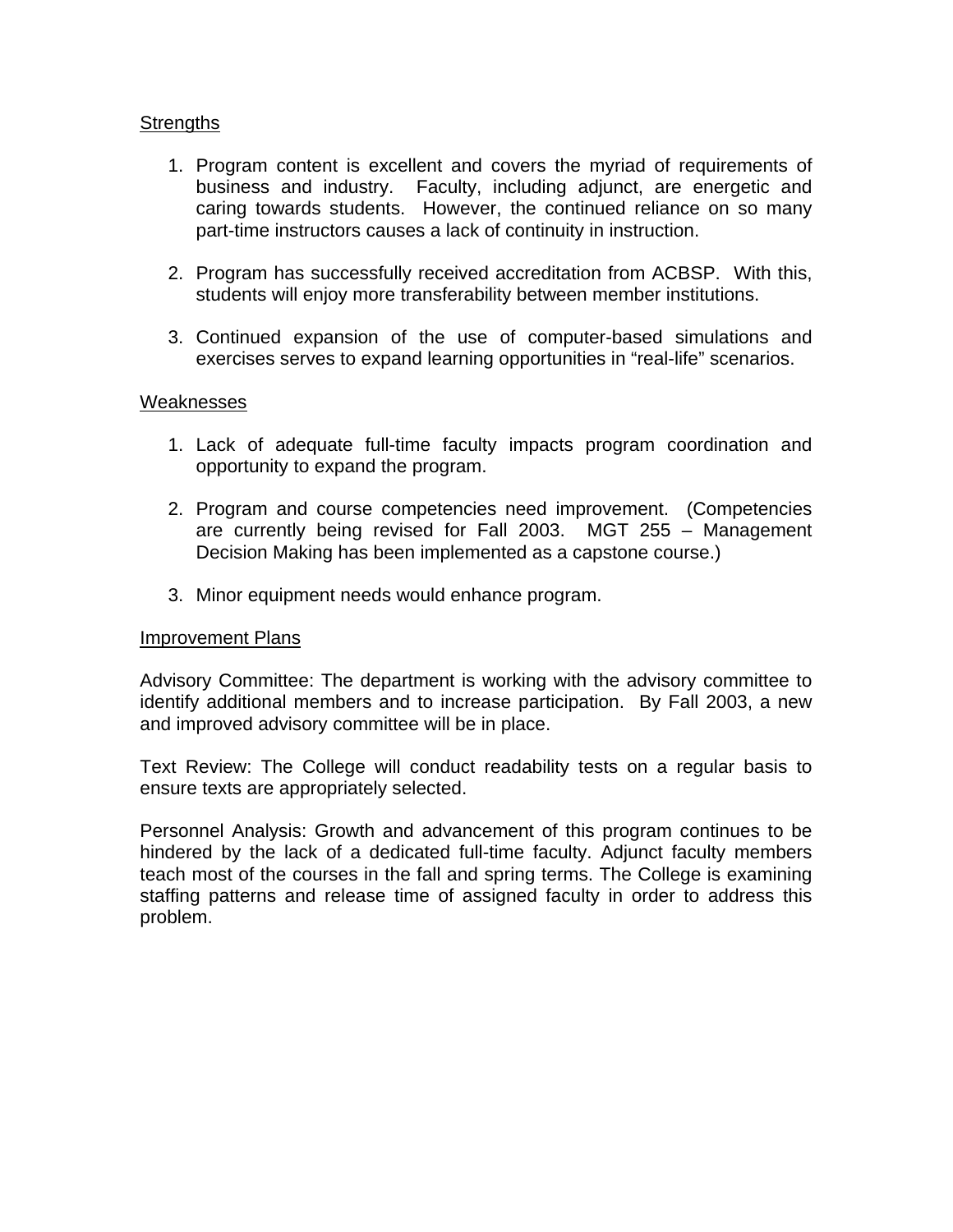## Associate in Occupational Technology - Maintenance

| <b>Program Characteristics</b>      | <b>Very Strong</b> | <b>Satisfactory</b> | <b>Needs</b><br>Improvement |
|-------------------------------------|--------------------|---------------------|-----------------------------|
| Program Mission                     | X                  |                     |                             |
| Accreditation                       | X                  |                     |                             |
|                                     |                    |                     |                             |
| <b>Articulation Agreements</b>      | $X \sim$           |                     |                             |
| Program Requirements                | X                  |                     |                             |
| Program Competencies                | X                  |                     |                             |
| <b>Curriculum Offerings</b>         | X                  |                     |                             |
| <b>Curriculum Structure</b>         | X                  |                     |                             |
| <b>Advisory Committee</b>           |                    | $X \quad \_$        |                             |
| Academic Advising                   | X.                 |                     |                             |
| <b>Library Analysis</b>             | X                  |                     |                             |
| Course Syllabi                      | X                  |                     |                             |
| <b>Text Review</b>                  | X                  |                     |                             |
| Instructional Methodology           | X                  |                     |                             |
| <b>Evaluation of Students</b>       | X                  |                     |                             |
| <b>Personnel Analysis</b>           | X                  |                     |                             |
| Professional/Service Activities     |                    | X                   |                             |
| <b>Facilities and Equipment</b>     |                    |                     | Χ                           |
| <b>Employment Outlook</b>           | X.                 |                     |                             |
| <b>Enrollment Trends</b>            | X                  |                     |                             |
| <b>Student Course Completion</b>    | X                  |                     |                             |
| <b>Student Retention/Completion</b> | X                  |                     |                             |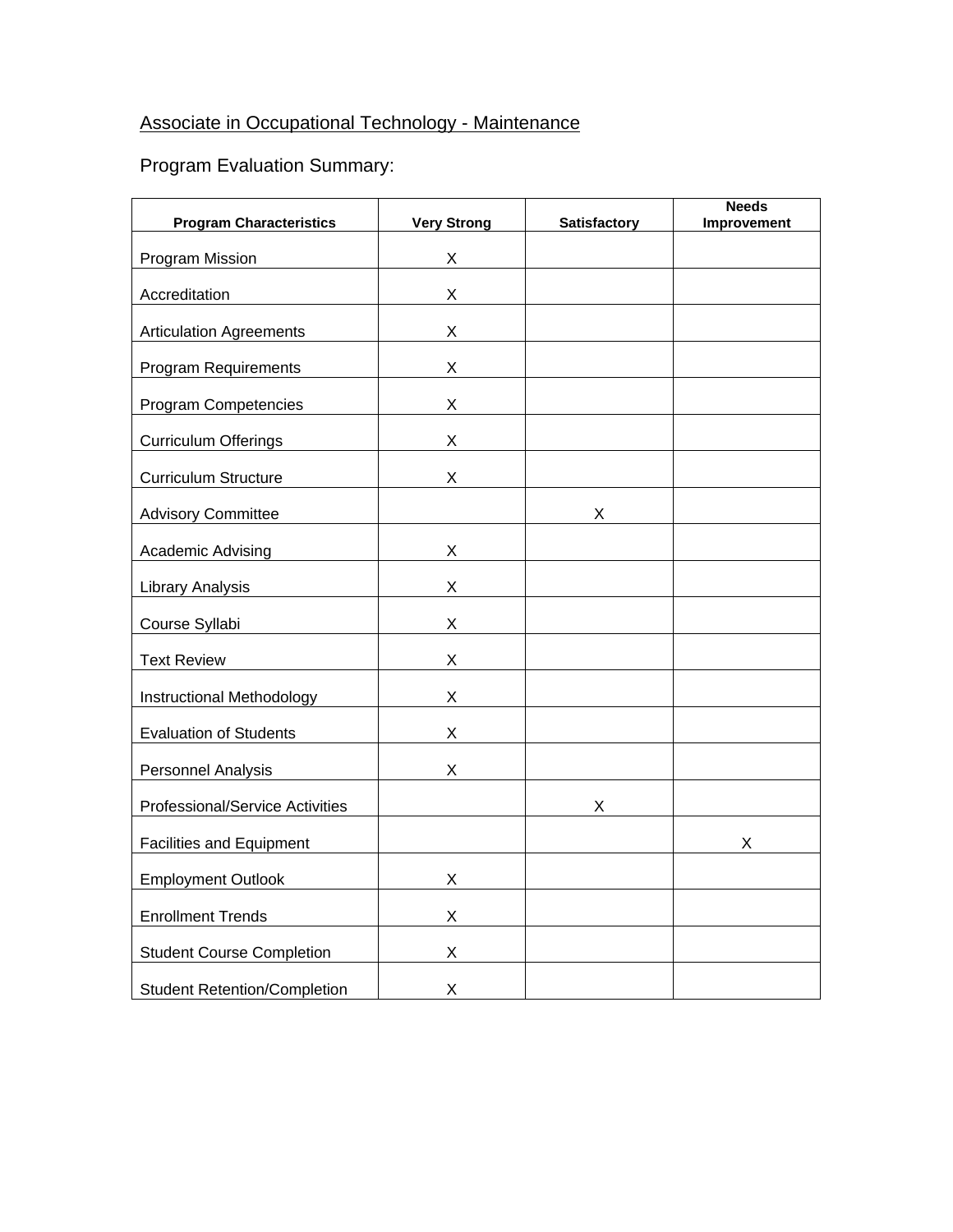- 1. The Industrial Maintenance program is well positioned to support the employment needs of industry in Aiken County.
- 2. Aiken Technical College has a strong reputation in area industry for providing excellently trained maintenance technicians.

## Weaknesses

1. Lack of modern equipment reflects current control technologies, programmable controllers, and fluid control would really support industry needs and bring the program's equipment in line with industry expectation.

## Improvement Plans

Facilities and Equipment: The Program Coordinator will maintain a detailed "want list" of specific items of equipment desired for this program. The list concentrates on hydraulics and pneumatics training aids to expand capabilities in these areas. This area will be high on the departmental priority list for new equipment expenditures. The program will also coordinate equipment needs with the advisory committee and seek assistance in obtaining these items from industry partners and other sources.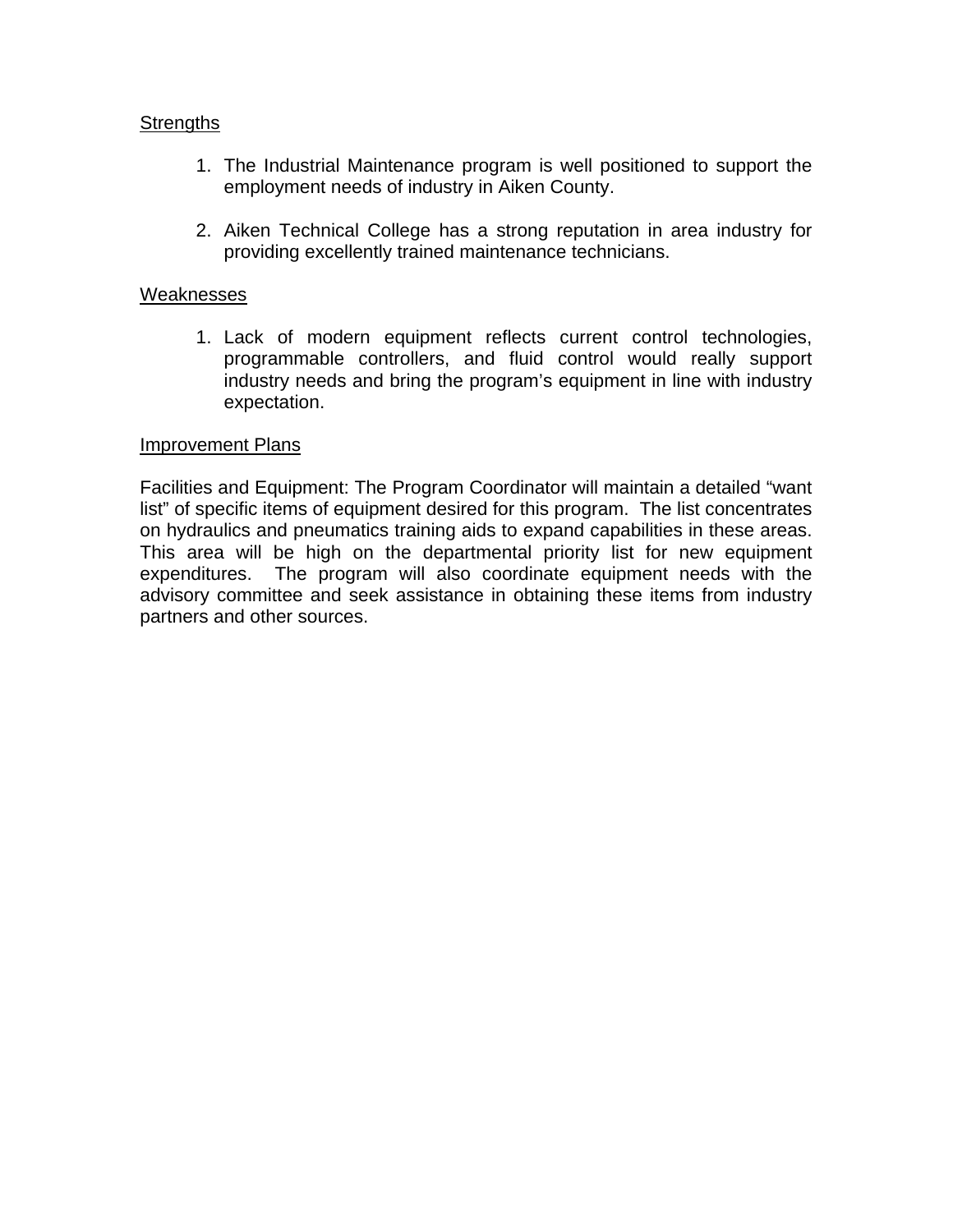## Associate in Occupational Technology – Paralegal

| <b>Program Characteristics</b>      | <b>Very Strong</b> | <b>Satisfactory</b> | <b>Needs</b><br>Improvement |
|-------------------------------------|--------------------|---------------------|-----------------------------|
| Program Mission                     | X                  |                     |                             |
| Accreditation                       |                    |                     | X                           |
| <b>Articulation Agreements</b>      |                    | X                   |                             |
| <b>Program Requirements</b>         | X                  |                     |                             |
| Program Competencies                | X                  |                     |                             |
|                                     |                    |                     |                             |
| <b>Curriculum Offerings</b>         | X                  |                     |                             |
| <b>Curriculum Structure</b>         | X                  |                     |                             |
| <b>Advisory Committee</b>           |                    | $X \equiv$          |                             |
| <b>Academic Advising</b>            | X                  |                     |                             |
| Library Analysis                    | X                  |                     |                             |
| Course Syllabi                      | X                  |                     |                             |
| <b>Text Review</b>                  | X                  |                     |                             |
| Instructional Methodology           | X                  |                     |                             |
| <b>Evaluation of Students</b>       | X                  |                     |                             |
| <b>Personnel Analysis</b>           | $\mathsf{X}$       |                     |                             |
| Professional/Service Activities     | $\mathsf{X}$       |                     |                             |
| <b>Facilities and Equipment</b>     |                    | X                   |                             |
| <b>Employment Outlook</b>           | X.                 |                     |                             |
| <b>Enrollment Trends</b>            |                    | X                   |                             |
| <b>Student Course Completion</b>    | X                  |                     |                             |
| <b>Student Retention/Completion</b> |                    | X                   |                             |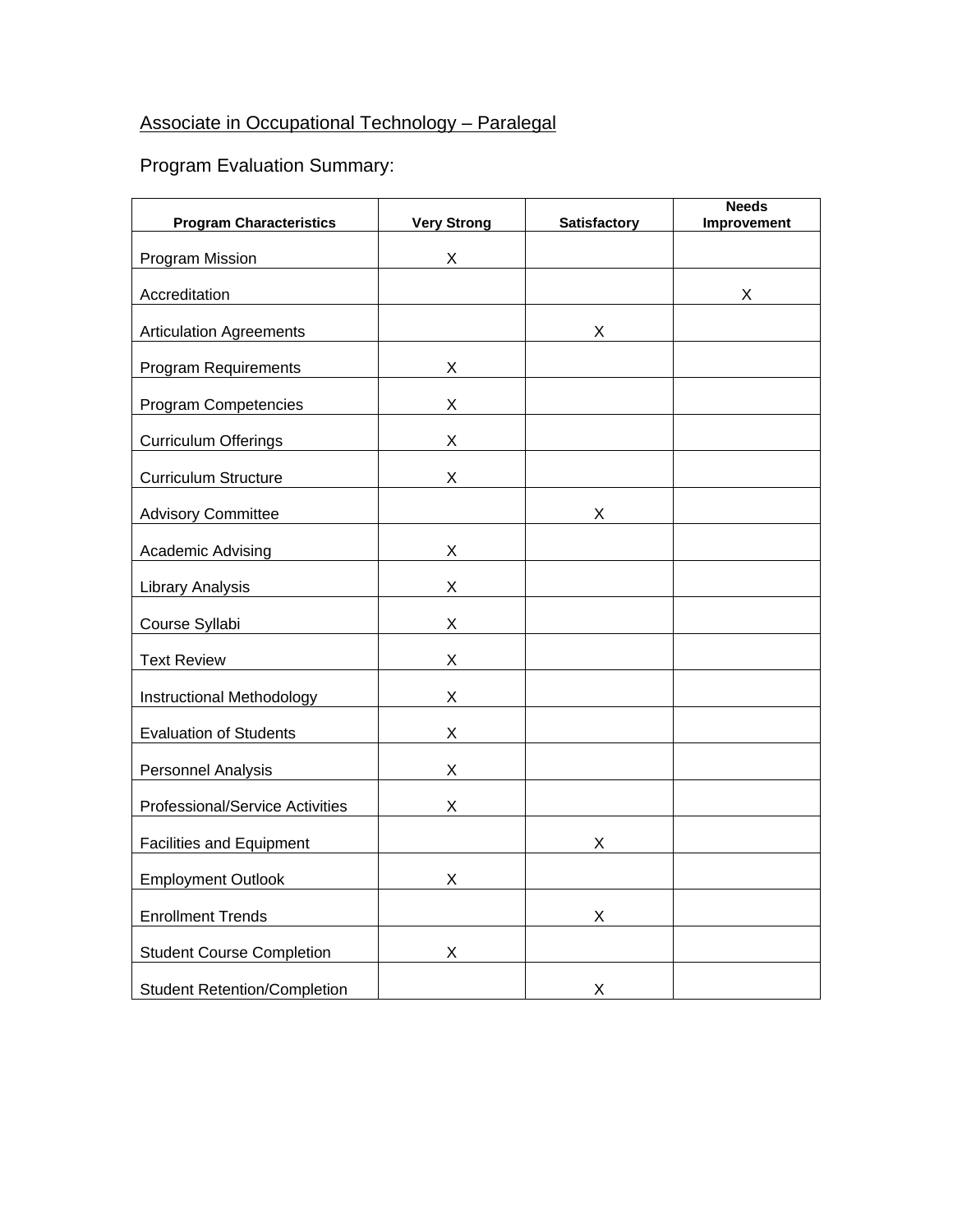- 1. Students who complete either the degree or certificate programs are finding gainful employment in the Central Savannah River Area. The program has high job-related placement rates and enjoys an exceptionally positive relationship with area employers.
- 2. The equipment, both purchased and donated, is above average. Computer-assisted legal research access (both Premise and LOISLAW) is good. There are, however, some software needs which heretofore have not been addressed.
- 3. The Paralegal Advisory Committee has provided significant and invaluable input into the program.

## Weaknesses

- 1. To increase student success in the job market, they must be exposed to cutting-edge technology. This may require modifying existing courses to incorporate technology or it may require developing new courses altogether.
- 2. Lack of American Bar Association accreditation. Access to higher paying job markets in other geographic regions, to include Atlanta, Charleston, Charlotte, and Columbia, is adversely affected by the absence of the ABA approval.
- 3. The degree level program is an Associate Degree in Occupational Technology (AOT) and should be Associate in Public Service (APS).
- 4. Low pay scale for adjunct faculty creates difficulties in retaining attorney-adjuncts for the program.

#### Improvement Plans

Accreditation: Submit an application for accreditation from the ABA by September 1, 2003.

Personnel: Increase adjunct faculty pay scale for attorney-adjuncts. Equipment: Invest in needed technology to enhance the professional preparation and technical competency of graduates.

Advisory Committee: Pursue training opportunities to attract CSRA legal office support staff designed specifically to meet their time and place needs. Develop program to train US Army military legal clerks to become paralegals.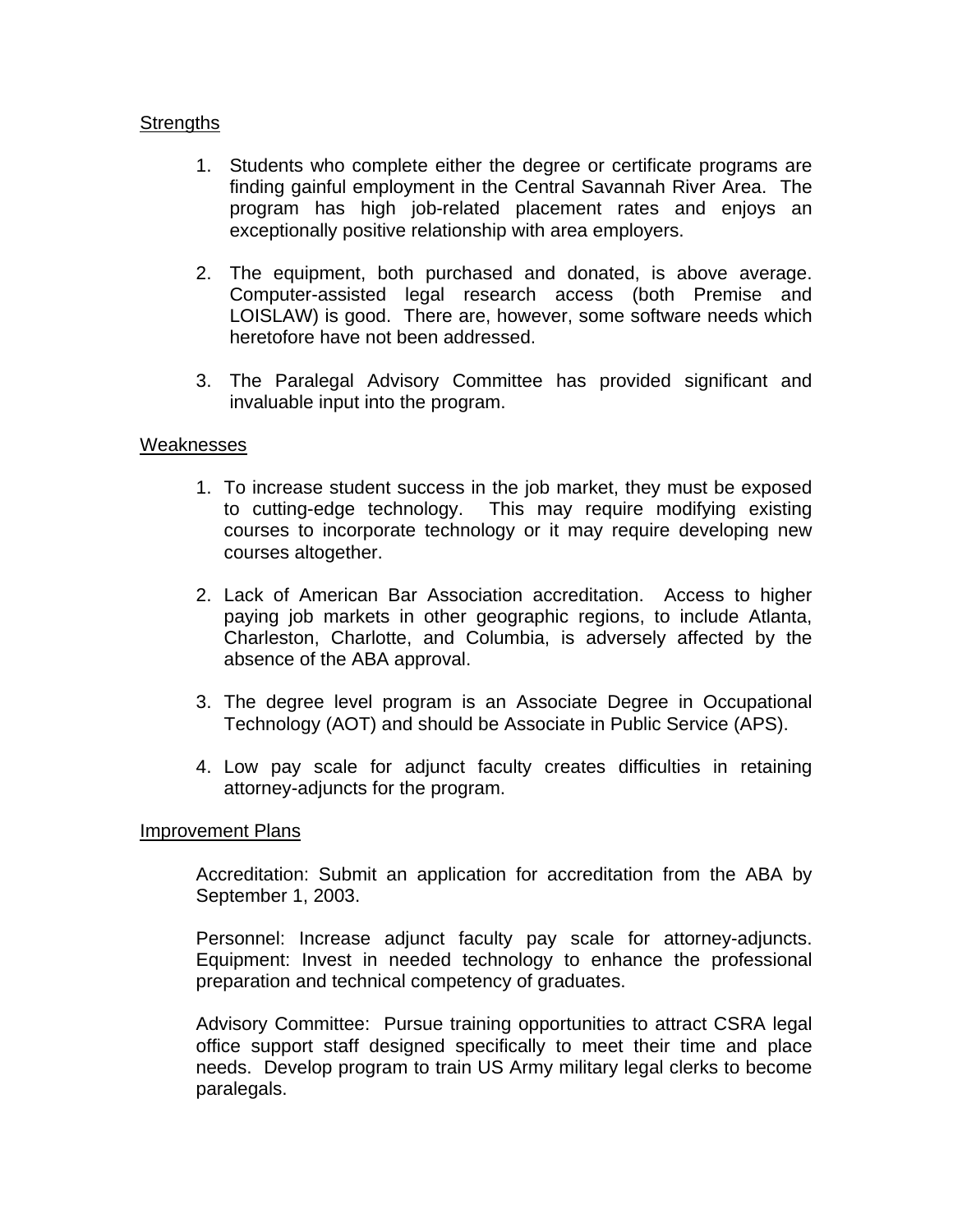## Associate in Public Service – Criminal Justice

| <b>Program Characteristics</b>      | <b>Very Strong</b> | <b>Satisfactory</b> | <b>Needs</b><br>Improvement |
|-------------------------------------|--------------------|---------------------|-----------------------------|
| Program Mission                     | X.                 |                     |                             |
| Accreditation                       | N/A                | N/A                 | N/A                         |
| <b>Articulation Agreements</b>      |                    | X.                  |                             |
| <b>Program Requirements</b>         | X                  |                     |                             |
| <b>Program Competencies</b>         | X                  |                     |                             |
| <b>Curriculum Offerings</b>         | X                  |                     |                             |
| <b>Curriculum Structure</b>         | $\mathsf{X}$       |                     |                             |
| <b>Advisory Committee</b>           |                    | $X \sim$            |                             |
| <b>Academic Advising</b>            | X.                 |                     |                             |
| <b>Library Analysis</b>             |                    | X                   |                             |
| Course Syllabi                      | $X_{-}$            |                     |                             |
| <b>Text Review</b>                  | X                  |                     |                             |
| Instructional Methodology           |                    | $X \quad$           |                             |
| <b>Evaluation of Students</b>       |                    | $\mathsf{X}$        |                             |
| <b>Personnel Analysis</b>           | $X \sim$           |                     |                             |
| Professional/Service Activities     | $X \equiv$         |                     |                             |
| Facilities and Equipment            |                    | X                   |                             |
| <b>Employment Outlook</b>           | X.                 |                     |                             |
| <b>Enrollment Trends</b>            | X.                 |                     |                             |
| <b>Student Course Completion</b>    |                    | X                   |                             |
| <b>Student Retention/Completion</b> |                    | X                   |                             |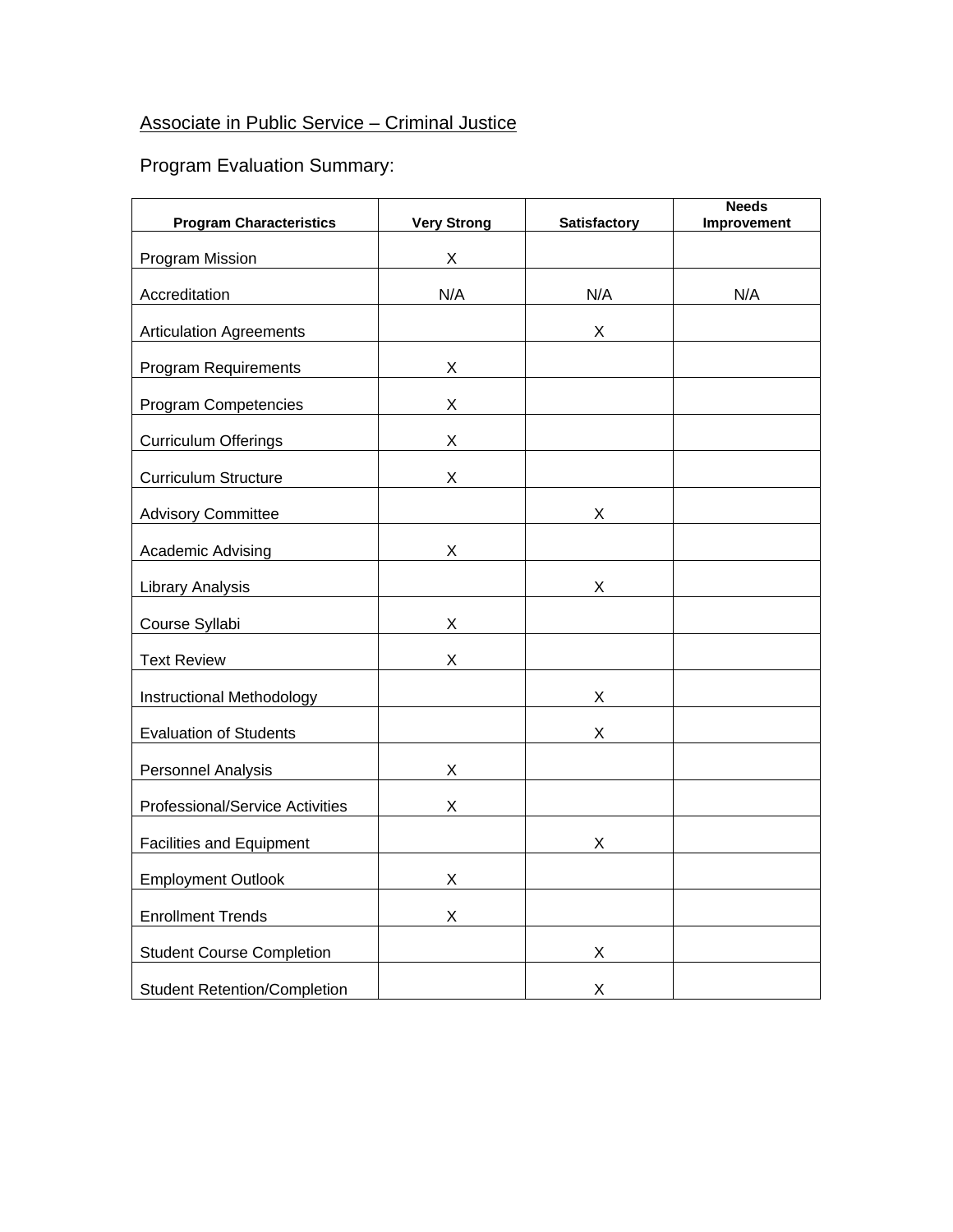- 1. A significant factor is the development and operation of this program is the relationship of the Program Coordinator with the law enforcement community in Aiken County.
- 2. Academic advising and evaluation of alternative educational opportunities to assist students is exemplary.
- 3. The curriculum is broad-based, not excessively vertical.
- 4. Two scholarships are offered through the ATC Foundation for criminal justice students.
- 5. The quality and commitment of the membership of the Advisory Committee is attested by the fact that they are made up largely of the senior leadership of the surrounding law enforcement jurisdictions.

## Weaknesses

- 1. More extensive recruiting by the campus recruiter to attract additional students.
- 2. Development of additional scholarships available to non-traditional students who do not qualify for financial aid.

## Improvement Plans

Scheduling: Improve course sequencing and scheduling to include more offerings of CRJ 101 and increase availability of courses to night students. Offer Internship courses during Summer term.

Articulation: The College will formalize the process to increase articulation opportunities with other educational entities.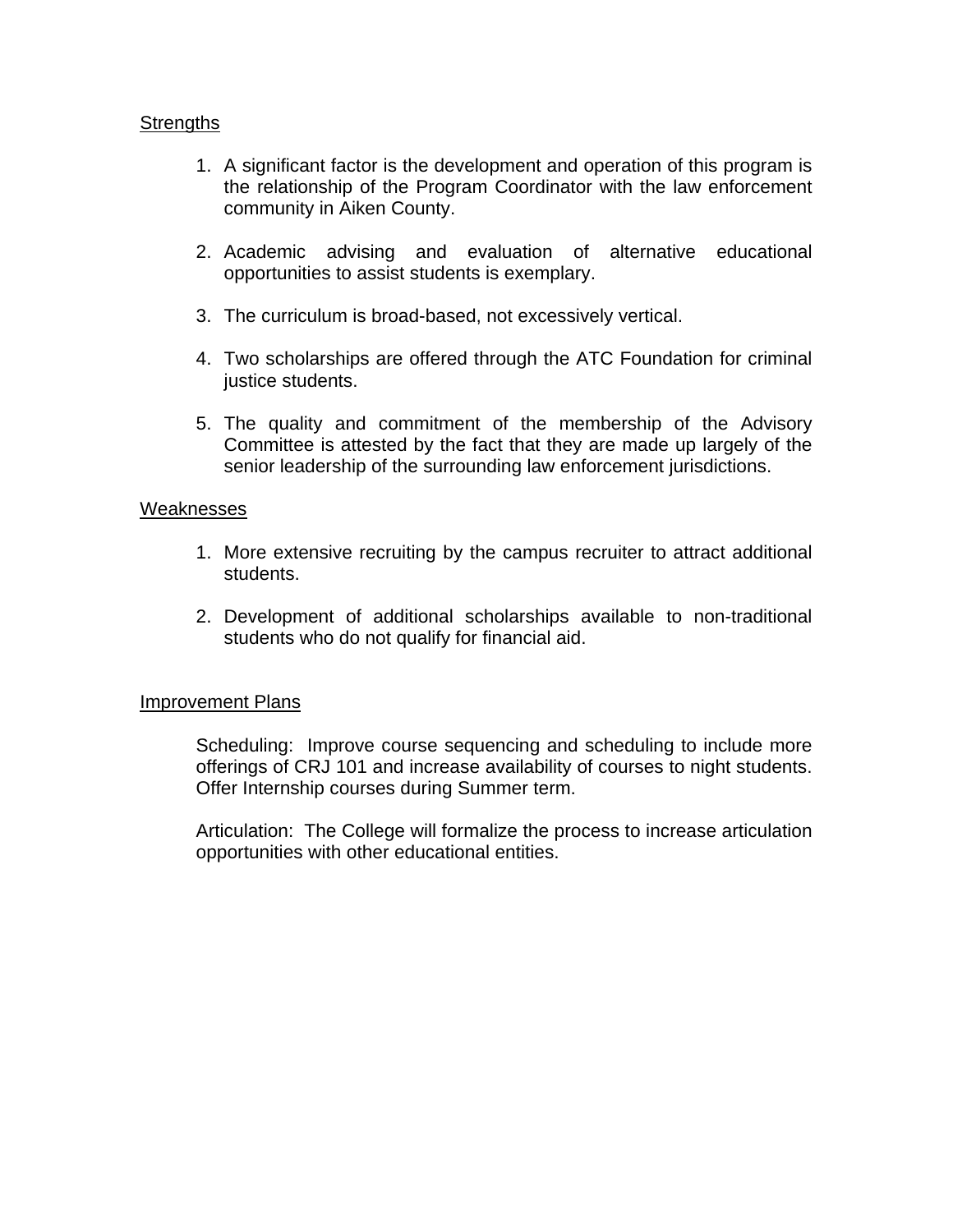# Certificate – Air Conditioning/Refrigeration (Basic & Advanced)

| <b>Program Characteristics</b>      | <b>Very Strong</b> | <b>Satisfactory</b> | <b>Needs</b><br>Improvement |
|-------------------------------------|--------------------|---------------------|-----------------------------|
| Program Mission                     | X                  |                     |                             |
| Accreditation                       | X                  |                     |                             |
| <b>Articulation Agreements</b>      |                    | $X -$               |                             |
| <b>Program Requirements</b>         | X                  |                     |                             |
| Program Competencies                |                    | X                   |                             |
| <b>Curriculum Offerings</b>         | X                  |                     |                             |
|                                     | X                  |                     |                             |
| <b>Curriculum Structure</b>         |                    |                     |                             |
| <b>Advisory Committee</b>           |                    |                     | X                           |
| <b>Academic Advising</b>            | X.                 |                     |                             |
| <b>Library Analysis</b>             |                    | $\mathsf{X}^-$      |                             |
| Course Syllabi                      |                    | X                   |                             |
| <b>Text Review</b>                  |                    |                     | X                           |
| Instructional Methodology           |                    | X.                  |                             |
| <b>Evaluation of Students</b>       |                    | X                   |                             |
| Personnel Analysis                  |                    |                     | X                           |
| Professional/Service Activities     |                    | X.                  |                             |
| <b>Facilities and Equipment</b>     |                    | X                   |                             |
| <b>Employment Outlook</b>           |                    | X                   |                             |
| <b>Enrollment Trends</b>            |                    | X                   |                             |
| <b>Student Course Completion</b>    |                    | X                   |                             |
| <b>Student Retention/Completion</b> |                    | X                   |                             |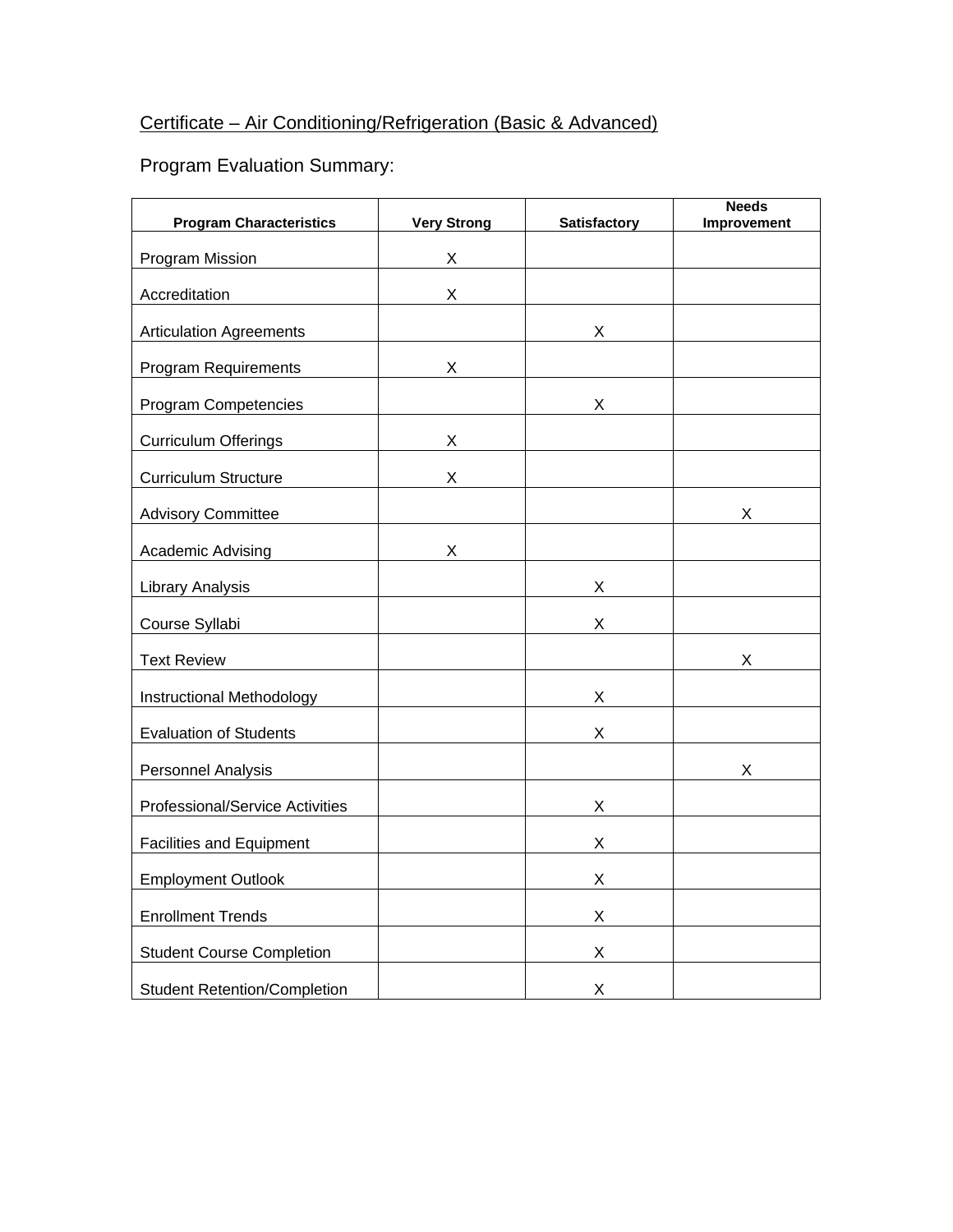- 1. Instructional methodologies are extremely effective.
- 2. The program's ability to help students develop a successful career, and the availability of program-related jobs.

#### Weaknesses

- 1. The appearance and size of the Air Conditioning/Refrigeration lab.
- 2. Community awareness of the program is low. The program suffers from inadequate marketing.

#### Improvement Plans

Advisory Committee: Efforts to strengthen the Advisory Committee have had ancillary benefits that need to be strengthened and further developed. Contacts with local ACR businesses should be used to explore offering scholarships under the Tech Scholars Program.

Accreditation: The Program Coordinator will follow-up with local contractors to confirm interest in North American Technician of Excellence (NATE) certification testing being available locally.

## **2. Procedures for Student Development**

The mission of the Student Services Division is to help each Aiken Technical College student reach his/her full potential. Offices providing services are Admissions and Records, Athletics, Counseling, Financial Aid, One Stop Career Center, and Student Activities. The College annually evaluates the services, activities and processes within Student Services to determine the division's effectiveness in achieving its mission.

Assessment is conducted primarily through a series of student surveys that provide information on student perception of the quality of and quantity of services provided and the impact of the College on specific areas of their development and informal feedback from students, faculty and staff.

The 2002 New Student Survey is conducted annually to measure satisfaction rates of various services and activities among new students. All student development services were rated as "Good" or "Adequate" as measured in Fall 2002. In addition, all student development services have received "Good" or "Adequate" ratings for the past three years.

The following table displays satisfaction rates (expressed as mean values using a 5 point scale) for the past three years: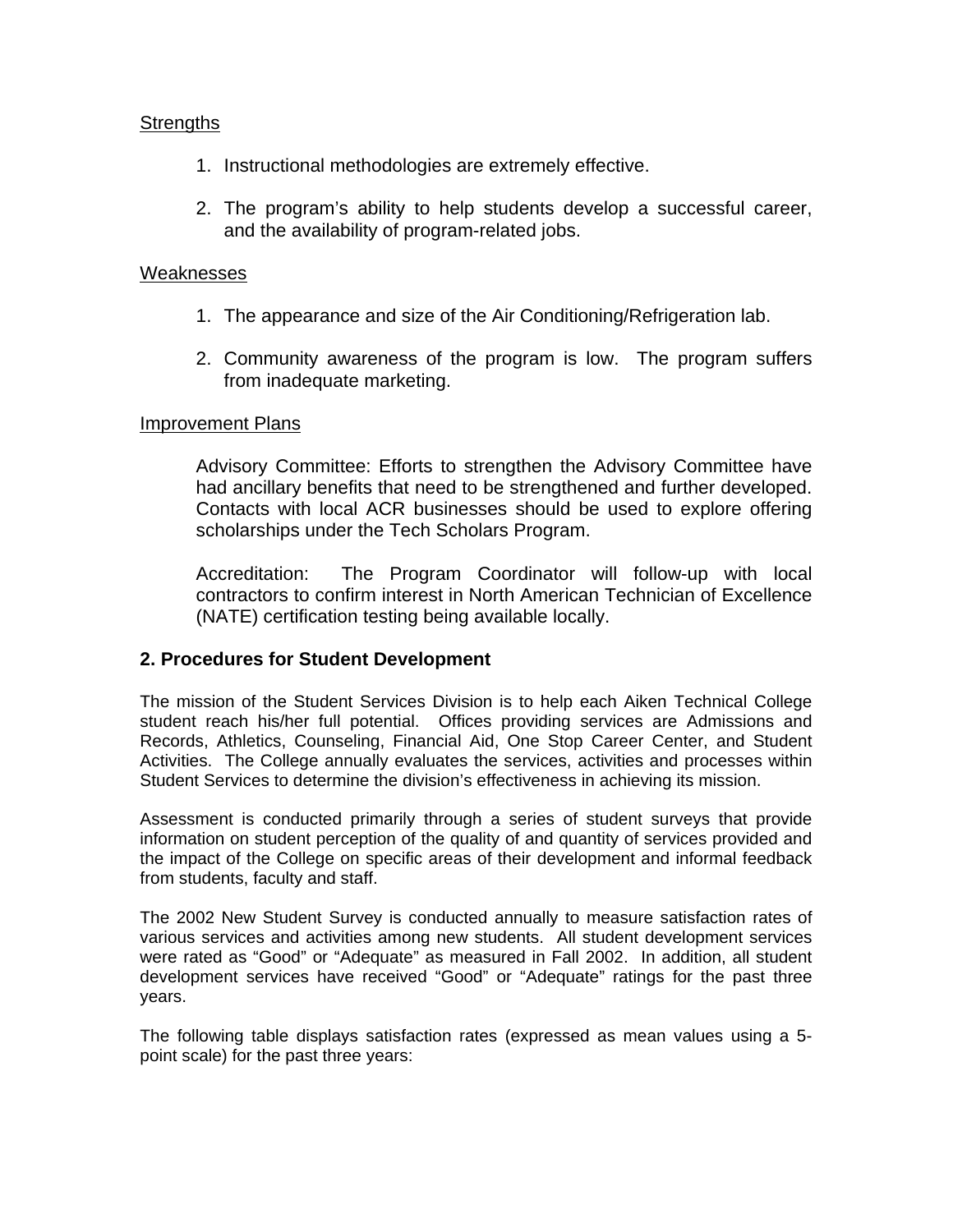| Service                            | 2002 | 2001 | 2000 |
|------------------------------------|------|------|------|
| <b>Admissions Process</b>          | 4.02 | 4.02 | 3.75 |
| Inter-Collegiate Athletics         | 3.58 | n/a  | n/a  |
| <b>Student Counseling Services</b> | 3.84 | 3.98 | 3.68 |
| <b>Financial Aid</b>               | 4.04 | 3.82 | 3.73 |
| <b>New Student Orientation</b>     | 3.48 | 4.32 | 3.74 |
| Registration                       | 3.89 | 4.09 | 3.86 |
| <b>Student Welcome Back Event</b>  | 3.88 | 4.11 | 3.61 |
| Survival Skills Program            | 3.66 | 4.00 | 3.70 |
| <b>Placement Testing</b>           | 3.47 | 3.60 | 3.27 |

The 2002 Graduate Survey is conducted annually to measure satisfaction rates of various services and activities among graduates. All student development services were rated as "Satisfactory" as measured in Fall 2002. In addition, all student development services have received "Satisfactory" ratings for the past three years. The following table displays satisfaction rates (expressed as mean values using a 6-point scale) for the past three years:

| Service                                                 | 2002         | 2001         | 2000         |
|---------------------------------------------------------|--------------|--------------|--------------|
| <b>Admissions Process</b><br>Inter-Collegiate Athletics | 5.05<br>4.73 | 4.89<br>n/a  | 4.86<br>n/a  |
| <b>Student Counseling Services</b>                      | 4.75         | 4.43         | 4.59         |
| <b>Financial Aid</b><br><b>New Student Orientation</b>  | 4.77<br>4.75 | 4.58<br>4.56 | 4.95<br>4.71 |
| Registration                                            | 4.87         | 4.89         | 4.89         |
| One Stop Career Center<br><b>Student Government</b>     | 4.74         | 4.22         | 4.37         |
| <b>Student Activities</b>                               | 4.80<br>4.18 | 4.52<br>4.37 | 4.40<br>4.64 |
|                                                         |              |              |              |

In terms of impact, 99% stated that their ATC experiences contributed to their success in achieving their objective. The respondents perceived ATC's greatest impact on their personal development in the areas of 1) 79% - using a variety of logic skills to evaluate and solve problems systematically, 2) 78% - perform computational skills, and 3) 76% use research and organizational skills necessary to locate, analyze, and synthesize information.

The Student Services division sponsored the ATC Career Fair with over 46 employers participating. This represented an increase of 16 employers from the previous year. Additional Career Fairs are planned for the coming year. The SEVIS system has been implemented and enables the College to enter students via web access. International students will be tracked by INS in a more efficient manner to ensure degree completion and return to countries of origin. The division offered an orientation session for distance learning (Tech On-Line) students to increase their preparation and knowledge regarding use of this technology. Retention rates for Distance Learning students are on the rise. The College completed a comprehensive review of ASSET and COMPASS test cut-off scores and moved exclusively to the COMPASS Computerized Test System for Placement Testing. This change has improved the predictability of students' capabilities and will increase retention and completion rates.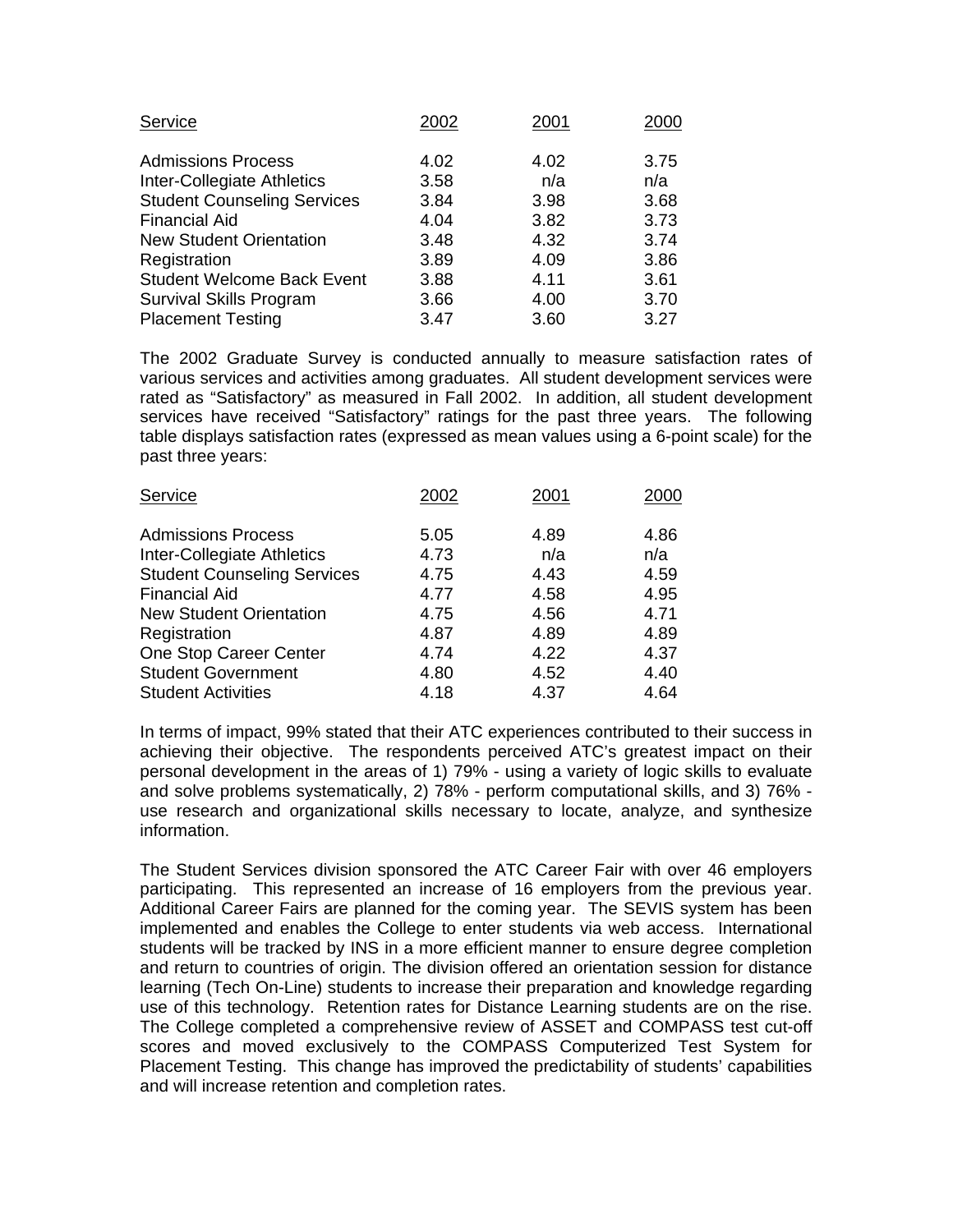## **3. Technologically Skilled Workforce**

Aiken Technical College is committed to providing a "technologically skilled workforce" and that commitment is manifested in our Mission Statement, the 2003-2007 Strategic Plan, and the 2003-04 Annual Plan. Multiple institutional goals and strategic objectives, as well as numerous action steps for each strategic objective, specifically outline the College's focus on preparing technically competent graduates for today's job market. In addition, the College's "Learning Outcomes" emphasize the mastery of skills identified as essential for success in a technologically complex society. A main focus of the Curriculum Revision Process is the identification of skill sets and the development of competency-based instruction to ensure student mastery of essential skills. The following examples further illustrate the College's commitment:

#### 2002-2003 Annual Plan

| <b>GOAL III:</b>      | Empower our students through life-changing educational<br>experiences to become productive and committed citizens.                                                                                                            |
|-----------------------|-------------------------------------------------------------------------------------------------------------------------------------------------------------------------------------------------------------------------------|
|                       | STRATEGIC OBJECTIVE 1: Develop and implement the infrastructure to maximize<br>student participation in work-based and service learning<br>opportunities.                                                                     |
| <b>ACTION STEP 1:</b> | Expand the Technical Scholars Program to include the<br>Health Services industry.                                                                                                                                             |
|                       | STRATEGIC OBJECTIVE 4: Align curriculum so that each student receives<br>an<br>education that meets workforce and transfer needs.                                                                                             |
| <b>ACTION STEP 1:</b> | Develop chemical technical curricula that considers local<br>industry input and national skills standards.                                                                                                                    |
| 2003-2004 Annual Plan |                                                                                                                                                                                                                               |
| <b>GOAL III:</b>      | Empower our students through life-changing educational<br>experiences to become productive and committed citizens.                                                                                                            |
|                       | STRATEGIC OBJECTIVE 3: Graduate diploma and associate degree students who are<br>able to perform in a technologically complex society.                                                                                        |
| <b>ACTION STEP 1:</b> | Identify a standard level of technical competencies<br>expected of all associate degree graduates.                                                                                                                            |
| <b>GOAL V:</b>        | Create a synergistic alignment of College and business<br>resources to enhance economic prosperity in the region.                                                                                                             |
|                       | STRATEGIC OBJECTIVE 1: Align the College with economic development agencies to<br>identify and develop programs of excellence to assist in<br>recruiting new industry and growing existing businesses in<br>the service area. |
| <b>ACTION STEP 1:</b> | Develop chemical technical curricula that considers local<br>industry input and national skills standards.                                                                                                                    |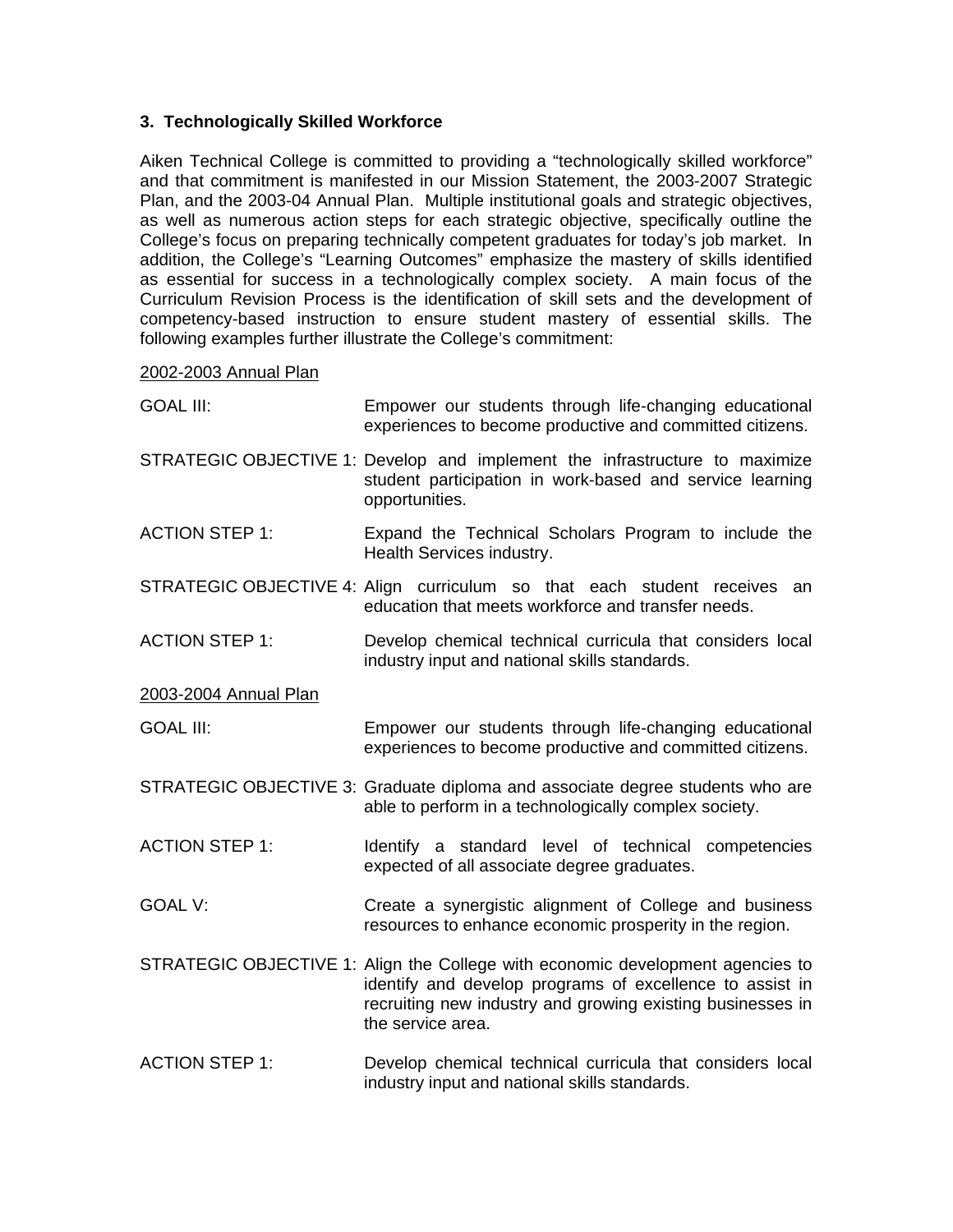## **Programs Eligible for Accreditation and Programs Accredited**

*Applicable to four- and two-year institutions* 

## **Institution: Aiken Technical College**

## **LIST OF NATIONAL INSTITUTIONAL AND SPECIALIZED ACCREDITING BODIES RECOGNIZED BY THE SOUTH CAROLINA COMMISSION ON HIGHER EDUCATION**

|                                                                                                                                               | <b>Accredit</b><br>able<br>Program | <b>Fully</b>                     | <b>Details on Program</b><br>(if program not fully accredited-do not<br>complete if fully accredited) |                                                                               |                                         | <b>Date</b><br>agency/                 |
|-----------------------------------------------------------------------------------------------------------------------------------------------|------------------------------------|----------------------------------|-------------------------------------------------------------------------------------------------------|-------------------------------------------------------------------------------|-----------------------------------------|----------------------------------------|
| <b>ACCREDITING AGENCIES AND</b><br><b>AREAS</b>                                                                                               |                                    | <b>Accred</b><br>ited<br>Program | Year<br>program<br>added<br>at<br>institutio<br>n                                                     | Institution has<br>chosen NOT to<br>seek<br>accreditation for<br>this program | Accreditation<br>Expected<br>(if known) | area<br>added<br>to CHE<br><b>List</b> |
| <b>American Assembly of</b><br><b>Collegiate Schools of Business -</b><br><b>International Association for</b><br><b>Management Education</b> |                                    |                                  |                                                                                                       | An institution may be accredited by the AACSB or the ACBSP                    |                                         |                                        |
| Business (BUS)-Baccalaureate,                                                                                                                 |                                    |                                  |                                                                                                       |                                                                               |                                         |                                        |
| Masters', and Doctoral degree<br>programs in business                                                                                         |                                    |                                  |                                                                                                       |                                                                               |                                         |                                        |
| administration and management                                                                                                                 |                                    |                                  |                                                                                                       |                                                                               |                                         |                                        |
| Business (BUSA)-Baccalaureate,                                                                                                                |                                    |                                  |                                                                                                       |                                                                               |                                         |                                        |
| Masters', and Doctoral degree                                                                                                                 |                                    |                                  |                                                                                                       |                                                                               |                                         |                                        |
| programs in accounting                                                                                                                        |                                    |                                  |                                                                                                       |                                                                               |                                         |                                        |
| <b>ACCREDITING BOARD FOR</b>                                                                                                                  |                                    |                                  |                                                                                                       |                                                                               |                                         |                                        |
| <b>ENGINEERING AND</b><br>TECHNOLOGY, INC.                                                                                                    |                                    |                                  |                                                                                                       |                                                                               |                                         |                                        |
| <b>Engineering (ENG)-Baccalaureate</b>                                                                                                        |                                    |                                  |                                                                                                       |                                                                               |                                         |                                        |
| and                                                                                                                                           |                                    |                                  |                                                                                                       |                                                                               |                                         |                                        |
| master's level programs in                                                                                                                    |                                    |                                  |                                                                                                       |                                                                               |                                         |                                        |
| engineering                                                                                                                                   |                                    |                                  |                                                                                                       |                                                                               |                                         |                                        |
| Engineering-related (ENGR) -                                                                                                                  |                                    |                                  |                                                                                                       |                                                                               |                                         |                                        |
| Engineering                                                                                                                                   |                                    |                                  |                                                                                                       |                                                                               |                                         |                                        |
| related programs at the                                                                                                                       |                                    |                                  |                                                                                                       |                                                                               |                                         |                                        |
| baccalaureate level                                                                                                                           |                                    |                                  |                                                                                                       |                                                                               |                                         |                                        |
| <b>Engineering Technology (ENGT)</b><br>- Associate                                                                                           | $\sf X$                            | X                                |                                                                                                       |                                                                               |                                         |                                        |
| and baccalaureate degree                                                                                                                      |                                    |                                  |                                                                                                       |                                                                               |                                         |                                        |
| programs in                                                                                                                                   |                                    |                                  |                                                                                                       |                                                                               |                                         |                                        |
| engineering technology                                                                                                                        |                                    |                                  |                                                                                                       |                                                                               |                                         |                                        |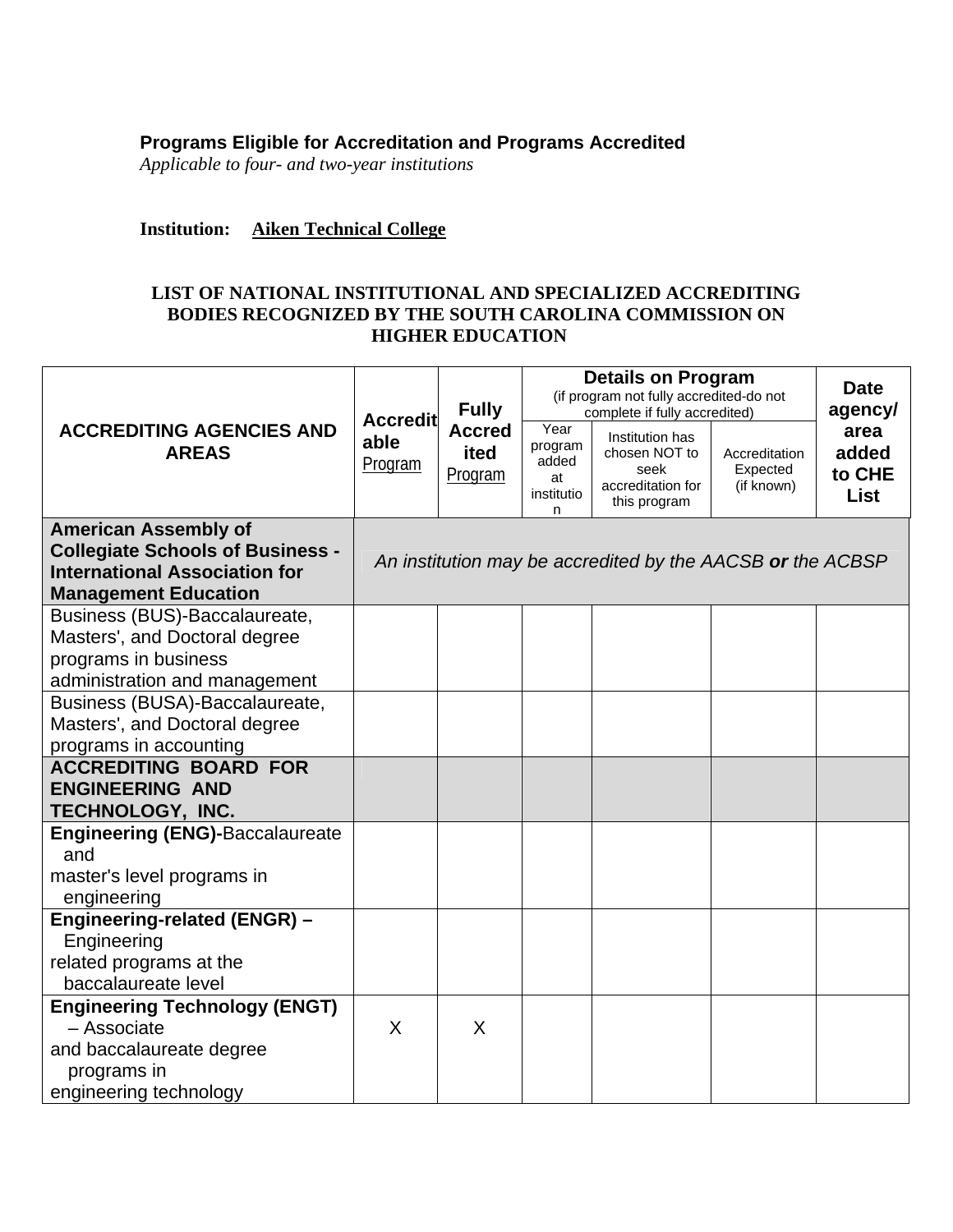|                                                                                                                                                                                                                                                   | <b>Accredit</b><br>able<br>Program | <b>Fully</b><br><b>Accred</b><br>ited<br><b>Program</b> |                                                   | <b>Details on Program</b><br>(if program not fully accredited-do not<br>complete if fully accredited) |                                         |                                 |
|---------------------------------------------------------------------------------------------------------------------------------------------------------------------------------------------------------------------------------------------------|------------------------------------|---------------------------------------------------------|---------------------------------------------------|-------------------------------------------------------------------------------------------------------|-----------------------------------------|---------------------------------|
| <b>ACCREDITING AGENCIES AND</b><br><b>AREAS</b>                                                                                                                                                                                                   |                                    |                                                         | Year<br>program<br>added<br>at<br>institutio<br>n | Institution has<br>chosen NOT to<br>seek<br>accreditation for<br>this program                         | Accreditation<br>Expected<br>(if known) | area<br>added<br>to CHE<br>List |
| <b>ACCREDITING COMMISSION</b><br>ON EDUCATION FOR HEALTH<br><b>SERVICES ADMINISTRATION</b>                                                                                                                                                        |                                    |                                                         |                                                   |                                                                                                       |                                         |                                 |
| <b>Health Services Administration</b><br>HSA) Graduate programs                                                                                                                                                                                   |                                    |                                                         |                                                   |                                                                                                       |                                         |                                 |
| <b>ACCREDITING COUNCIL ON</b><br><b>EDUCATION IN JOURNALISM</b><br><b>AND MASS COMMUNICATIONS</b>                                                                                                                                                 |                                    |                                                         |                                                   |                                                                                                       |                                         |                                 |
| <b>Journalism and Mass</b><br><b>Communication</b><br>(JOUR) - Units within institutions<br>offering<br>professional undergraduate and<br>graduate<br>(master's) degree programs<br><b>AMERICAN ASSOCIATION FOR</b><br><b>MARRIAGE AND FAMILY</b> |                                    |                                                         |                                                   |                                                                                                       |                                         |                                 |
| <b>THERAPY</b><br><b>Marriage and Family Therapy</b>                                                                                                                                                                                              |                                    |                                                         |                                                   |                                                                                                       |                                         |                                 |
| (MFTC) - Clinical training programs                                                                                                                                                                                                               |                                    |                                                         |                                                   |                                                                                                       |                                         |                                 |
| <b>Marriage and Family Therapy</b><br>(MFTD) - Graduate degree<br>programs                                                                                                                                                                        |                                    |                                                         |                                                   |                                                                                                       |                                         |                                 |
| <b>AMERICAN ASSOCIATION OF</b><br><b>FAMILY AND CONSUMER</b><br><b>SCIENCES (AAFCS)</b>                                                                                                                                                           |                                    |                                                         |                                                   |                                                                                                       |                                         |                                 |
| <b>Home Economics - Baccalaureate</b><br>programs                                                                                                                                                                                                 |                                    |                                                         |                                                   |                                                                                                       |                                         |                                 |
| <b>AMERICAN ASSOCIATION OF</b><br><b>NURSE ANESTHETISTS</b>                                                                                                                                                                                       |                                    |                                                         |                                                   |                                                                                                       |                                         |                                 |
| <b>Nurse Anesthetists (ANEST) -</b><br>Generic nurse<br>anesthesia education<br>programs/schools                                                                                                                                                  |                                    |                                                         |                                                   |                                                                                                       |                                         |                                 |
| <b>AMERICAN BAR ASSOCIATION</b>                                                                                                                                                                                                                   |                                    |                                                         |                                                   |                                                                                                       |                                         |                                 |
| Law (LAW) - Professional schools<br><b>AMERICAN BOARD OF</b><br><b>FUNERAL SERVICE EDUCATION</b>                                                                                                                                                  |                                    |                                                         |                                                   |                                                                                                       |                                         |                                 |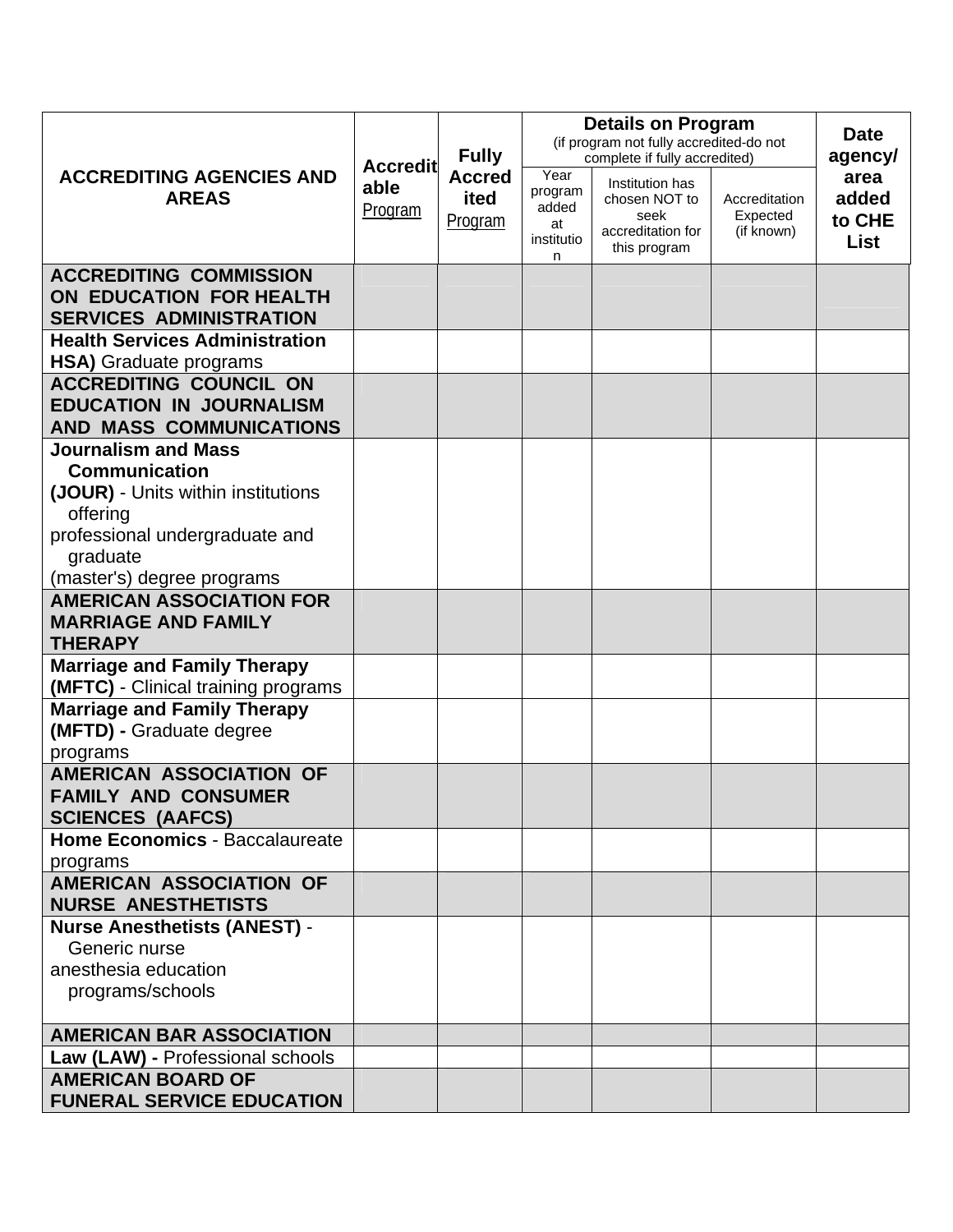|                                                              |                                    |                                                  | <b>Details on Program</b><br>(if program not fully accredited-do not |                                                                               |                                         | <b>Date</b>                     |
|--------------------------------------------------------------|------------------------------------|--------------------------------------------------|----------------------------------------------------------------------|-------------------------------------------------------------------------------|-----------------------------------------|---------------------------------|
|                                                              | <b>Accredit</b><br>able<br>Program | <b>Fully</b><br><b>Accred</b><br>ited<br>Program | complete if fully accredited)                                        |                                                                               |                                         | agency/                         |
| <b>ACCREDITING AGENCIES AND</b><br><b>AREAS</b>              |                                    |                                                  | Year<br>program<br>added<br>at<br>institutio<br>n                    | Institution has<br>chosen NOT to<br>seek<br>accreditation for<br>this program | Accreditation<br>Expected<br>(if known) | area<br>added<br>to CHE<br>List |
| <b>Funeral Service Education</b><br>(FUSER)                  |                                    |                                                  |                                                                      |                                                                               |                                         |                                 |
| Independent schools and collegiate                           |                                    |                                                  |                                                                      |                                                                               |                                         |                                 |
| departments                                                  |                                    |                                                  |                                                                      |                                                                               |                                         |                                 |
| <b>AMERICAN COLLEGE OF</b><br><b>NURSE MIDWIVES</b>          |                                    |                                                  |                                                                      |                                                                               |                                         |                                 |
| <b>Nurse Midwifery (MIDWF) - Basic</b>                       |                                    |                                                  |                                                                      |                                                                               |                                         |                                 |
| certificate and basic master's                               |                                    |                                                  |                                                                      |                                                                               |                                         |                                 |
| degree program                                               |                                    |                                                  |                                                                      |                                                                               |                                         |                                 |
| <b>AMERICAN COUNCIL FOR</b><br><b>CONSTRUCTION EDUCATION</b> |                                    |                                                  |                                                                      |                                                                               |                                         |                                 |
| <b>Construction Education (CONST)</b>                        |                                    |                                                  |                                                                      |                                                                               |                                         |                                 |
| - Baccalaureate degree programs                              |                                    |                                                  |                                                                      |                                                                               |                                         |                                 |
| <b>AMERICAN COUNCIL ON</b>                                   |                                    |                                                  |                                                                      |                                                                               |                                         |                                 |
| PHARMACEUTICAL EDUCATION                                     |                                    |                                                  |                                                                      |                                                                               |                                         |                                 |
| <b>Pharmacy (PHAR) - Professional</b>                        |                                    |                                                  |                                                                      |                                                                               |                                         |                                 |
| degree programs                                              |                                    |                                                  |                                                                      |                                                                               |                                         |                                 |
| <b>AMERICAN COUNSELING</b>                                   |                                    |                                                  |                                                                      |                                                                               |                                         |                                 |
| <b>ASSOCIATION</b>                                           |                                    |                                                  |                                                                      |                                                                               |                                         |                                 |
| <b>Counseling - Masters and</b>                              |                                    |                                                  |                                                                      |                                                                               |                                         |                                 |
| Doctoral level programs<br><b>AMERICAN CULINARY</b>          |                                    |                                                  |                                                                      |                                                                               |                                         |                                 |
| <b>FEDERATION EDUCATIONAL</b>                                |                                    |                                                  |                                                                      |                                                                               |                                         |                                 |
| <b>INSTITUTE</b>                                             |                                    |                                                  |                                                                      |                                                                               |                                         |                                 |
| <b>Culinary Arts (CUL) -</b>                                 |                                    |                                                  |                                                                      |                                                                               |                                         |                                 |
| postsecondary programs which                                 |                                    |                                                  |                                                                      |                                                                               |                                         |                                 |
| award certificates, diplomas, or                             |                                    |                                                  |                                                                      |                                                                               |                                         |                                 |
| associate degrees in culinary arts                           |                                    |                                                  |                                                                      |                                                                               |                                         |                                 |
| and food services management                                 |                                    |                                                  |                                                                      |                                                                               |                                         |                                 |
| <b>AMERICAN DENTAL</b>                                       |                                    |                                                  |                                                                      |                                                                               |                                         |                                 |
| <b>ASSOCIATION</b>                                           |                                    |                                                  |                                                                      |                                                                               |                                         |                                 |
| <b>Dental Assisting (DA)</b>                                 | X                                  | X                                                |                                                                      |                                                                               |                                         |                                 |
| <b>Dental Hygiene (DH)</b>                                   |                                    |                                                  |                                                                      |                                                                               |                                         |                                 |
| <b>Dental Laboratory Technology</b><br>(DT)                  |                                    |                                                  |                                                                      |                                                                               |                                         |                                 |
| <b>Dentistry (DENT)</b> - Programs                           |                                    |                                                  |                                                                      |                                                                               |                                         |                                 |
| leading to the D.D.S. or D.M.D.                              |                                    |                                                  |                                                                      |                                                                               |                                         |                                 |
| degree advanced general dentistry                            |                                    |                                                  |                                                                      |                                                                               |                                         |                                 |
| and specialty programs, and                                  |                                    |                                                  |                                                                      |                                                                               |                                         |                                 |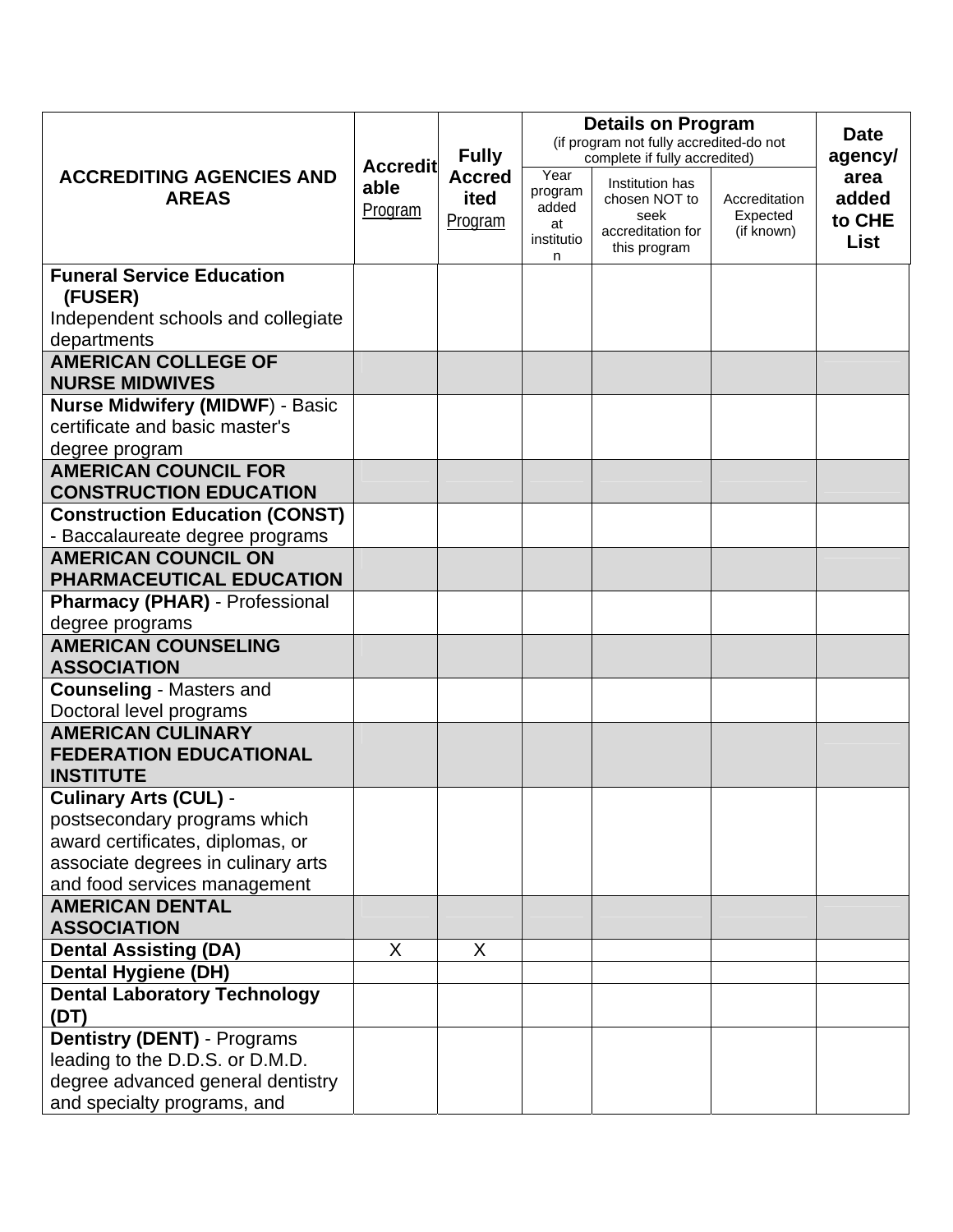|                                                            |                                    | <b>Fully</b><br><b>Accred</b><br>ited<br>Program | <b>Details on Program</b>                         | <b>Date</b>                                                                                                    |                                         |                                 |
|------------------------------------------------------------|------------------------------------|--------------------------------------------------|---------------------------------------------------|----------------------------------------------------------------------------------------------------------------|-----------------------------------------|---------------------------------|
|                                                            |                                    |                                                  | (if program not fully accredited-do not           | agency/                                                                                                        |                                         |                                 |
| <b>ACCREDITING AGENCIES AND</b><br><b>AREAS</b>            | <b>Accredit</b><br>able<br>Program |                                                  | Year<br>program<br>added<br>at<br>institutio<br>n | complete if fully accredited)<br>Institution has<br>chosen NOT to<br>seek<br>accreditation for<br>this program | Accreditation<br>Expected<br>(if known) | area<br>added<br>to CHE<br>List |
| general practice residency                                 |                                    |                                                  |                                                   |                                                                                                                |                                         |                                 |
| programs                                                   |                                    |                                                  |                                                   |                                                                                                                |                                         |                                 |
| <b>AMERICAN DIETETIC</b><br><b>ASSOCIATION, THE</b>        |                                    |                                                  |                                                   |                                                                                                                |                                         |                                 |
| <b>Dietetics (DIET) - Coordinated</b>                      |                                    |                                                  |                                                   |                                                                                                                |                                         |                                 |
| undergraduate programs                                     |                                    |                                                  |                                                   |                                                                                                                |                                         |                                 |
| Dietetics (DIETI) - Post                                   |                                    |                                                  |                                                   |                                                                                                                |                                         |                                 |
| baccalaureate internship programs                          |                                    |                                                  |                                                   |                                                                                                                |                                         |                                 |
| <b>AMERICAN LIBRARY</b>                                    |                                    |                                                  |                                                   |                                                                                                                |                                         |                                 |
| <b>ASSOCIATION</b>                                         |                                    |                                                  |                                                   |                                                                                                                |                                         |                                 |
| Librarianship (LIB) - master's                             |                                    |                                                  |                                                   |                                                                                                                |                                         |                                 |
| program leading to the first                               |                                    |                                                  |                                                   |                                                                                                                |                                         |                                 |
| professional degree                                        |                                    |                                                  |                                                   |                                                                                                                |                                         |                                 |
| <b>AMERICAN MEDICAL</b><br><b>ASSOCIATION COUNCIL ON</b>   |                                    |                                                  |                                                   |                                                                                                                |                                         |                                 |
| <b>MEDICALEDUCATION AND</b>                                |                                    |                                                  |                                                   |                                                                                                                |                                         |                                 |
| <b>ASSOCIATION OF AMERICAN</b>                             |                                    |                                                  |                                                   |                                                                                                                |                                         |                                 |
| <b>MEDICAL COLLEGES, LIAISON</b>                           |                                    |                                                  |                                                   |                                                                                                                |                                         |                                 |
| <b>COMMITTEE ON MEDICAL</b>                                |                                    |                                                  |                                                   |                                                                                                                |                                         |                                 |
| <b>EDUCATION</b>                                           |                                    |                                                  |                                                   |                                                                                                                |                                         |                                 |
| <b>Medicine (MED)</b> - Programs                           |                                    |                                                  |                                                   |                                                                                                                |                                         |                                 |
| leading to the M.D.                                        |                                    |                                                  |                                                   |                                                                                                                |                                         |                                 |
| M.D. degree                                                |                                    |                                                  |                                                   |                                                                                                                |                                         |                                 |
| <b>AMERICAN OCCUPATIONAL</b><br><b>THERAPY ASSOCIATION</b> |                                    |                                                  |                                                   |                                                                                                                |                                         |                                 |
| <b>Occupational Therapist (OT)</b>                         |                                    |                                                  |                                                   |                                                                                                                |                                         |                                 |
| <b>Occupational Therapy Assistant</b>                      |                                    |                                                  |                                                   |                                                                                                                |                                         |                                 |
| (OTA)                                                      |                                    |                                                  |                                                   |                                                                                                                |                                         |                                 |
| <b>AMERICAN PHYSICAL THERAPY</b><br><b>ASSOCIATION</b>     |                                    |                                                  |                                                   |                                                                                                                |                                         |                                 |
| <b>Physical Therapy (PTAA) -</b>                           |                                    |                                                  |                                                   |                                                                                                                |                                         |                                 |
| Programs for the physical therapist                        |                                    |                                                  |                                                   |                                                                                                                |                                         |                                 |
| assistant                                                  |                                    |                                                  |                                                   |                                                                                                                |                                         |                                 |
| <b>Physical Therapy (PTA) -</b>                            |                                    |                                                  |                                                   |                                                                                                                |                                         |                                 |
| Professional programs for the                              |                                    |                                                  |                                                   |                                                                                                                |                                         |                                 |
| physical therapist                                         |                                    |                                                  |                                                   |                                                                                                                |                                         |                                 |
| <b>AMERICAN PSYCHOLOGICAL</b>                              |                                    |                                                  |                                                   |                                                                                                                |                                         |                                 |
| <b>ASSOCIATION</b>                                         |                                    |                                                  |                                                   |                                                                                                                |                                         |                                 |
| <b>Clinical Psychology (CLPSY) -</b>                       |                                    |                                                  |                                                   |                                                                                                                |                                         |                                 |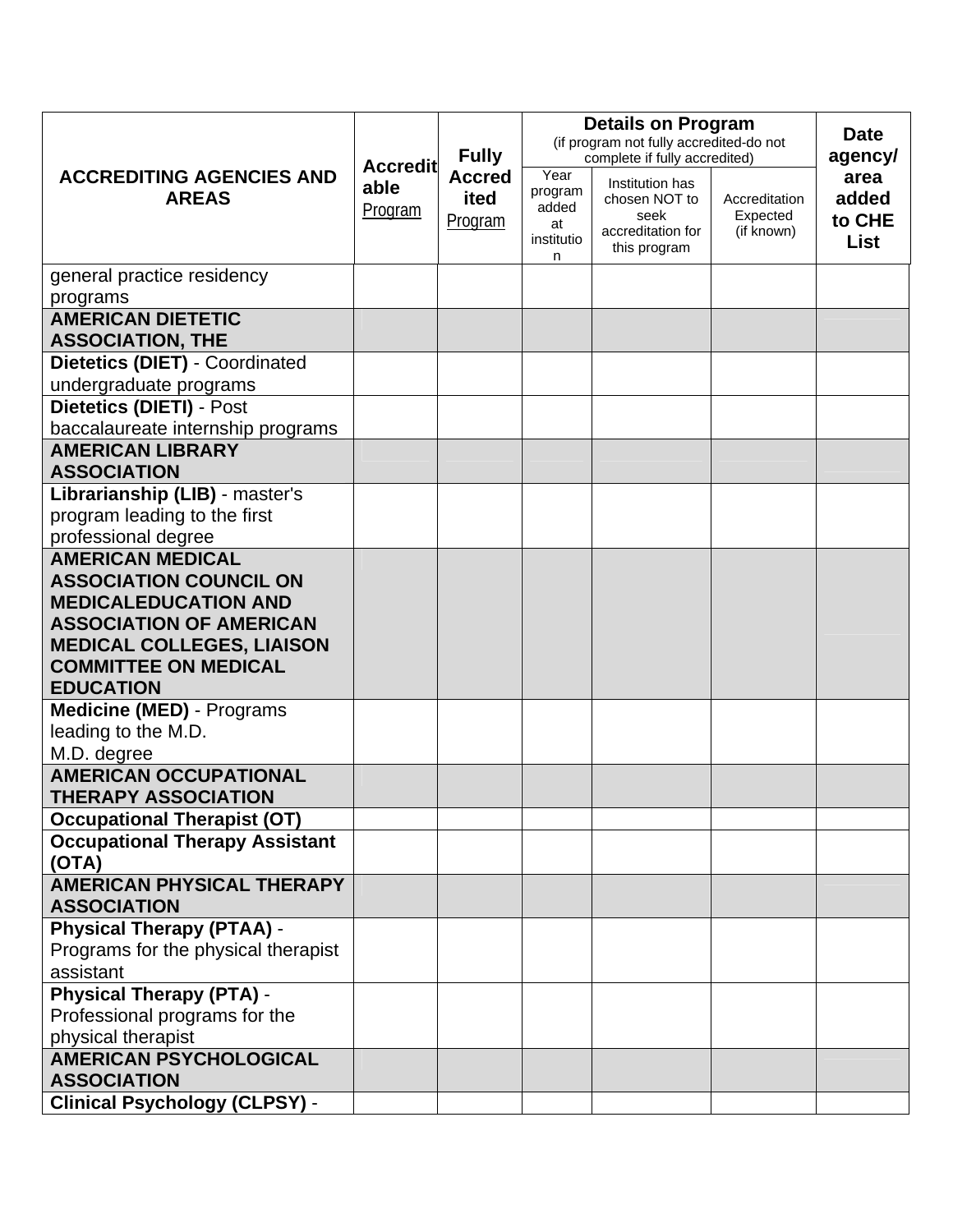|                                                                                                                       |                                                            | <b>Fully</b>                     | <b>Details on Program</b><br>(if program not fully accredited-do not | <b>Date</b>                                                                   |                                         |                                        |
|-----------------------------------------------------------------------------------------------------------------------|------------------------------------------------------------|----------------------------------|----------------------------------------------------------------------|-------------------------------------------------------------------------------|-----------------------------------------|----------------------------------------|
|                                                                                                                       |                                                            |                                  | complete if fully accredited)                                        | agency/                                                                       |                                         |                                        |
| <b>ACCREDITING AGENCIES AND</b><br><b>AREAS</b>                                                                       | <b>Accredit</b><br>able<br>Program                         | <b>Accred</b><br>ited<br>Program | Year<br>program<br>added<br>at<br>institutio<br>n                    | Institution has<br>chosen NOT to<br>seek<br>accreditation for<br>this program | Accreditation<br>Expected<br>(if known) | area<br>added<br>to CHE<br><b>List</b> |
| Doctoral programs                                                                                                     |                                                            |                                  |                                                                      |                                                                               |                                         |                                        |
| <b>Counseling Psychology (COPSY)</b><br>- Doctoral programs                                                           |                                                            |                                  |                                                                      |                                                                               |                                         |                                        |
| <b>Professional Psychology (IPSY)</b><br>- Pre-doctoral internship programs                                           |                                                            |                                  |                                                                      |                                                                               |                                         |                                        |
| <b>Professional/Scientific</b><br><b>Psychology (PSPSY) - Doctoral</b><br>programs                                    |                                                            |                                  |                                                                      |                                                                               |                                         |                                        |
| <b>School Psychology (SCPSY)B -</b><br>Doctoral programs                                                              |                                                            |                                  |                                                                      |                                                                               |                                         |                                        |
| <b>AMERICAN SOCIETY OF</b><br><b>LANDSCAPE ARCHITECTS</b>                                                             |                                                            |                                  |                                                                      |                                                                               |                                         |                                        |
| Landscape Architecture (LSAR) -<br>Baccalaureate and master's<br>programs leading to the first<br>professional degree |                                                            |                                  |                                                                      |                                                                               |                                         |                                        |
| <b>AMERICAN SPEECH-</b>                                                                                               |                                                            |                                  |                                                                      |                                                                               |                                         |                                        |
| <b>LANGUAGE-HEARING</b><br><b>ASSOCIATION</b>                                                                         |                                                            |                                  |                                                                      |                                                                               |                                         |                                        |
| <b>Audiology (AUD) - Graduate</b><br>degree programs                                                                  |                                                            |                                  |                                                                      |                                                                               |                                         |                                        |
| <b>Speech-Language Pathology</b><br>(SP) - Graduate degree programs                                                   |                                                            |                                  |                                                                      |                                                                               |                                         |                                        |
| <b>AMERICAN VETERINARY</b><br><b>MEDICAL ASSOCIATION</b>                                                              |                                                            |                                  |                                                                      |                                                                               |                                         | 5/1998                                 |
| <b>Veterinary Medicine - Programs</b><br>leading to a D.V.M. or D.M.V.<br>degree                                      |                                                            |                                  |                                                                      |                                                                               |                                         | 5/1998                                 |
| <b>ASSOCIATION OF COLLEGIATE</b><br><b>BUSINESS SCHOOLS AND</b><br><b>PROGRAMS</b>                                    | An institution may be accredited by the ACBSP or the AACSB |                                  |                                                                      |                                                                               |                                         |                                        |
| <b>Business (BUAD) - Associate</b><br>degree programs in business and<br>business-related fields                      | X                                                          | X                                |                                                                      |                                                                               |                                         |                                        |
| <b>Business (BUBD) - Baccalaureate</b><br>degree programs in business and<br>business-related fields                  |                                                            |                                  |                                                                      |                                                                               |                                         |                                        |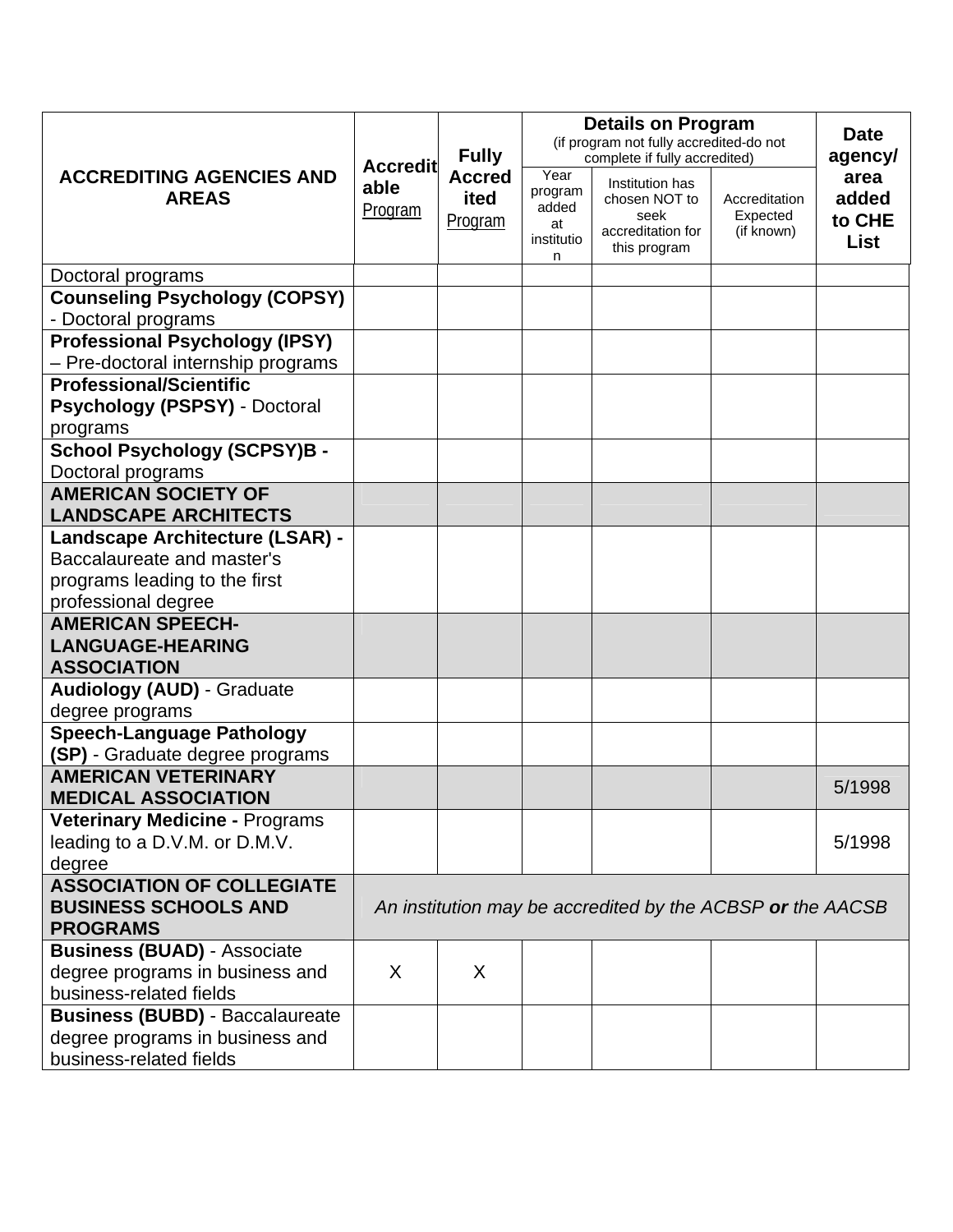|                                                                                                      |                                    | <b>Fully</b><br><b>Accred</b><br>ited<br>Program | <b>Details on Program</b><br>(if program not fully accredited-do not | <b>Date</b><br>agency/                                                                                         |                                         |                                        |
|------------------------------------------------------------------------------------------------------|------------------------------------|--------------------------------------------------|----------------------------------------------------------------------|----------------------------------------------------------------------------------------------------------------|-----------------------------------------|----------------------------------------|
| <b>ACCREDITING AGENCIES AND</b><br><b>AREAS</b>                                                      | <b>Accredit</b><br>able<br>Program |                                                  | Year<br>program<br>added<br>at<br>institutio<br>n                    | complete if fully accredited)<br>Institution has<br>chosen NOT to<br>seek<br>accreditation for<br>this program | Accreditation<br>Expected<br>(if known) | area<br>added<br>to CHE<br><b>List</b> |
| <b>Business (BUMD) - Master degree</b><br>programs in business and<br>business-related fields        |                                    |                                                  |                                                                      |                                                                                                                |                                         |                                        |
| <b>COMMISSION ON</b><br><b>ACCREDITATION OF ALLIED</b><br><b>HEALTH EDUCATION</b><br><b>PROGRAMS</b> |                                    |                                                  |                                                                      |                                                                                                                |                                         |                                        |
| <b>Cytotechnologist (CYTO)</b>                                                                       |                                    |                                                  |                                                                      |                                                                                                                |                                         |                                        |
| <b>Diagnostic Medical Sonographer</b><br>(DMS)                                                       |                                    |                                                  |                                                                      |                                                                                                                |                                         |                                        |
| Electroneurodiagnostic<br><b>Technologist (ENDT)</b>                                                 |                                    |                                                  |                                                                      |                                                                                                                |                                         |                                        |
| <b>Emergency Medical Technician-</b><br><b>Paramedic (EMTP)</b>                                      |                                    |                                                  |                                                                      |                                                                                                                |                                         |                                        |
| <b>Histologic</b>                                                                                    |                                    |                                                  |                                                                      |                                                                                                                |                                         |                                        |
| <b>Technician/Technologist (HT)</b>                                                                  |                                    |                                                  |                                                                      |                                                                                                                |                                         |                                        |
| <b>Joint Review Committee -</b>                                                                      |                                    |                                                  |                                                                      |                                                                                                                |                                         | 11/199                                 |
| <b>Athletic Training (JRC-AT)</b>                                                                    |                                    |                                                  |                                                                      |                                                                                                                |                                         | 9                                      |
| <b>Medical Assistant (MA)</b>                                                                        |                                    |                                                  |                                                                      |                                                                                                                |                                         |                                        |
| <b>Medical Records Administrator</b><br>(MRA)                                                        |                                    |                                                  |                                                                      |                                                                                                                |                                         |                                        |
| <b>Ophthalmic Medical Assistant</b><br>(OMA)                                                         |                                    |                                                  |                                                                      |                                                                                                                |                                         |                                        |
| <b>Perfusionist (PERF)</b>                                                                           |                                    |                                                  |                                                                      |                                                                                                                |                                         |                                        |
| <b>Physician Assistant (PA) -</b>                                                                    |                                    |                                                  |                                                                      |                                                                                                                |                                         |                                        |
| Assistant to the primary care<br>physician                                                           |                                    |                                                  |                                                                      |                                                                                                                |                                         |                                        |
| <b>Respiratory Therapist (REST)</b>                                                                  |                                    |                                                  |                                                                      |                                                                                                                |                                         |                                        |
| <b>Respiratory Therapy Technician</b><br>(RESTT)                                                     |                                    |                                                  |                                                                      |                                                                                                                |                                         |                                        |
| <b>Specialist in Blood Bank</b><br><b>Technology (SBBT)</b>                                          |                                    |                                                  |                                                                      |                                                                                                                |                                         |                                        |
| <b>Surgeon's Assistant (SA)</b>                                                                      |                                    |                                                  |                                                                      |                                                                                                                |                                         |                                        |
| <b>Surgical Technologist (ST)</b>                                                                    |                                    |                                                  |                                                                      |                                                                                                                |                                         |                                        |
| <b>COMMISSION ON COLLEGIATE</b>                                                                      |                                    |                                                  |                                                                      |                                                                                                                |                                         |                                        |
| <b>NURSING EDUCATION (CCNE)</b>                                                                      |                                    |                                                  |                                                                      |                                                                                                                |                                         | 11/1999                                |
| <b>Nursing - Baccalaureate-degree</b><br>nursing education programs                                  |                                    |                                                  |                                                                      |                                                                                                                |                                         | 11/1999                                |
|                                                                                                      |                                    |                                                  |                                                                      |                                                                                                                |                                         |                                        |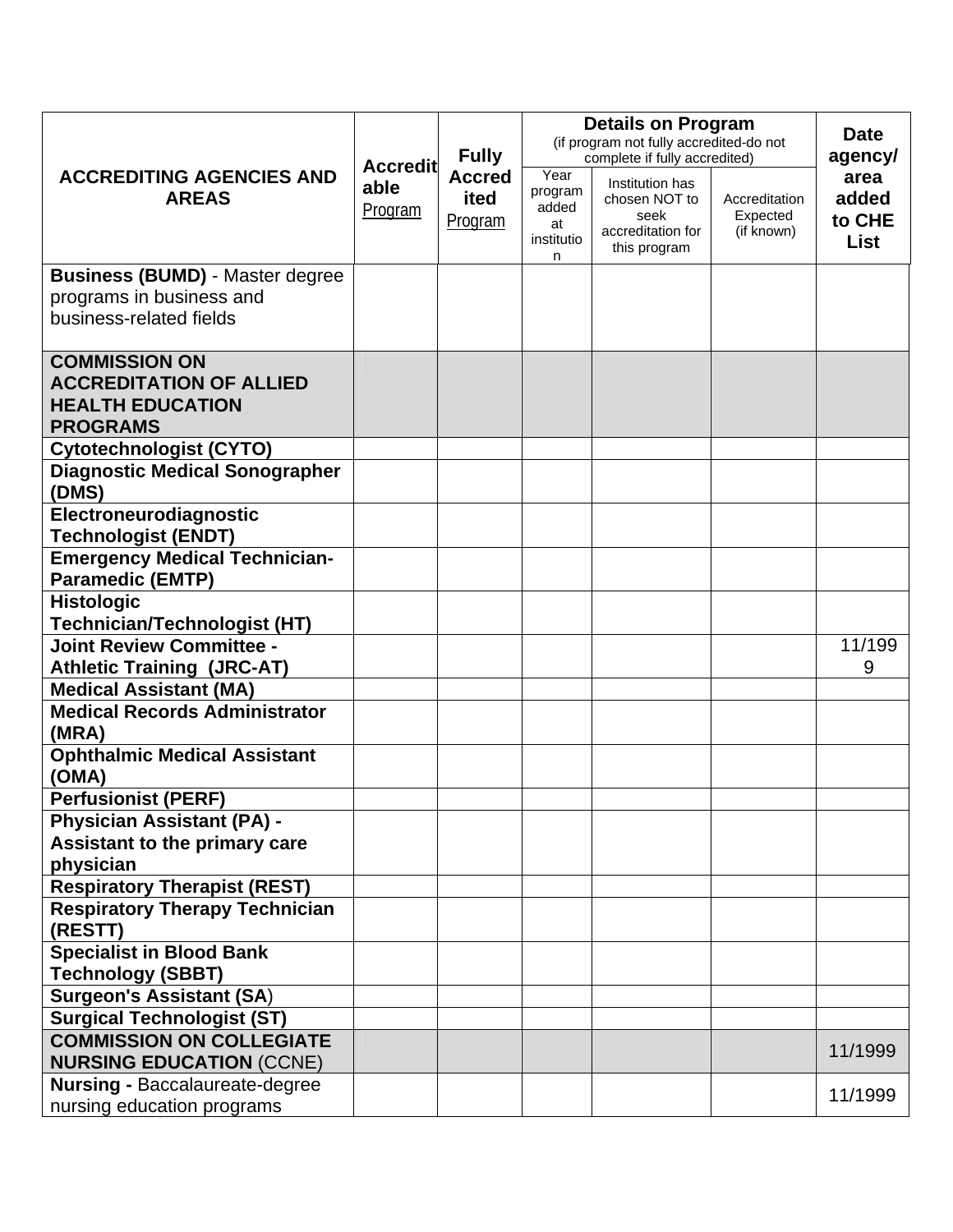|                                                                           | <b>Accredit</b>        | <b>Fully</b><br><b>Accred</b><br>ited<br>Program | <b>Details on Program</b><br>(if program not fully accredited-do not<br>complete if fully accredited) | <b>Date</b><br>agency/                                                        |                                         |                                        |
|---------------------------------------------------------------------------|------------------------|--------------------------------------------------|-------------------------------------------------------------------------------------------------------|-------------------------------------------------------------------------------|-----------------------------------------|----------------------------------------|
| <b>ACCREDITING AGENCIES AND</b><br><b>AREAS</b>                           | able<br><b>Program</b> |                                                  | Year<br>program<br>added<br>at<br>institutio<br>n                                                     | Institution has<br>chosen NOT to<br>seek<br>accreditation for<br>this program | Accreditation<br>Expected<br>(if known) | area<br>added<br>to CHE<br><b>List</b> |
| <b>Nursing - Graduate-degree</b>                                          |                        |                                                  |                                                                                                       |                                                                               |                                         | 11/1999                                |
| nursing education programs<br><b>COMMISSION ON OPTICIANRY</b>             |                        |                                                  |                                                                                                       |                                                                               |                                         |                                        |
| <b>ACCREDITATION</b>                                                      |                        |                                                  |                                                                                                       |                                                                               |                                         |                                        |
| <b>Opticianry (OPLT) - 1-year</b>                                         |                        |                                                  |                                                                                                       |                                                                               |                                         |                                        |
| programs for the ophthalmic                                               |                        |                                                  |                                                                                                       |                                                                               |                                         |                                        |
| laboratory technician                                                     |                        |                                                  |                                                                                                       |                                                                               |                                         |                                        |
| <b>Opticianry (OPD)</b> - 2-year                                          |                        |                                                  |                                                                                                       |                                                                               |                                         |                                        |
| programs for the ophthalmic<br>dispenser                                  |                        |                                                  |                                                                                                       |                                                                               |                                         |                                        |
| <b>COMPUTING SCIENCE</b><br><b>ACCREDITATION BOARD, INC.</b>              |                        |                                                  |                                                                                                       |                                                                               |                                         |                                        |
| <b>Computer Science (COMP) -</b>                                          |                        |                                                  |                                                                                                       |                                                                               |                                         |                                        |
| Baccalaureate programs in                                                 |                        |                                                  |                                                                                                       |                                                                               |                                         |                                        |
| computer science                                                          |                        |                                                  |                                                                                                       |                                                                               |                                         |                                        |
| <b>COUNCIL FOR ACCREDITATION</b>                                          |                        |                                                  |                                                                                                       |                                                                               |                                         |                                        |
| OF COUNSELING AND RELATED<br><b>EDUCATION PROGRAMS</b>                    |                        |                                                  |                                                                                                       |                                                                               |                                         | 5/1998                                 |
| (CACREP)                                                                  |                        |                                                  |                                                                                                       |                                                                               |                                         |                                        |
| Masters degree programs to                                                |                        |                                                  |                                                                                                       |                                                                               |                                         |                                        |
| prepare individuals for community                                         |                        |                                                  |                                                                                                       |                                                                               |                                         |                                        |
| counseling, mental health                                                 |                        |                                                  |                                                                                                       |                                                                               |                                         |                                        |
| counseling, marriage and family                                           |                        |                                                  |                                                                                                       |                                                                               |                                         |                                        |
| counseling, school counseling,<br>student affairs practice in higher      |                        |                                                  |                                                                                                       |                                                                               |                                         | 5/1998                                 |
| education, and Doctoral-level                                             |                        |                                                  |                                                                                                       |                                                                               |                                         |                                        |
| programs in counselor education                                           |                        |                                                  |                                                                                                       |                                                                               |                                         |                                        |
| and supervision.                                                          |                        |                                                  |                                                                                                       |                                                                               |                                         |                                        |
|                                                                           |                        |                                                  |                                                                                                       |                                                                               |                                         |                                        |
| <b>COUNCIL ON EDUCATION FOR</b><br><b>PUBLIC HEALTH</b>                   |                        |                                                  |                                                                                                       |                                                                               |                                         |                                        |
| <b>Community Health Education</b>                                         |                        |                                                  |                                                                                                       |                                                                               |                                         |                                        |
| (CHE) - Graduate programs offered                                         |                        |                                                  |                                                                                                       |                                                                               |                                         |                                        |
| outside schools of public health                                          |                        |                                                  |                                                                                                       |                                                                               |                                         |                                        |
| <b>Community Health/Preventative</b><br><b>Medicine (CHPM) - Graduate</b> |                        |                                                  |                                                                                                       |                                                                               |                                         |                                        |
| programs offered outside schools                                          |                        |                                                  |                                                                                                       |                                                                               |                                         |                                        |
| of public health                                                          |                        |                                                  |                                                                                                       |                                                                               |                                         |                                        |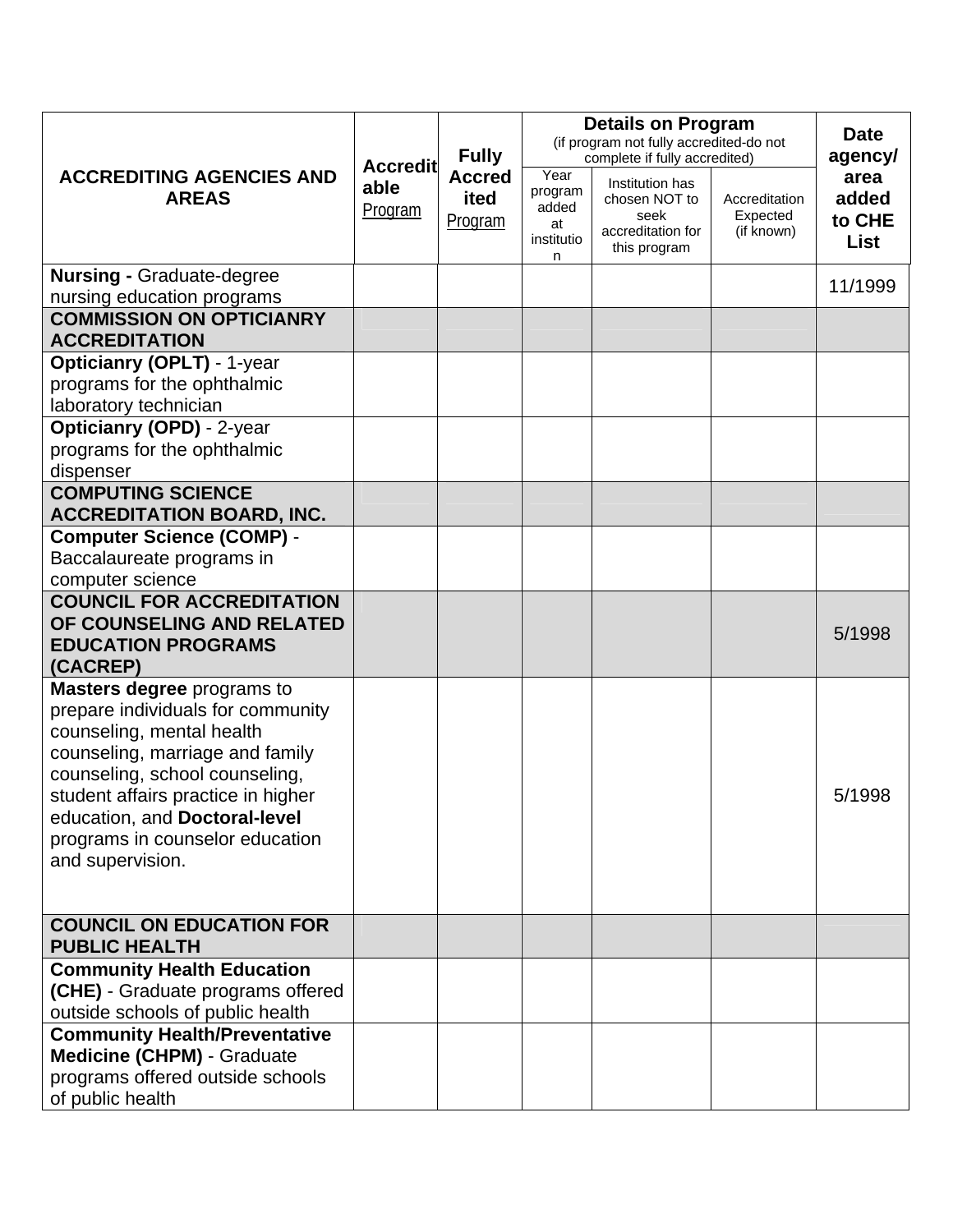|                                                                             |                        |                                  | <b>Details on Program</b>                                                | <b>Date</b>                                                                   |                                         |                                 |
|-----------------------------------------------------------------------------|------------------------|----------------------------------|--------------------------------------------------------------------------|-------------------------------------------------------------------------------|-----------------------------------------|---------------------------------|
|                                                                             | <b>Accredit</b>        | <b>Fully</b>                     | (if program not fully accredited-do not<br>complete if fully accredited) |                                                                               |                                         | agency/                         |
| <b>ACCREDITING AGENCIES AND</b><br><b>AREAS</b>                             | able<br><b>Program</b> | <b>Accred</b><br>ited<br>Program | Year<br>program<br>added<br>at<br>institutio<br>n                        | Institution has<br>chosen NOT to<br>seek<br>accreditation for<br>this program | Accreditation<br>Expected<br>(if known) | area<br>added<br>to CHE<br>List |
| <b>Public Health (PH) - Graduate</b>                                        |                        |                                  |                                                                          |                                                                               |                                         |                                 |
| schools of public health                                                    |                        |                                  |                                                                          |                                                                               |                                         |                                 |
| <b>COUNCIL ON REHABILITATION</b><br><b>EDUCATION (CORE)</b>                 |                        |                                  |                                                                          |                                                                               |                                         | 9/1999                          |
| <b>Rehabilitation Counseling</b>                                            |                        |                                  |                                                                          |                                                                               |                                         | 9/1999                          |
| <b>COUNCIL ON SOCIAL WORK</b>                                               |                        |                                  |                                                                          |                                                                               |                                         |                                 |
| <b>EDUCATION</b>                                                            |                        |                                  |                                                                          |                                                                               |                                         |                                 |
| Social Work (SW) - Baccalaureate                                            |                        |                                  |                                                                          |                                                                               |                                         |                                 |
| and master's degree programs                                                |                        |                                  |                                                                          |                                                                               |                                         |                                 |
| <b>FOUNDATION FOR INTERIOR</b>                                              |                        |                                  |                                                                          |                                                                               |                                         |                                 |
| <b>DESIGN EDUCATION</b>                                                     |                        |                                  |                                                                          |                                                                               |                                         |                                 |
| <b>RESEARCH</b>                                                             |                        |                                  |                                                                          |                                                                               |                                         |                                 |
| <b>Interior Design (FIDER) - 2-year</b><br>pre-professional assistant level |                        |                                  |                                                                          |                                                                               |                                         |                                 |
| programs(certificate and associate                                          |                        |                                  |                                                                          |                                                                               |                                         |                                 |
| degree); first professional degree                                          |                        |                                  |                                                                          |                                                                               |                                         |                                 |
| level programs (master's and                                                |                        |                                  |                                                                          |                                                                               |                                         |                                 |
| baccalaureate degrees and 3-year                                            |                        |                                  |                                                                          |                                                                               |                                         |                                 |
| certificate); and post professional                                         |                        |                                  |                                                                          |                                                                               |                                         |                                 |
| master's degree programs                                                    |                        |                                  |                                                                          |                                                                               |                                         |                                 |
| <b>JOINT REVIEW COMMITTEE ON</b>                                            |                        |                                  |                                                                          |                                                                               |                                         |                                 |
| <b>EDUCATION IN RADIOLOGIC</b>                                              |                        |                                  |                                                                          |                                                                               |                                         |                                 |
| <b>TECHNOLOGY</b>                                                           |                        |                                  |                                                                          |                                                                               |                                         |                                 |
| <b>Radiologic Technology (RAD) -</b>                                        |                        |                                  |                                                                          |                                                                               |                                         |                                 |
| Programs for radiographers                                                  |                        |                                  |                                                                          |                                                                               |                                         |                                 |
| (Diploma, associate, baccalaureate                                          |                        |                                  |                                                                          |                                                                               |                                         |                                 |
| programs)                                                                   |                        |                                  |                                                                          |                                                                               |                                         |                                 |
| <b>Radiologic Technology (RADTT)</b>                                        |                        |                                  |                                                                          |                                                                               |                                         |                                 |
| - Programs for radiation therapists                                         |                        |                                  |                                                                          |                                                                               |                                         |                                 |
| (Diploma, associate, baccalaureate                                          |                        |                                  |                                                                          |                                                                               |                                         |                                 |
| programs)<br><b>JOINT REVIEW COMMITTEE ON</b>                               |                        |                                  |                                                                          |                                                                               |                                         |                                 |
| <b>EDUCATIONAL PROGRAMS IN</b>                                              |                        |                                  |                                                                          |                                                                               |                                         |                                 |
| <b>NUCLEAR MEDICINE</b>                                                     |                        |                                  |                                                                          |                                                                               |                                         |                                 |
| <b>TECHNOLOGY</b>                                                           |                        |                                  |                                                                          |                                                                               |                                         |                                 |
| <b>Nuclear Medicine Technologist</b>                                        |                        |                                  |                                                                          |                                                                               |                                         |                                 |
| (NMT) - Programs for the nuclear                                            |                        |                                  |                                                                          |                                                                               |                                         |                                 |
| medicine technologist                                                       |                        |                                  |                                                                          |                                                                               |                                         |                                 |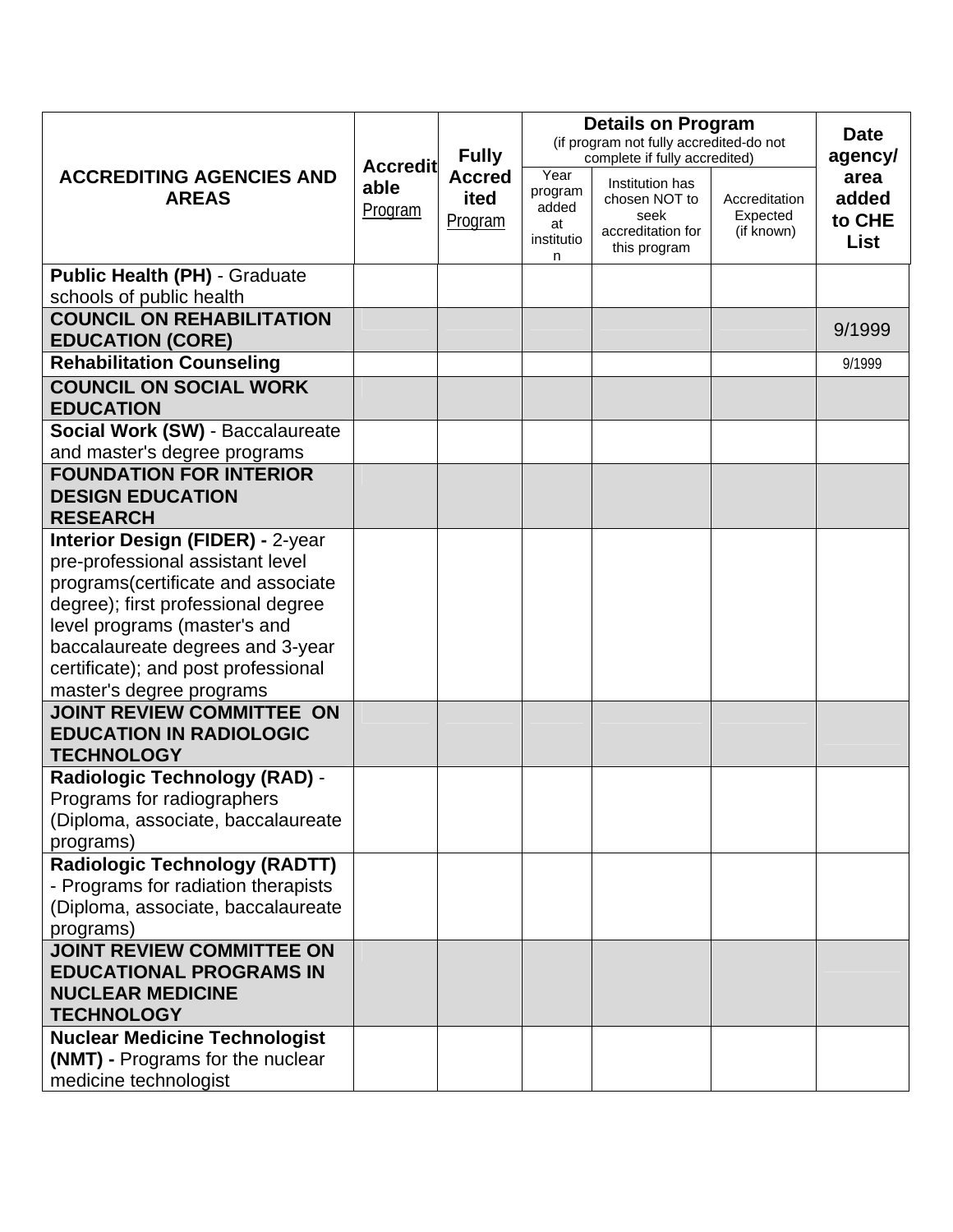|                                                                                                                                       | <b>Accredit</b> | <b>Fully</b><br><b>Accred</b><br>ited<br>Program | <b>Details on Program</b><br>(if program not fully accredited-do not<br>complete if fully accredited) | <b>Date</b><br>agency/                                                        |                                         |                                        |
|---------------------------------------------------------------------------------------------------------------------------------------|-----------------|--------------------------------------------------|-------------------------------------------------------------------------------------------------------|-------------------------------------------------------------------------------|-----------------------------------------|----------------------------------------|
| <b>ACCREDITING AGENCIES AND</b><br><b>AREAS</b>                                                                                       | able<br>Program |                                                  | Year<br>program<br>added<br>at<br>institutio<br>n                                                     | Institution has<br>chosen NOT to<br>seek<br>accreditation for<br>this program | Accreditation<br>Expected<br>(if known) | area<br>added<br>to CHE<br><b>List</b> |
| <b>NATIONAL ACCREDITING</b><br><b>AGENCY FOR CLINICAL</b><br><b>LABORATORY SCIENCES</b>                                               |                 |                                                  |                                                                                                       |                                                                               |                                         |                                        |
| <b>Clinical Laboratory</b><br><b>Technician/Medical Laboratory</b><br><b>Technician (MLTC) - Certificate</b><br>program               |                 |                                                  |                                                                                                       |                                                                               |                                         |                                        |
| <b>Clinical Laboratory</b><br><b>Technician/Medical Laboratory</b><br>Technician (MLTAD) - Associate's<br>degree                      |                 |                                                  |                                                                                                       |                                                                               |                                         |                                        |
| <b>Clinical Laboratory</b><br><b>Science/Medical Technology</b><br>(MT) - Professional programs<br>(Baccalaureate and master's level) |                 |                                                  |                                                                                                       |                                                                               |                                         |                                        |
| <b>NATIONAL ACCREDITING</b><br><b>COMMISSION OF</b><br><b>COSMETOLOGY ARTS AND</b><br><b>SCIENCES</b>                                 |                 |                                                  |                                                                                                       |                                                                               |                                         |                                        |
| <b>Cosmetology (COSME) -</b><br>Postsecondary schools and<br>departments of cosmetology arts &<br>sciences                            |                 |                                                  |                                                                                                       |                                                                               |                                         |                                        |
| <b>NATIONAL ARCHITECTURAL</b><br><b>ACCREDITING BOARD, INC.</b>                                                                       |                 |                                                  |                                                                                                       |                                                                               |                                         |                                        |
| <b>Architecture (ARCH) - first</b><br>professional degree programs                                                                    |                 |                                                  |                                                                                                       |                                                                               |                                         |                                        |
| <b>NATIONAL ASSOCIATION OF</b><br><b>INDUSTRIAL TECHNOLOGY</b>                                                                        |                 |                                                  |                                                                                                       |                                                                               |                                         |                                        |
| <b>Industrial Technology (INDT) -</b><br>Baccalaureate degree programs                                                                |                 |                                                  |                                                                                                       |                                                                               |                                         |                                        |
| <b>NATIONAL ASSOCIATION OF</b><br><b>SCHOOLS OF ART AND DESIGN</b>                                                                    |                 |                                                  |                                                                                                       |                                                                               |                                         |                                        |
| Art & Design (ART) - Degree-<br>granting schools and departments<br>and non-degree-granting schools                                   |                 |                                                  |                                                                                                       |                                                                               |                                         |                                        |
| <b>NATIONAL ASSOCIATION OF</b><br><b>SCHOOLS OF DANCE</b>                                                                             |                 |                                                  |                                                                                                       |                                                                               |                                         |                                        |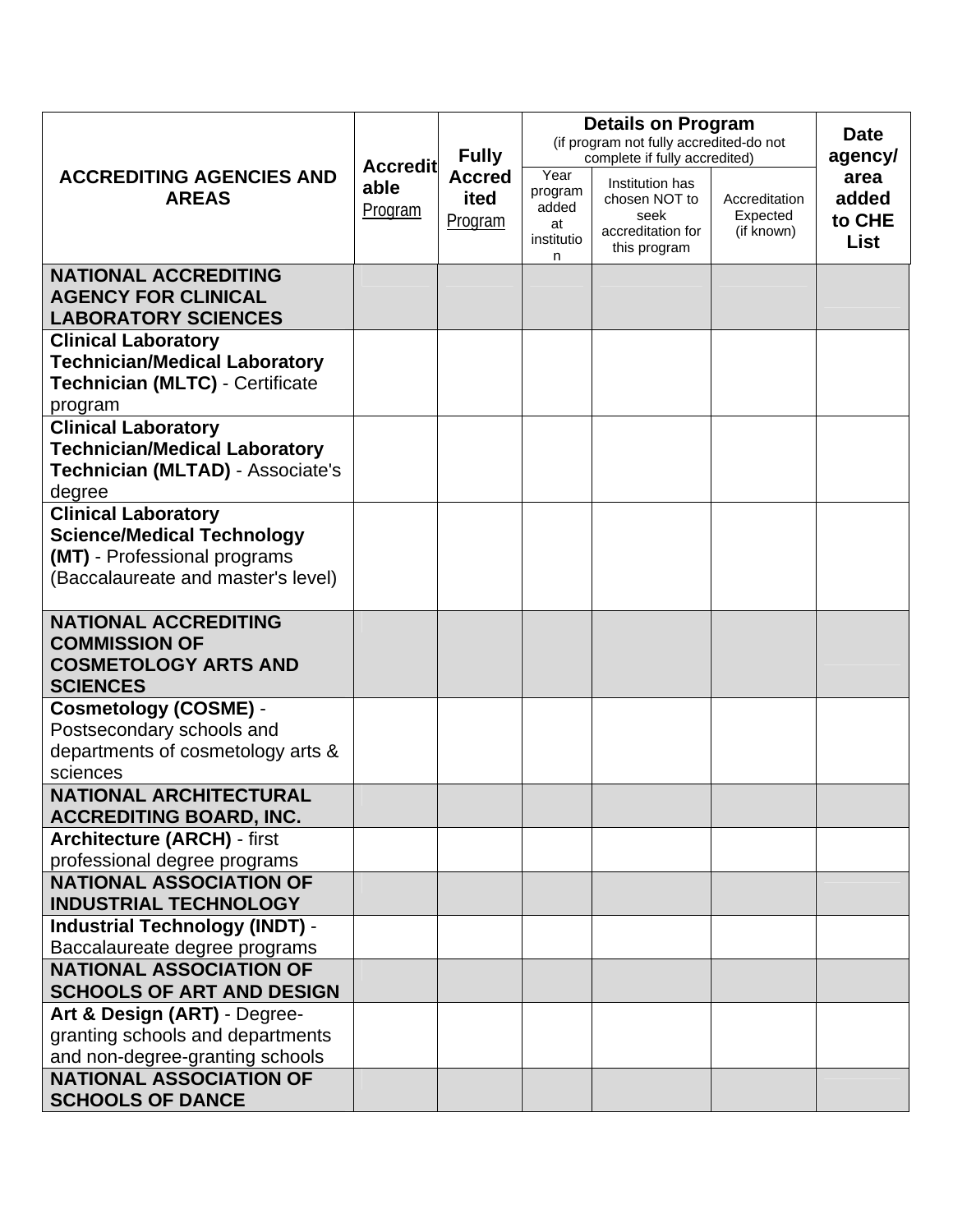|                                                                                                 |                         |                                                  | <b>Details on Program</b>                                                | <b>Date</b>                                                                   |                                         |                                 |
|-------------------------------------------------------------------------------------------------|-------------------------|--------------------------------------------------|--------------------------------------------------------------------------|-------------------------------------------------------------------------------|-----------------------------------------|---------------------------------|
|                                                                                                 | <b>Accredit</b>         | <b>Fully</b><br><b>Accred</b><br>ited<br>Program | (if program not fully accredited-do not<br>complete if fully accredited) |                                                                               |                                         | agency/                         |
| <b>ACCREDITING AGENCIES AND</b><br><b>AREAS</b>                                                 | able<br><b>Program</b>  |                                                  | Year<br>program<br>added<br>at<br>institutio<br>n                        | Institution has<br>chosen NOT to<br>seek<br>accreditation for<br>this program | Accreditation<br>Expected<br>(if known) | area<br>added<br>to CHE<br>List |
| Dance (DANCE) - Institutions and                                                                |                         |                                                  |                                                                          |                                                                               |                                         |                                 |
| units within institutions offering                                                              |                         |                                                  |                                                                          |                                                                               |                                         |                                 |
| degree-granting and non-degree-                                                                 |                         |                                                  |                                                                          |                                                                               |                                         |                                 |
| granting programs<br><b>NATIONAL ASSOCIATION OF</b>                                             |                         |                                                  |                                                                          |                                                                               |                                         |                                 |
| <b>SCHOOLS OF MUSIC</b>                                                                         |                         |                                                  |                                                                          |                                                                               |                                         |                                 |
| Music (MUS) - Baccalaureate and                                                                 |                         |                                                  |                                                                          |                                                                               |                                         |                                 |
| graduate degree programs                                                                        |                         |                                                  |                                                                          |                                                                               |                                         |                                 |
| Music (MUSA) - Community and                                                                    |                         |                                                  |                                                                          |                                                                               |                                         |                                 |
| junior college programs                                                                         |                         |                                                  |                                                                          |                                                                               |                                         |                                 |
| Music (MUSN) - Non-degree                                                                       |                         |                                                  |                                                                          |                                                                               |                                         |                                 |
| programs                                                                                        |                         |                                                  |                                                                          |                                                                               |                                         |                                 |
| <b>NATIONAL ASSOCIATION OF</b><br><b>SCHOOLS OF PUBLIC AFFAIRS</b><br><b>AND ADMINISTRATION</b> |                         |                                                  |                                                                          |                                                                               |                                         |                                 |
| <b>Masters of Public Administration</b>                                                         |                         |                                                  |                                                                          |                                                                               |                                         |                                 |
| (MPA)                                                                                           |                         |                                                  |                                                                          |                                                                               |                                         | 7/2002                          |
|                                                                                                 |                         |                                                  |                                                                          |                                                                               |                                         |                                 |
| <b>NATIONAL ASSOCIATION OF</b><br><b>SCHOOLS OF THEATER</b>                                     |                         |                                                  |                                                                          |                                                                               |                                         |                                 |
| Theater (THEA) - Institutions and                                                               |                         |                                                  |                                                                          |                                                                               |                                         |                                 |
| units within institutions offering                                                              |                         |                                                  |                                                                          |                                                                               |                                         |                                 |
| degree-granting and/or non-                                                                     |                         |                                                  |                                                                          |                                                                               |                                         |                                 |
| degree-granting programs<br><b>NATIONAL COUNCIL FOR</b>                                         |                         |                                                  |                                                                          |                                                                               |                                         |                                 |
| <b>ACCREDITATION OF TEACHER</b>                                                                 |                         |                                                  |                                                                          |                                                                               |                                         |                                 |
| <b>EDUCATION</b>                                                                                |                         |                                                  |                                                                          |                                                                               |                                         |                                 |
| <b>Teacher Education (TED) -</b>                                                                |                         |                                                  |                                                                          |                                                                               |                                         |                                 |
| Baccalaureate and graduate                                                                      |                         |                                                  |                                                                          |                                                                               |                                         |                                 |
| programs for the preparation of                                                                 |                         |                                                  |                                                                          |                                                                               |                                         |                                 |
| teachers and other professional                                                                 |                         |                                                  |                                                                          |                                                                               |                                         |                                 |
| personnel for elementary and                                                                    |                         |                                                  |                                                                          |                                                                               |                                         |                                 |
| secondary schools<br><b>NATIONAL LEAGUE FOR</b>                                                 |                         |                                                  |                                                                          |                                                                               |                                         |                                 |
| <b>NURSING, INC</b>                                                                             |                         |                                                  |                                                                          |                                                                               |                                         |                                 |
| <b>Nursing (PNUR) - Practical</b>                                                               | $\overline{\mathsf{x}}$ |                                                  |                                                                          | $\overline{\mathsf{x}}$                                                       |                                         |                                 |
| nursing programs                                                                                |                         |                                                  |                                                                          |                                                                               |                                         |                                 |
| <b>Nursing (ADNUR) - Associate</b>                                                              |                         |                                                  |                                                                          |                                                                               |                                         |                                 |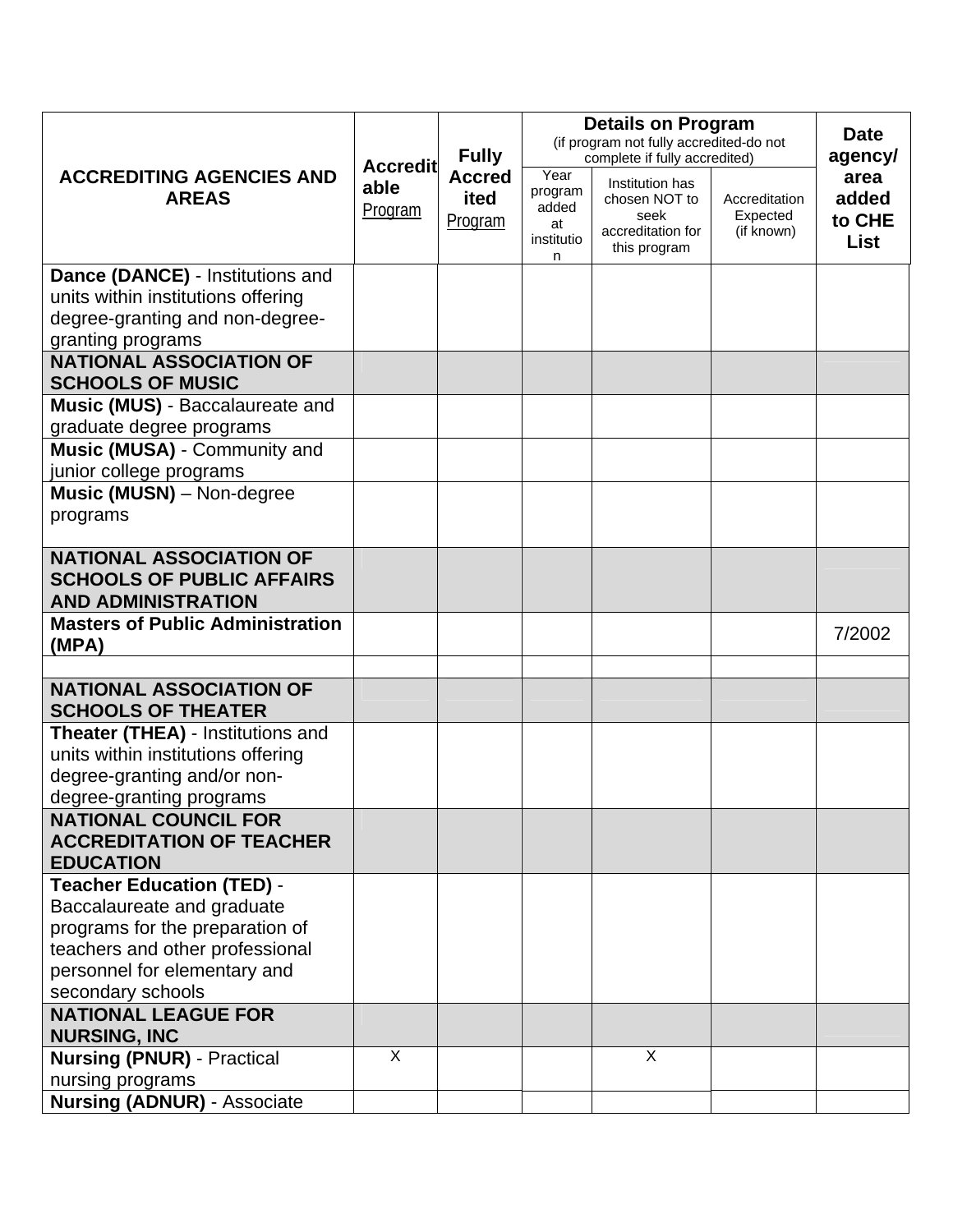| <b>ACCREDITING AGENCIES AND</b><br><b>AREAS</b> | <b>Accredit</b><br>able<br>Program | <b>Fully</b><br><b>Accred</b><br>ited<br>Program | <b>Details on Program</b><br>(if program not fully accredited-do not<br>complete if fully accredited)<br>Year | <b>Date</b><br>agency/                                                        |                                         |                                        |
|-------------------------------------------------|------------------------------------|--------------------------------------------------|---------------------------------------------------------------------------------------------------------------|-------------------------------------------------------------------------------|-----------------------------------------|----------------------------------------|
|                                                 |                                    |                                                  | program<br>added<br>at<br>institutio<br>n                                                                     | Institution has<br>chosen NOT to<br>seek<br>accreditation for<br>this program | Accreditation<br>Expected<br>(if known) | area<br>added<br>to CHE<br><b>List</b> |
| degree programs                                 |                                    |                                                  |                                                                                                               |                                                                               |                                         |                                        |
| <b>Nursing (DNUR)</b> – Diploma                 |                                    |                                                  |                                                                                                               |                                                                               |                                         |                                        |
| programs                                        |                                    |                                                  |                                                                                                               |                                                                               |                                         |                                        |
| <b>Nursing (NUR) - Baccalaureate</b>            |                                    |                                                  |                                                                                                               |                                                                               |                                         |                                        |
| and higher degree programs                      |                                    |                                                  |                                                                                                               |                                                                               |                                         |                                        |
| <b>SOCIETY OF AMERICAN</b>                      |                                    |                                                  |                                                                                                               |                                                                               |                                         |                                        |
| <b>FORESTERS</b>                                |                                    |                                                  |                                                                                                               |                                                                               |                                         |                                        |
| <b>Forestry (FOR)</b> - Programs leading        |                                    |                                                  |                                                                                                               |                                                                               |                                         |                                        |
| to a bachelor's or higher first                 |                                    |                                                  |                                                                                                               |                                                                               |                                         |                                        |
| professional degree                             |                                    |                                                  |                                                                                                               |                                                                               |                                         |                                        |

**Total**  $\frac{4}{\frac{3}{2}}$ 

*INDICATOR 3D*

*THIS INFORMATION TO BE USED AS A BASE FOR PERFORMANCE*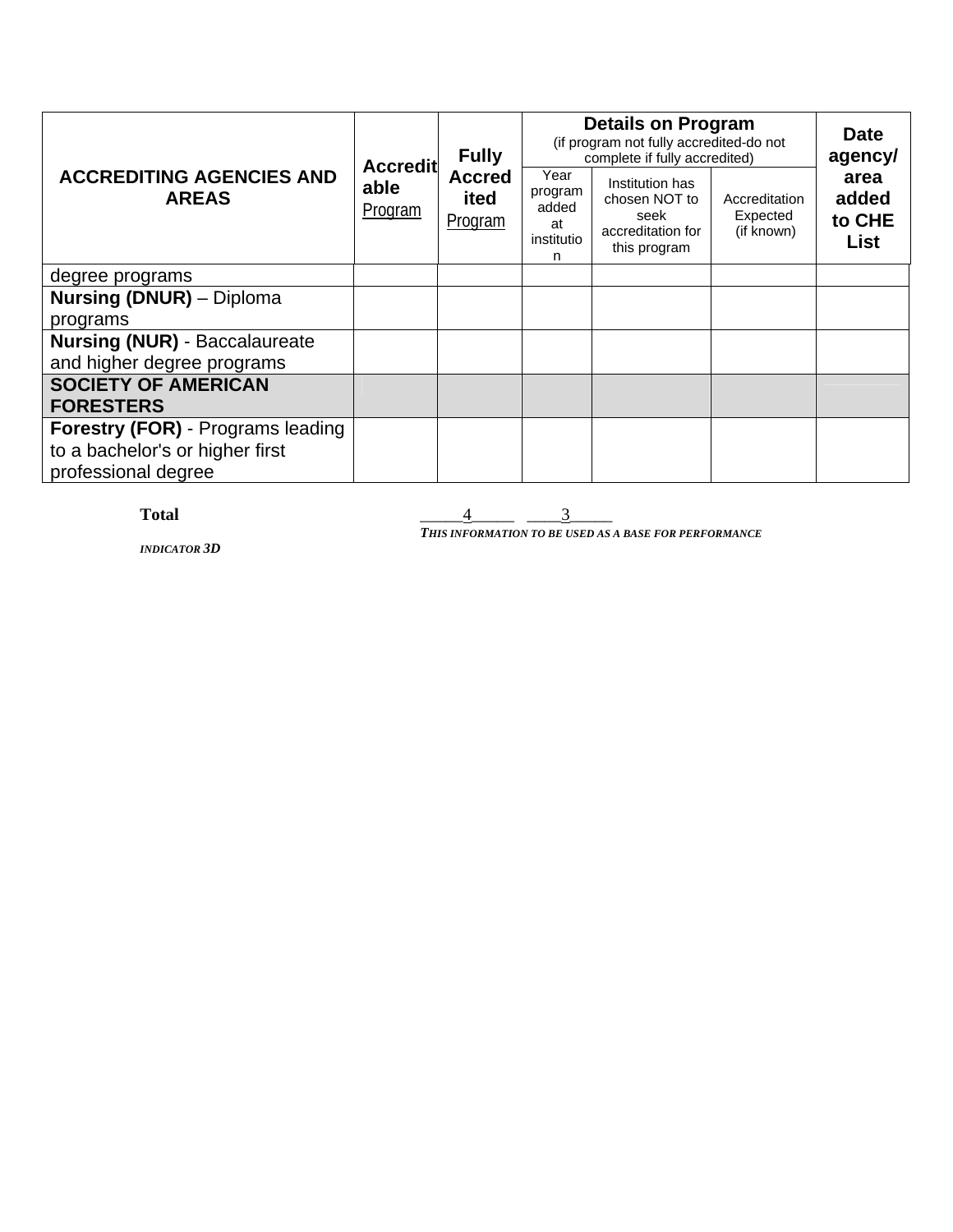## **Institution: Aiken Technical College**

## **RESULTS OF PROFESSIONAL EXAMINATIONS**

*Applicable to all sectors – Measured for April 1, 2002-March 31, 2003* 

| <b>Name of Exam</b>                                                                             | Date(s)<br><b>Administered Examinees</b>                   | # of                    | # of 1 <sup>st</sup> Time<br><b>Examinees</b> | # of 1 <sup>st</sup> Time<br><b>Examinees</b><br>who Passed | $%1st$ Time<br><b>Examinees</b><br><b>Passing</b> |  |  |
|-------------------------------------------------------------------------------------------------|------------------------------------------------------------|-------------------------|-----------------------------------------------|-------------------------------------------------------------|---------------------------------------------------|--|--|
| <b>TECHNICAL SECTOR</b>                                                                         |                                                            |                         |                                               |                                                             |                                                   |  |  |
| <b>Accredited Record Technician</b><br>(ART)                                                    | (Name Changed to Registered Health Information Technician) |                         |                                               |                                                             |                                                   |  |  |
| Aircraft Maintenance – Airframe,<br>General and Powerplant                                      |                                                            |                         |                                               |                                                             |                                                   |  |  |
| Barbering                                                                                       |                                                            |                         |                                               |                                                             |                                                   |  |  |
| Certification Examination For<br><b>Entry Level Respiratory Therapy</b><br>Practitioners (CRTT) |                                                            |                         |                                               |                                                             |                                                   |  |  |
| <b>Certified Dental Assistant</b>                                                               | <b>May 2002</b><br>Oct 2002<br><b>Nov 2002</b><br>Jan 2003 | 6                       | 6                                             | 5                                                           | 83.3%                                             |  |  |
| Certified Medical Assistant Exam.                                                               |                                                            |                         |                                               |                                                             |                                                   |  |  |
| Certified Occupational Therapist<br>Assistant (COTA)                                            |                                                            |                         |                                               |                                                             |                                                   |  |  |
| Clinical Laboratory Technician, NCA                                                             |                                                            |                         |                                               |                                                             |                                                   |  |  |
| Cosmetology Exam                                                                                |                                                            |                         |                                               |                                                             |                                                   |  |  |
| <b>Emergency Medical Technician -</b><br><b>NREMT</b>                                           |                                                            |                         |                                               |                                                             |                                                   |  |  |
| Basic, Intermediate and Paramedic<br>Medical Laboratory Technician,<br><b>ASCP</b>              |                                                            |                         |                                               |                                                             |                                                   |  |  |
| National Bd. for Dental Hygiene<br>Examination                                                  |                                                            |                         |                                               |                                                             |                                                   |  |  |
| National Council Licensure Exam.<br>(NCLEX) - Practical Nurse                                   | May2002<br>Sep 2002<br><b>Nov 2002</b><br>Dec 2002         | Not Currently Available |                                               |                                                             |                                                   |  |  |
| National Council Licensure Exam.<br>(NCLEX) - Registered Nurse                                  |                                                            |                         |                                               |                                                             |                                                   |  |  |
| National Physical Therapist<br>Licensing Exam. (PTA)                                            |                                                            |                         |                                               |                                                             |                                                   |  |  |
| <b>Nuclear Medicine Technology</b><br>Certification Bd. Exam                                    |                                                            |                         |                                               |                                                             |                                                   |  |  |
| Nuclear Medicine Technology,<br><b>ARRT</b>                                                     |                                                            |                         |                                               |                                                             |                                                   |  |  |
| <b>Nurse Aid Competency Evaluation</b><br>Program (NACEP)                                       |                                                            |                         |                                               |                                                             |                                                   |  |  |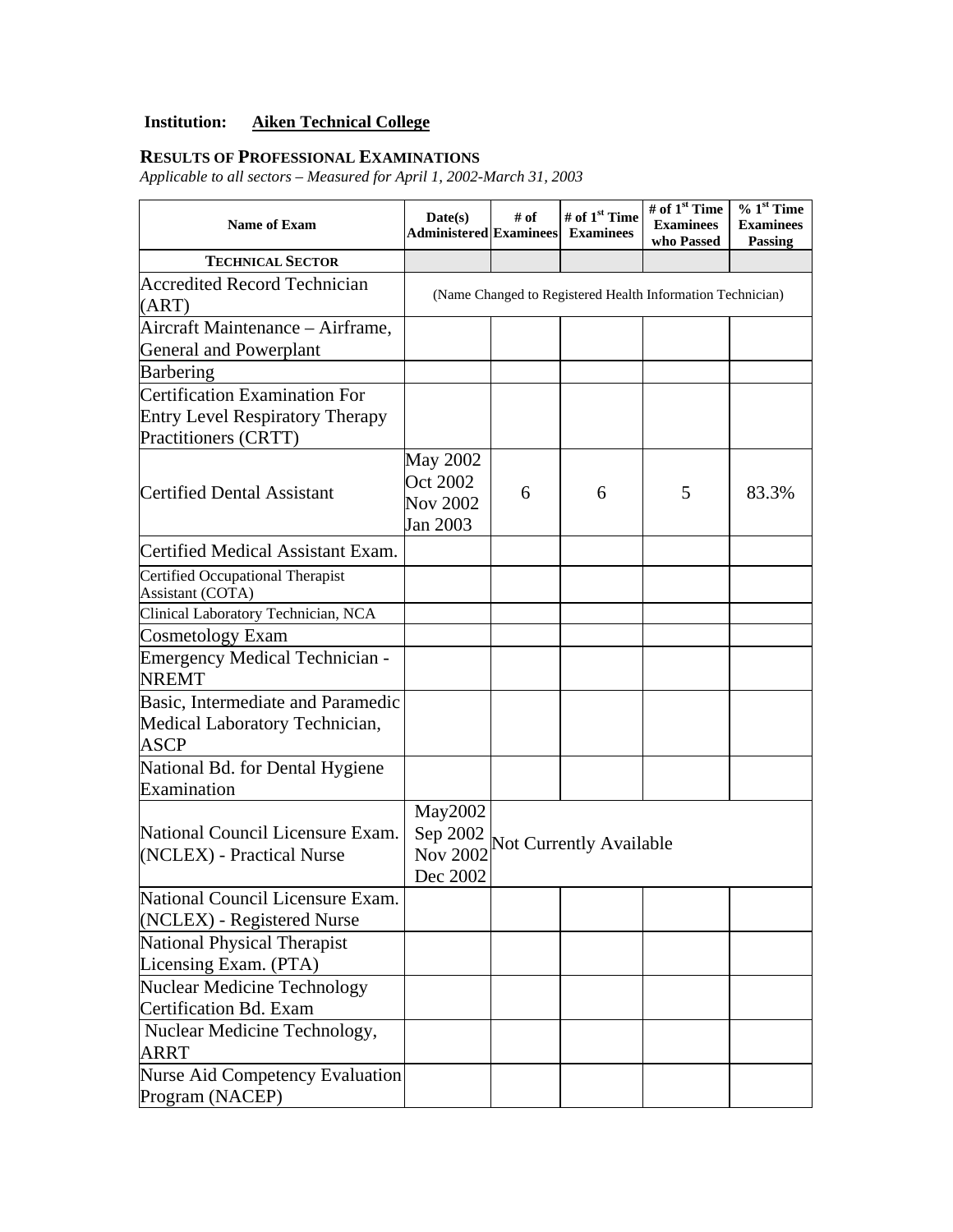| Name of Exam                                                          | $\mathbf{Date}(\mathbf{s})$<br><b>Administered Examinees</b> | # of | # of 1 <sup>st</sup> Time<br><b>Examinees</b> | # of $1st$ Time<br><b>Examinees</b><br>who Passed | $% 1st$ Time<br><b>Examinees</b><br><b>Passing</b> |
|-----------------------------------------------------------------------|--------------------------------------------------------------|------|-----------------------------------------------|---------------------------------------------------|----------------------------------------------------|
| Radiography Exam., ARRT                                               |                                                              |      |                                               |                                                   |                                                    |
| <b>Registered Health Information</b>                                  |                                                              |      |                                               |                                                   |                                                    |
| Technician                                                            |                                                              |      |                                               |                                                   |                                                    |
| Registry Exam. for Advanced                                           |                                                              |      |                                               |                                                   |                                                    |
| Respiratory                                                           |                                                              |      |                                               |                                                   |                                                    |
| Therapy Practitioners $(RRT)$ –                                       |                                                              |      |                                               |                                                   |                                                    |
| Clinical                                                              |                                                              |      |                                               |                                                   |                                                    |
| Simulation and Written Registry                                       |                                                              |      |                                               |                                                   |                                                    |
| State Board Exam. for Dental Hygiene-<br><b>SC Board of Dentistry</b> |                                                              |      |                                               |                                                   |                                                    |
| Surgical Technologist National Certifying<br>Examination              |                                                              |      |                                               |                                                   |                                                    |
| Veterinary Technician State Exam (Rules<br>& Regulations)             |                                                              |      |                                               |                                                   |                                                    |
| <b>SRTA Regional Exam. for Dental</b>                                 |                                                              |      |                                               |                                                   |                                                    |
| <b>Hygienists</b>                                                     |                                                              |      |                                               |                                                   |                                                    |
| <b>Totals:</b>                                                        |                                                              | 6    | 6                                             | 5                                                 | 83.3%                                              |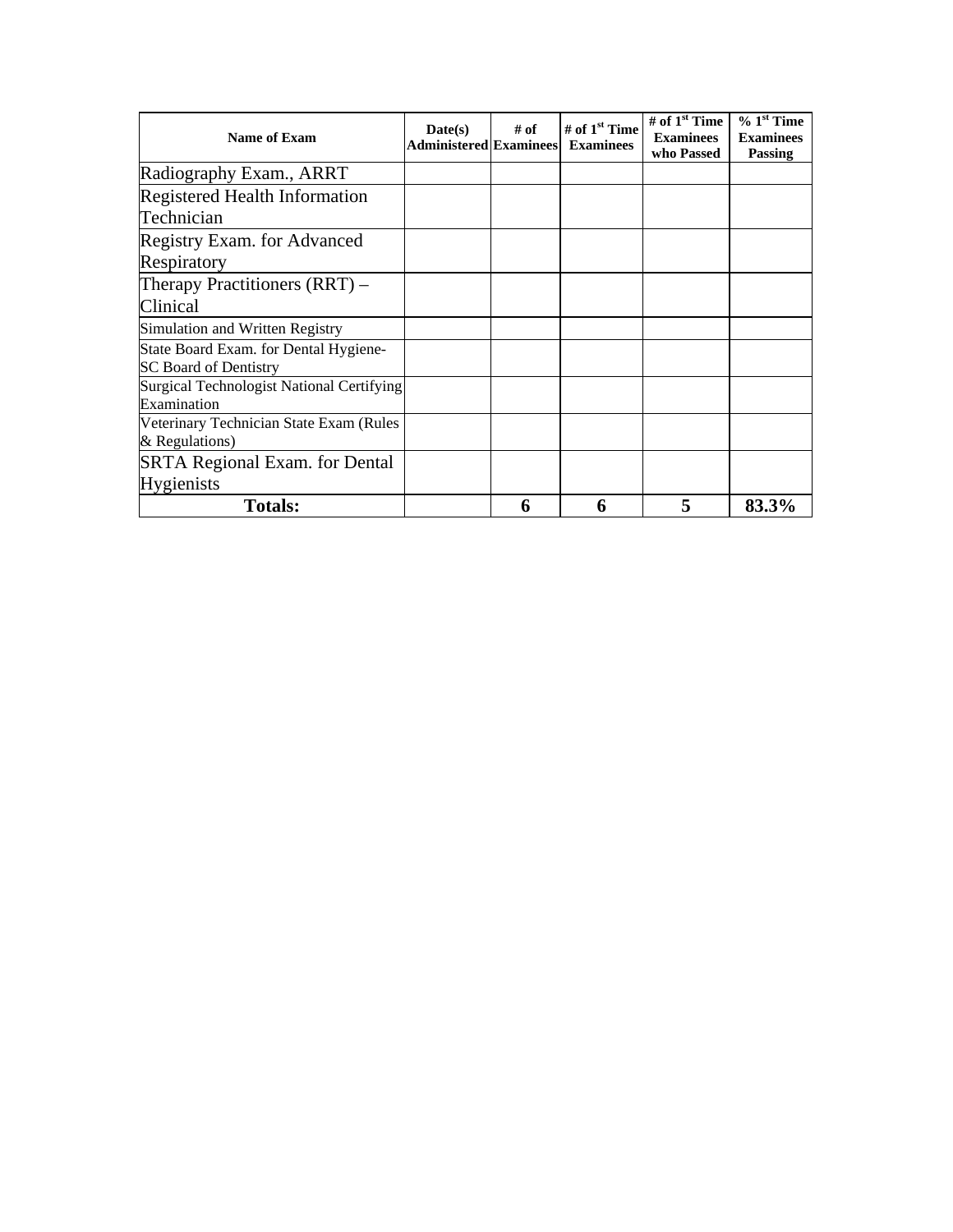#### **PROGRAMS ELIGIBLE FOR ACCREDITATION AND PROGRAMS ACCREDITED**

*Applicable to four- and two-year institutions* 

#### **Institution: Aiken Technical College**

## **LIST OF NATIONAL INSTITUTIONAL AND SPECIALIZED ACCREDITING BODIES RECOGNIZED BY THE SOUTH CAROLINA COMMISSION ON HIGHER EDUCATION**

|                                                                                                                                                           | Accreditable | <b>Fully</b>          | (if program not fully accredited-do not complete if fully | Date<br>agency/area                                                        |                                         |                             |
|-----------------------------------------------------------------------------------------------------------------------------------------------------------|--------------|-----------------------|-----------------------------------------------------------|----------------------------------------------------------------------------|-----------------------------------------|-----------------------------|
| <b>ACCREDITING AGENCIES AND AREAS</b>                                                                                                                     | Program      | Accredited<br>Program | Year<br>program<br>added at<br>institution                | Institution has<br>chosen NOT to<br>seek accreditation<br>for this program | Accreditation<br>Expected<br>(if known) | added to<br><b>CHE List</b> |
| American Assembly of Collegiate Schools of<br><b>Business - International Association for</b><br><b>Management Education</b>                              |              |                       |                                                           | An institution may be accredited by the AACSB or the ACBSP                 |                                         |                             |
| Business (BUS)-Baccalaureate, Masters', and<br>Doctoral degree programs in business<br>administration and management                                      |              |                       |                                                           |                                                                            |                                         |                             |
| Business (BUSA)-Baccalaureate, Masters', and<br>Doctoral degree programs in accounting                                                                    |              |                       |                                                           |                                                                            |                                         |                             |
| <b>ACCREDITING BOARD FOR ENGINEERING</b><br>AND TECHNOLOGY, INC.                                                                                          |              |                       |                                                           |                                                                            |                                         |                             |
| Engineering (ENG)-Baccalaureate and<br>master's level programs in engineering                                                                             |              |                       |                                                           |                                                                            |                                         |                             |
| Engineering-related (ENGR) - Engineering<br>related programs at the baccalaureate level                                                                   |              |                       |                                                           |                                                                            |                                         |                             |
| Engineering Technology (ENGT) - Associate<br>and baccalaureate degree programs in<br>engineering technology                                               | X            | χ                     |                                                           |                                                                            |                                         |                             |
| <b>ACCREDITING COMMISSION ON EDUCATION</b><br>FOR HEALTH SERVICES ADMINISTRATION                                                                          |              |                       |                                                           |                                                                            |                                         |                             |
| Health Services Administration HSA) Graduate<br>programs                                                                                                  |              |                       |                                                           |                                                                            |                                         |                             |
| ACCREDITING COUNCIL ON EDUCATION IN<br>JOURNALISM AND MASS COMMUNICATIONS                                                                                 |              |                       |                                                           |                                                                            |                                         |                             |
| Journalism and Mass Communication<br>(JOUR) - Units within institutions offering<br>professional undergraduate and graduate<br>(master's) degree programs |              |                       |                                                           |                                                                            |                                         |                             |
| AMERICAN ASSOCIATION FOR MARRIAGE<br><b>AND FAMILY THERAPY</b>                                                                                            |              |                       |                                                           |                                                                            |                                         |                             |
| Marriage and Family Therapy (MFTC) - Clinical<br>training programs                                                                                        |              |                       |                                                           |                                                                            |                                         |                             |
| Marriage and Family Therapy (MFTD) - Graduate<br>degree programs                                                                                          |              |                       |                                                           |                                                                            |                                         |                             |
| AMERICAN ASSOCIATION OF FAMILY AND<br><b>CONSUMER SCIENCES (AAFCS)</b>                                                                                    |              |                       |                                                           |                                                                            |                                         |                             |
| Home Economics - Baccalaureate programs<br>AMERICAN ASSOCIATION OF NURSE                                                                                  |              |                       |                                                           |                                                                            |                                         |                             |
| <b>ANESTHETISTS</b>                                                                                                                                       |              |                       |                                                           |                                                                            |                                         |                             |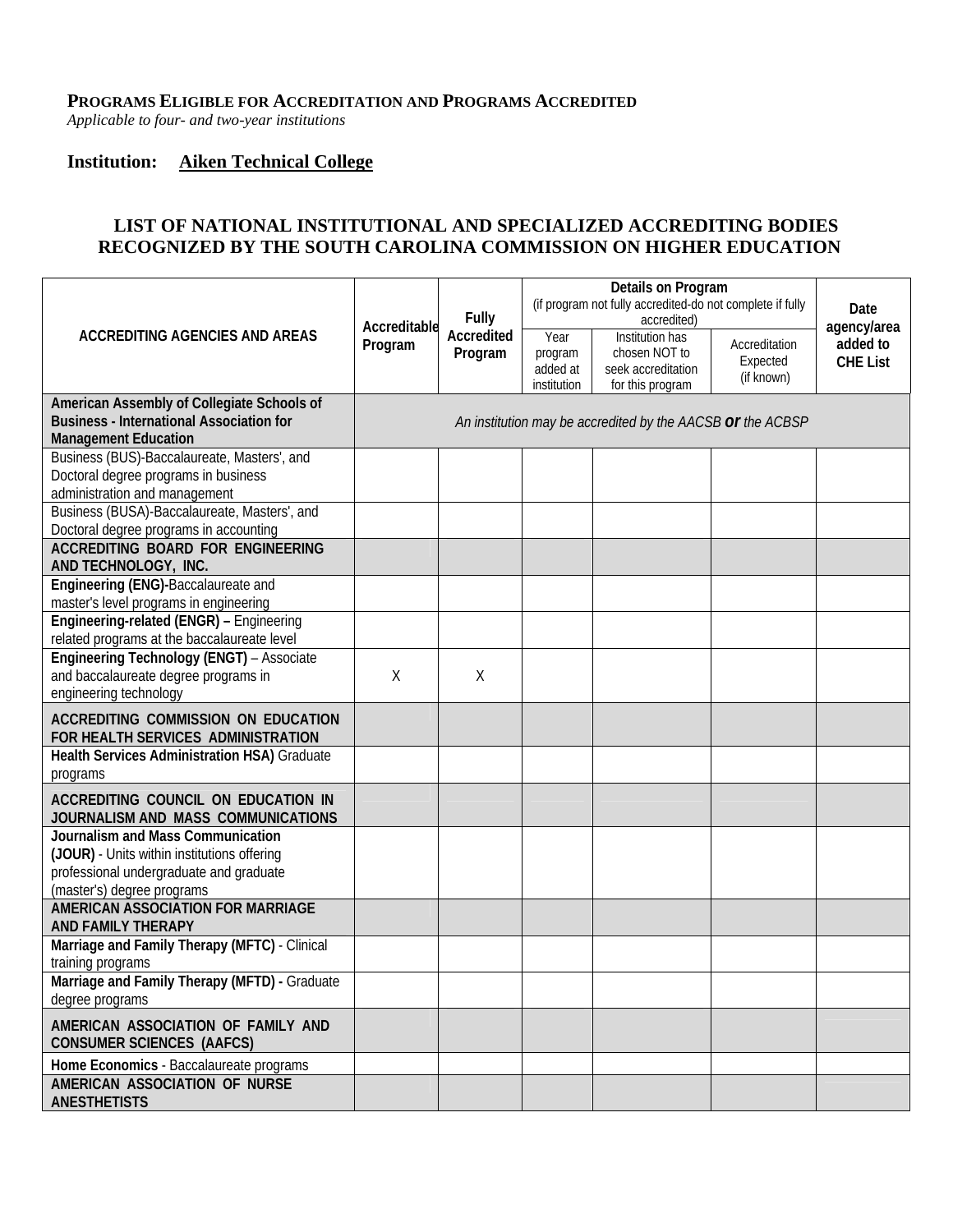| <b>ACCREDITING AGENCIES AND AREAS</b>                                                                                                          |         | <b>Fully</b><br>Accreditable<br>Accredited<br>Program | (if program not fully accredited-do not complete if fully | Date<br>agency/area                                                                       |                                         |                             |
|------------------------------------------------------------------------------------------------------------------------------------------------|---------|-------------------------------------------------------|-----------------------------------------------------------|-------------------------------------------------------------------------------------------|-----------------------------------------|-----------------------------|
|                                                                                                                                                | Program |                                                       | Year<br>program<br>added at<br>institution                | accredited)<br>Institution has<br>chosen NOT to<br>seek accreditation<br>for this program | Accreditation<br>Expected<br>(if known) | added to<br><b>CHE List</b> |
| Nurse Anesthetists (ANEST) - Generic nurse                                                                                                     |         |                                                       |                                                           |                                                                                           |                                         |                             |
| anesthesia education programs/schools                                                                                                          |         |                                                       |                                                           |                                                                                           |                                         |                             |
| AMERICAN BAR ASSOCIATION                                                                                                                       |         |                                                       |                                                           |                                                                                           |                                         |                             |
| Law (LAW) - Professional schools                                                                                                               |         |                                                       |                                                           |                                                                                           |                                         |                             |
| AMERICAN BOARD OF FUNERAL SERVICE<br><b>EDUCATION</b>                                                                                          |         |                                                       |                                                           |                                                                                           |                                         |                             |
| <b>Funeral Service Education (FUSER)</b>                                                                                                       |         |                                                       |                                                           |                                                                                           |                                         |                             |
| Independent schools and collegiate<br>departments                                                                                              |         |                                                       |                                                           |                                                                                           |                                         |                             |
| AMERICAN COLLEGE OF NURSE MIDWIVES                                                                                                             |         |                                                       |                                                           |                                                                                           |                                         |                             |
| Nurse Midwifery (MIDWF) - Basic certificate and                                                                                                |         |                                                       |                                                           |                                                                                           |                                         |                             |
| basic master's degree program<br>AMERICAN COUNCIL FOR CONSTRUCTION                                                                             |         |                                                       |                                                           |                                                                                           |                                         |                             |
| <b>EDUCATION</b>                                                                                                                               |         |                                                       |                                                           |                                                                                           |                                         |                             |
| <b>Construction Education (CONST)</b> - Baccalaureate<br>degree programs                                                                       |         |                                                       |                                                           |                                                                                           |                                         |                             |
| AMERICAN COUNCIL ON PHARMACEUTICAL<br><b>EDUCATION</b>                                                                                         |         |                                                       |                                                           |                                                                                           |                                         |                             |
| Pharmacy (PHAR) - Professional degree programs                                                                                                 |         |                                                       |                                                           |                                                                                           |                                         |                             |
| AMERICAN COUNSELING ASSOCIATION                                                                                                                |         |                                                       |                                                           |                                                                                           |                                         |                             |
| Counseling - Masters and Doctoral level programs<br><b>AMERICAN CULINARY FEDERATION</b><br><b>EDUCATIONAL INSTITUTE</b>                        |         |                                                       |                                                           |                                                                                           |                                         |                             |
| Culinary Arts (CUL) - postsecondary programs<br>which award certificates, diplomas, or associate<br>degrees in culinary arts and food services |         |                                                       |                                                           |                                                                                           |                                         |                             |
| management                                                                                                                                     |         |                                                       |                                                           |                                                                                           |                                         |                             |
| <b>AMERICAN DENTAL ASSOCIATION</b>                                                                                                             |         |                                                       |                                                           |                                                                                           |                                         |                             |
| Dental Assisting (DA)                                                                                                                          | χ       | χ                                                     |                                                           |                                                                                           |                                         |                             |
| Dental Hygiene (DH)                                                                                                                            |         |                                                       |                                                           |                                                                                           |                                         |                             |
| Dental Laboratory Technology (DT)                                                                                                              |         |                                                       |                                                           |                                                                                           |                                         |                             |
| Dentistry (DENT) - Programs leading to the D.D.S.                                                                                              |         |                                                       |                                                           |                                                                                           |                                         |                             |
| or D.M.D. degree advanced general dentistry and                                                                                                |         |                                                       |                                                           |                                                                                           |                                         |                             |
| specialty programs, and general practice residency<br>programs                                                                                 |         |                                                       |                                                           |                                                                                           |                                         |                             |
| AMERICAN DIETETIC ASSOCIATION, THE                                                                                                             |         |                                                       |                                                           |                                                                                           |                                         |                             |
| Dietetics (DIET) - Coordinated undergraduate<br>programs                                                                                       |         |                                                       |                                                           |                                                                                           |                                         |                             |
| Dietetics (DIETI) - Post baccalaureate internship                                                                                              |         |                                                       |                                                           |                                                                                           |                                         |                             |
| programs                                                                                                                                       |         |                                                       |                                                           |                                                                                           |                                         |                             |
| AMERICAN LIBRARY ASSOCIATION                                                                                                                   |         |                                                       |                                                           |                                                                                           |                                         |                             |
| Librarianship (LIB) - master's program leading to<br>the first professional degree                                                             |         |                                                       |                                                           |                                                                                           |                                         |                             |
| AMERICAN MEDICAL ASSOCIATION COUNCIL<br>ON MEDICALEDUCATION AND ASSOCIATION                                                                    |         |                                                       |                                                           |                                                                                           |                                         |                             |
| OF AMERICAN MEDICAL COLLEGES, LIAISON<br><b>COMMITTEE ON MEDICAL EDUCATION</b>                                                                 |         |                                                       |                                                           |                                                                                           |                                         |                             |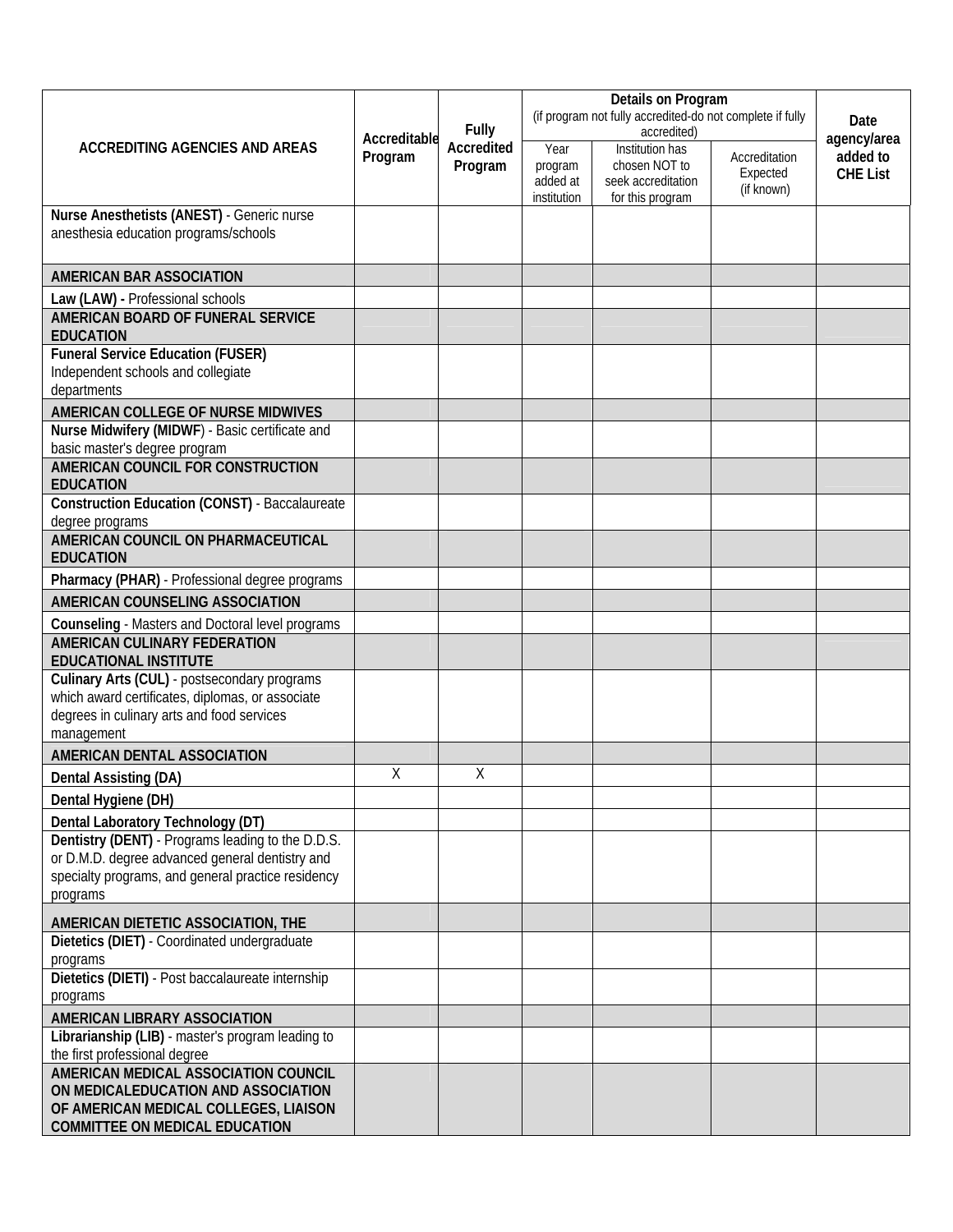|                                                                                                                    |                         | <b>Fully</b><br>Accredited<br>Program | (if program not fully accredited-do not complete if fully | Date                                                                                             |                                         |                                            |
|--------------------------------------------------------------------------------------------------------------------|-------------------------|---------------------------------------|-----------------------------------------------------------|--------------------------------------------------------------------------------------------------|-----------------------------------------|--------------------------------------------|
| <b>ACCREDITING AGENCIES AND AREAS</b>                                                                              | Accreditable<br>Program |                                       | Year<br>program<br>added at<br>institution                | accredited)<br><b>Institution has</b><br>chosen NOT to<br>seek accreditation<br>for this program | Accreditation<br>Expected<br>(if known) | agency/area<br>added to<br><b>CHE List</b> |
| Medicine (MED) - Programs leading to the M.D.<br>M.D. degree                                                       |                         |                                       |                                                           |                                                                                                  |                                         |                                            |
| AMERICAN OCCUPATIONAL THERAPY<br><b>ASSOCIATION</b>                                                                |                         |                                       |                                                           |                                                                                                  |                                         |                                            |
| Occupational Therapist (OT)                                                                                        |                         |                                       |                                                           |                                                                                                  |                                         |                                            |
| <b>Occupational Therapy Assistant (OTA)</b>                                                                        |                         |                                       |                                                           |                                                                                                  |                                         |                                            |
| AMERICAN PHYSICAL THERAPY ASSOCIATION                                                                              |                         |                                       |                                                           |                                                                                                  |                                         |                                            |
| Physical Therapy (PTAA) - Programs for the<br>physical therapist assistant                                         |                         |                                       |                                                           |                                                                                                  |                                         |                                            |
| Physical Therapy (PTA) - Professional programs<br>for the physical therapist                                       |                         |                                       |                                                           |                                                                                                  |                                         |                                            |
| AMERICAN PSYCHOLOGICAL ASSOCIATION                                                                                 |                         |                                       |                                                           |                                                                                                  |                                         |                                            |
| Clinical Psychology (CLPSY) - Doctoral programs                                                                    |                         |                                       |                                                           |                                                                                                  |                                         |                                            |
| <b>Counseling Psychology (COPSY)</b> - Doctoral<br>programs                                                        |                         |                                       |                                                           |                                                                                                  |                                         |                                            |
| Professional Psychology (IPSY) - Pre-doctoral<br>internship programs                                               |                         |                                       |                                                           |                                                                                                  |                                         |                                            |
| Professional/Scientific Psychology (PSPSY) -<br>Doctoral programs                                                  |                         |                                       |                                                           |                                                                                                  |                                         |                                            |
| School Psychology (SCPSY)B - Doctoral<br>programs                                                                  |                         |                                       |                                                           |                                                                                                  |                                         |                                            |
| AMERICAN SOCIETY OF LANDSCAPE<br><b>ARCHITECTS</b>                                                                 |                         |                                       |                                                           |                                                                                                  |                                         |                                            |
| Landscape Architecture (LSAR) - Baccalaureate<br>and master's programs leading to the first<br>professional degree |                         |                                       |                                                           |                                                                                                  |                                         |                                            |
| AMERICAN SPEECH-LANGUAGE-HEARING<br><b>ASSOCIATION</b>                                                             |                         |                                       |                                                           |                                                                                                  |                                         |                                            |
| Audiology (AUD) - Graduate degree programs                                                                         |                         |                                       |                                                           |                                                                                                  |                                         |                                            |
| Speech-Language Pathology (SP) - Graduate<br>degree programs                                                       |                         |                                       |                                                           |                                                                                                  |                                         |                                            |
| AMERICAN VETERINARY MEDICAL<br><b>ASSOCIATION</b>                                                                  |                         |                                       |                                                           |                                                                                                  |                                         | 5/1998                                     |
| Veterinary Medicine - Programs leading to a<br>D.V.M. or D.M.V. degree                                             |                         |                                       |                                                           |                                                                                                  |                                         | 5/1998                                     |
| <b>ASSOCIATION OF COLLEGIATE BUSINESS</b><br><b>SCHOOLS AND PROGRAMS</b>                                           |                         |                                       |                                                           | An institution may be accredited by the ACBSP or the AACSB                                       |                                         |                                            |
| Business (BUAD) - Associate degree programs in<br>business and business-related fields                             | Χ                       | Χ                                     |                                                           |                                                                                                  |                                         |                                            |
| Business (BUBD) - Baccalaureate degree<br>programs in business and business-related fields                         |                         |                                       |                                                           |                                                                                                  |                                         |                                            |
| Business (BUMD) - Master degree programs in<br>business and business-related fields                                |                         |                                       |                                                           |                                                                                                  |                                         |                                            |
| <b>COMMISSION ON ACCREDITATION OF ALLIED</b><br><b>HEALTH EDUCATION PROGRAMS</b>                                   |                         |                                       |                                                           |                                                                                                  |                                         |                                            |
| Cytotechnologist (CYTO)                                                                                            |                         |                                       |                                                           |                                                                                                  |                                         |                                            |
| Diagnostic Medical Sonographer (DMS)                                                                               |                         |                                       |                                                           |                                                                                                  |                                         |                                            |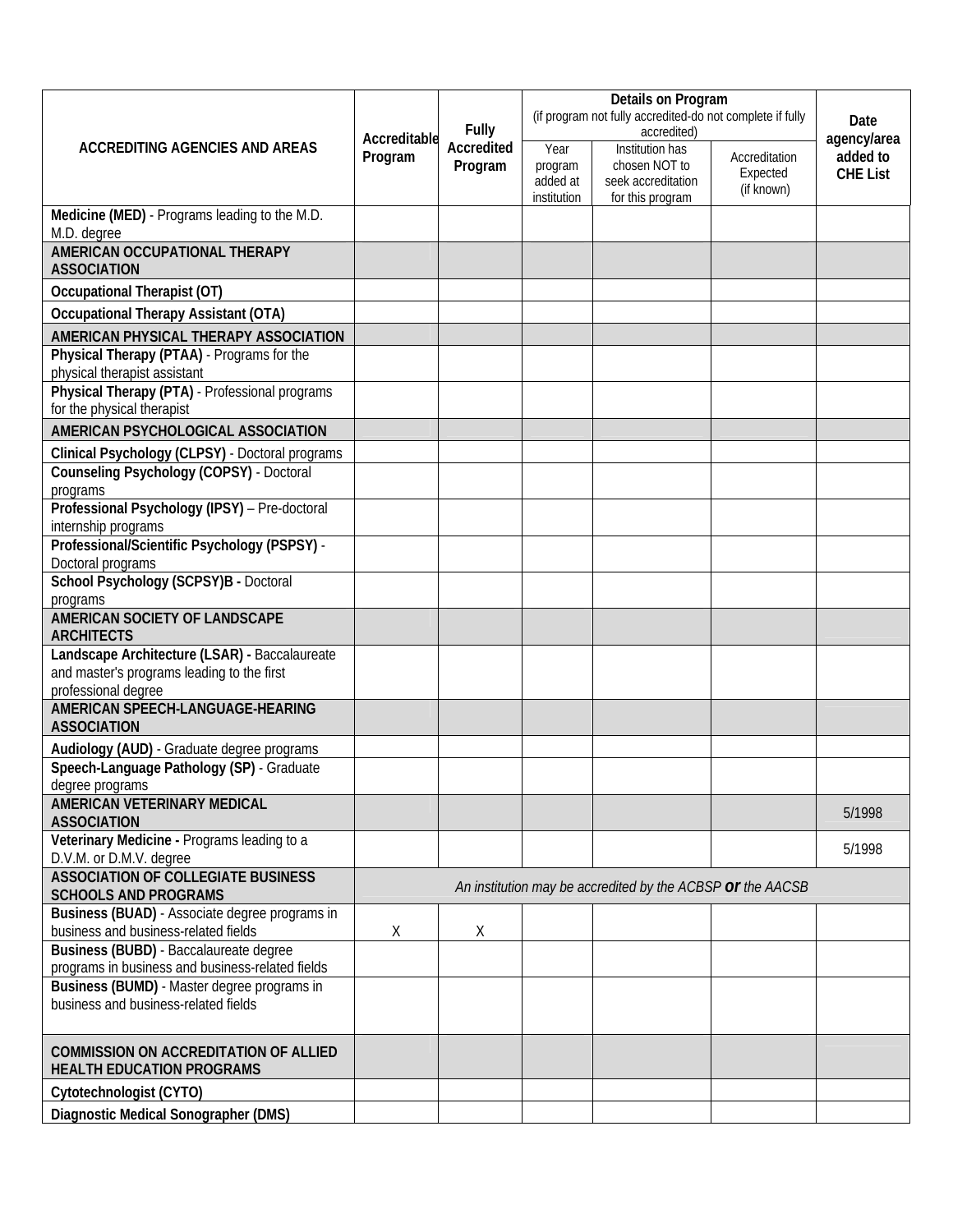| <b>ACCREDITING AGENCIES AND AREAS</b><br>Program                                                                                                            | Accreditable | Fully<br>Accredited<br>Program | (if program not fully accredited-do not complete if fully | Date                                                                       |                                         |                                            |
|-------------------------------------------------------------------------------------------------------------------------------------------------------------|--------------|--------------------------------|-----------------------------------------------------------|----------------------------------------------------------------------------|-----------------------------------------|--------------------------------------------|
|                                                                                                                                                             |              |                                |                                                           | accredited)                                                                |                                         | agency/area<br>added to<br><b>CHE List</b> |
|                                                                                                                                                             |              |                                | Year<br>program<br>added at<br>institution                | Institution has<br>chosen NOT to<br>seek accreditation<br>for this program | Accreditation<br>Expected<br>(if known) |                                            |
| Electroneurodiagnostic Technologist (ENDT)                                                                                                                  |              |                                |                                                           |                                                                            |                                         |                                            |
| <b>Emergency Medical Technician-Paramedic</b><br>(EMTP)                                                                                                     |              |                                |                                                           |                                                                            |                                         |                                            |
| Histologic Technician/Technologist (HT)<br>Joint Review Committee - Athletic Training<br>(JRC-AT)                                                           |              |                                |                                                           |                                                                            |                                         | 11/1999                                    |
| <b>Medical Assistant (MA)</b>                                                                                                                               |              |                                |                                                           |                                                                            |                                         |                                            |
|                                                                                                                                                             |              |                                |                                                           |                                                                            |                                         |                                            |
| Medical Records Administrator (MRA)                                                                                                                         |              |                                |                                                           |                                                                            |                                         |                                            |
| <b>Ophthalmic Medical Assistant (OMA)</b>                                                                                                                   |              |                                |                                                           |                                                                            |                                         |                                            |
| Perfusionist (PERF)<br>Physician Assistant (PA) - Assistant to the<br>primary care physician                                                                |              |                                |                                                           |                                                                            |                                         |                                            |
| <b>Respiratory Therapist (REST)</b>                                                                                                                         |              |                                |                                                           |                                                                            |                                         |                                            |
| Respiratory Therapy Technician (RESTT)                                                                                                                      |              |                                |                                                           |                                                                            |                                         |                                            |
| Specialist in Blood Bank Technology (SBBT)                                                                                                                  |              |                                |                                                           |                                                                            |                                         |                                            |
| Surgeon's Assistant (SA)                                                                                                                                    |              |                                |                                                           |                                                                            |                                         |                                            |
| Surgical Technologist (ST)                                                                                                                                  |              |                                |                                                           |                                                                            |                                         |                                            |
| <b>COMMISSION ON COLLEGIATE NURSING</b><br><b>EDUCATION (CCNE)</b>                                                                                          |              |                                |                                                           |                                                                            |                                         | 11/1999                                    |
| Nursing - Baccalaureate-degree nursing education<br>programs                                                                                                |              |                                |                                                           |                                                                            |                                         | 11/1999                                    |
| Nursing - Graduate-degree nursing education<br>programs                                                                                                     |              |                                |                                                           |                                                                            |                                         | 11/1999                                    |
| <b>COMMISSION ON OPTICIANRY</b><br><b>ACCREDITATION</b>                                                                                                     |              |                                |                                                           |                                                                            |                                         |                                            |
| Opticianry (OPLT) - 1-year programs for the<br>ophthalmic laboratory technician                                                                             |              |                                |                                                           |                                                                            |                                         |                                            |
| Opticianry (OPD) - 2-year programs for the<br>ophthalmic dispenser                                                                                          |              |                                |                                                           |                                                                            |                                         |                                            |
| <b>COMPUTING SCIENCE ACCREDITATION</b><br><b>BOARD, INC.</b>                                                                                                |              |                                |                                                           |                                                                            |                                         |                                            |
| Computer Science (COMP) - Baccalaureate<br>programs in computer science                                                                                     |              |                                |                                                           |                                                                            |                                         |                                            |
| <b>COUNCIL FOR ACCREDITATION OF</b><br><b>COUNSELING AND RELATED EDUCATION</b><br><b>PROGRAMS (CACREP)</b>                                                  |              |                                |                                                           |                                                                            |                                         | 5/1998                                     |
| Masters degree programs to prepare individuals for<br>community counseling, mental health counseling,<br>marriage and family counseling, school counseling, |              |                                |                                                           |                                                                            |                                         |                                            |
| student affairs practice in higher education, and<br>Doctoral-level programs in counselor education<br>and supervision.                                     |              |                                |                                                           |                                                                            |                                         | 5/1998                                     |
|                                                                                                                                                             |              |                                |                                                           |                                                                            |                                         |                                            |
| <b>COUNCIL ON EDUCATION FOR PUBLIC</b><br><b>HEALTH</b>                                                                                                     |              |                                |                                                           |                                                                            |                                         |                                            |
| <b>Community Health Education (CHE) - Graduate</b><br>programs offered outside schools of public health                                                     |              |                                |                                                           |                                                                            |                                         |                                            |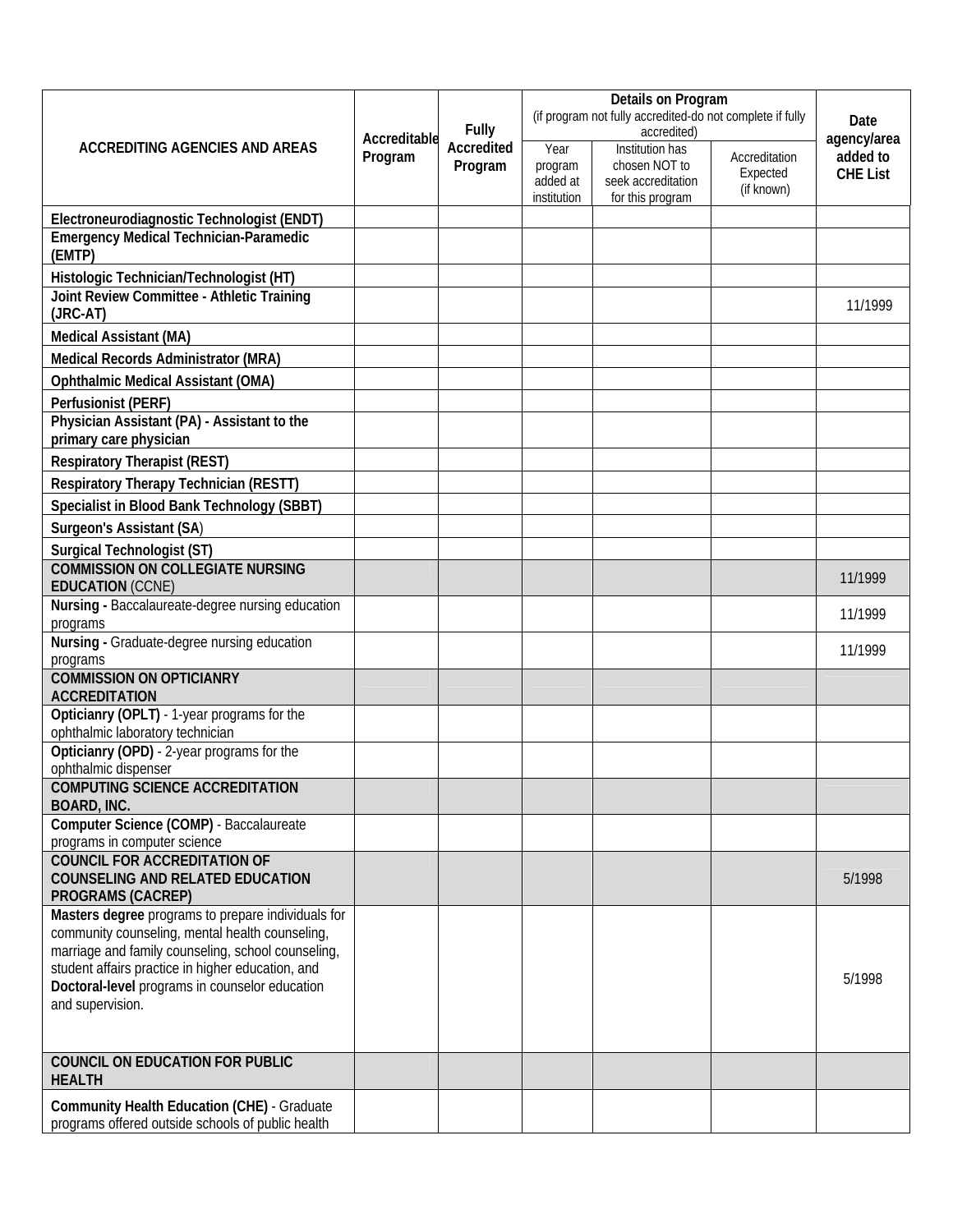| <b>ACCREDITING AGENCIES AND AREAS</b><br>Program                                                                                                                                                                                                                                  |              | <b>Fully</b><br>Accredited<br>Program | (if program not fully accredited-do not complete if fully | Date                                                                                             |                                         |                                            |
|-----------------------------------------------------------------------------------------------------------------------------------------------------------------------------------------------------------------------------------------------------------------------------------|--------------|---------------------------------------|-----------------------------------------------------------|--------------------------------------------------------------------------------------------------|-----------------------------------------|--------------------------------------------|
|                                                                                                                                                                                                                                                                                   | Accreditable |                                       | Year<br>program<br>added at<br>institution                | accredited)<br><b>Institution has</b><br>chosen NOT to<br>seek accreditation<br>for this program | Accreditation<br>Expected<br>(if known) | agency/area<br>added to<br><b>CHE List</b> |
| <b>Community Health/Preventative Medicine</b><br>(CHPM) - Graduate programs offered outside<br>schools of public health                                                                                                                                                           |              |                                       |                                                           |                                                                                                  |                                         |                                            |
| Public Health (PH) - Graduate schools of public<br>health                                                                                                                                                                                                                         |              |                                       |                                                           |                                                                                                  |                                         |                                            |
| <b>COUNCIL ON REHABILITATION EDUCATION</b><br>(CORE)                                                                                                                                                                                                                              |              |                                       |                                                           |                                                                                                  |                                         | 9/1999                                     |
| <b>Rehabilitation Counseling</b>                                                                                                                                                                                                                                                  |              |                                       |                                                           |                                                                                                  |                                         | 9/1999                                     |
| COUNCIL ON SOCIAL WORK EDUCATION                                                                                                                                                                                                                                                  |              |                                       |                                                           |                                                                                                  |                                         |                                            |
| Social Work (SW) - Baccalaureate and master's<br>degree programs                                                                                                                                                                                                                  |              |                                       |                                                           |                                                                                                  |                                         |                                            |
| <b>FOUNDATION FOR INTERIOR DESIGN</b><br><b>EDUCATION RESEARCH</b>                                                                                                                                                                                                                |              |                                       |                                                           |                                                                                                  |                                         |                                            |
| Interior Design (FIDER) - 2-year pre-professional<br>assistant level programs(certificate and associate<br>degree); first professional degree level programs<br>(master's and baccalaureate degrees and 3-year<br>certificate); and post professional master's degree<br>programs |              |                                       |                                                           |                                                                                                  |                                         |                                            |
| JOINT REVIEW COMMITTEE ON EDUCATION<br>IN RADIOLOGIC TECHNOLOGY                                                                                                                                                                                                                   |              |                                       |                                                           |                                                                                                  |                                         |                                            |
| Radiologic Technology (RAD) - Programs for<br>radiographers (Diploma, associate, baccalaureate<br>programs)                                                                                                                                                                       |              |                                       |                                                           |                                                                                                  |                                         |                                            |
| Radiologic Technology (RADTT) - Programs for<br>radiation therapists (Diploma, associate,<br>baccalaureate programs)                                                                                                                                                              |              |                                       |                                                           |                                                                                                  |                                         |                                            |
| JOINT REVIEW COMMITTEE ON EDUCATIONAL<br>PROGRAMS IN NUCLEAR MEDICINE<br><b>TECHNOLOGY</b>                                                                                                                                                                                        |              |                                       |                                                           |                                                                                                  |                                         |                                            |
| Nuclear Medicine Technologist (NMT) - Programs<br>for the nuclear medicine technologist                                                                                                                                                                                           |              |                                       |                                                           |                                                                                                  |                                         |                                            |
| NATIONAL ACCREDITING AGENCY FOR<br><b>CLINICAL LABORATORY SCIENCES</b>                                                                                                                                                                                                            |              |                                       |                                                           |                                                                                                  |                                         |                                            |
| <b>Clinical Laboratory Technician/Medical</b><br>Laboratory Technician (MLTC) - Certificate<br>program                                                                                                                                                                            |              |                                       |                                                           |                                                                                                  |                                         |                                            |
| <b>Clinical Laboratory Technician/Medical</b><br>Laboratory Technician (MLTAD) - Associate's<br>degree                                                                                                                                                                            |              |                                       |                                                           |                                                                                                  |                                         |                                            |
| <b>Clinical Laboratory Science/Medical Technology</b><br>(MT) - Professional programs (Baccalaureate and<br>master's level)                                                                                                                                                       |              |                                       |                                                           |                                                                                                  |                                         |                                            |
| NATIONAL ACCREDITING COMMISSION OF<br><b>COSMETOLOGY ARTS AND SCIENCES</b>                                                                                                                                                                                                        |              |                                       |                                                           |                                                                                                  |                                         |                                            |
| Cosmetology (COSME) - Postsecondary schools<br>and departments of cosmetology arts & sciences                                                                                                                                                                                     |              |                                       |                                                           |                                                                                                  |                                         |                                            |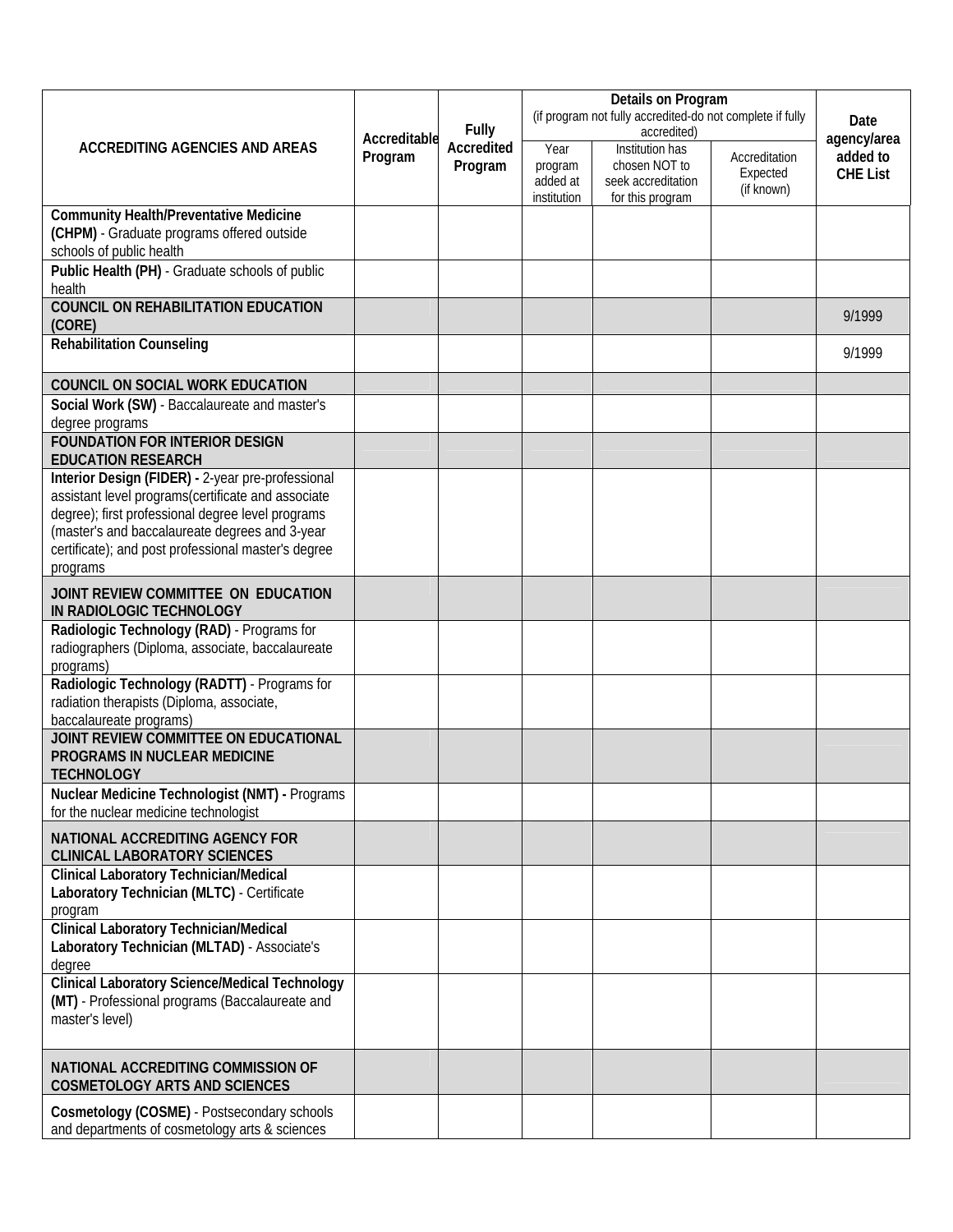|                                                                                                     | Accreditable   | <b>Fully</b><br>Accredited<br>Program | (if program not fully accredited-do not complete if fully | Date<br>agency/area                                                               |                                         |                             |
|-----------------------------------------------------------------------------------------------------|----------------|---------------------------------------|-----------------------------------------------------------|-----------------------------------------------------------------------------------|-----------------------------------------|-----------------------------|
| <b>ACCREDITING AGENCIES AND AREAS</b>                                                               | Program        |                                       | Year<br>program<br>added at<br>institution                | <b>Institution has</b><br>chosen NOT to<br>seek accreditation<br>for this program | Accreditation<br>Expected<br>(if known) | added to<br><b>CHE List</b> |
| NATIONAL ARCHITECTURAL ACCREDITING<br><b>BOARD, INC.</b>                                            |                |                                       |                                                           |                                                                                   |                                         |                             |
| Architecture (ARCH) - first professional degree<br>programs                                         |                |                                       |                                                           |                                                                                   |                                         |                             |
| NATIONAL ASSOCIATION OF INDUSTRIAL<br><b>TECHNOLOGY</b>                                             |                |                                       |                                                           |                                                                                   |                                         |                             |
| Industrial Technology (INDT) - Baccalaureate<br>degree programs                                     |                |                                       |                                                           |                                                                                   |                                         |                             |
| NATIONAL ASSOCIATION OF SCHOOLS OF<br><b>ART AND DESIGN</b>                                         |                |                                       |                                                           |                                                                                   |                                         |                             |
| Art & Design (ART) - Degree-granting schools and<br>departments and non-degree-granting schools     |                |                                       |                                                           |                                                                                   |                                         |                             |
| NATIONAL ASSOCIATION OF SCHOOLS OF<br><b>DANCE</b>                                                  |                |                                       |                                                           |                                                                                   |                                         |                             |
| Dance (DANCE) - Institutions and units within<br>institutions offering degree-granting and non-     |                |                                       |                                                           |                                                                                   |                                         |                             |
| degree-granting programs<br><b>NATIONAL ASSOCIATION OF SCHOOLS OF</b>                               |                |                                       |                                                           |                                                                                   |                                         |                             |
| <b>MUSIC</b><br>Music (MUS) - Baccalaureate and graduate degree                                     |                |                                       |                                                           |                                                                                   |                                         |                             |
| programs<br>Music (MUSA) - Community and junior college                                             |                |                                       |                                                           |                                                                                   |                                         |                             |
| programs<br>Music (MUSN) - Non-degree programs                                                      |                |                                       |                                                           |                                                                                   |                                         |                             |
| NATIONAL ASSOCIATION OF SCHOOLS OF                                                                  |                |                                       |                                                           |                                                                                   |                                         |                             |
| PUBLIC AFFAIRS AND ADMINISTRATION                                                                   |                |                                       |                                                           |                                                                                   |                                         |                             |
| Masters of Public Administration (MPA)                                                              |                |                                       |                                                           |                                                                                   |                                         | 7/2002                      |
| NATIONAL ASSOCIATION OF SCHOOLS OF<br><b>THEATER</b>                                                |                |                                       |                                                           |                                                                                   |                                         |                             |
| Theater (THEA) - Institutions and units within<br>institutions offering degree-granting and/or non- |                |                                       |                                                           |                                                                                   |                                         |                             |
| degree-granting programs<br>NATIONAL COUNCIL FOR ACCREDITATION OF                                   |                |                                       |                                                           |                                                                                   |                                         |                             |
| <b>TEACHER EDUCATION</b><br>Teacher Education (TED) - Baccalaureate and                             |                |                                       |                                                           |                                                                                   |                                         |                             |
| graduate programs for the preparation of teachers                                                   |                |                                       |                                                           |                                                                                   |                                         |                             |
| and other professional personnel for elementary<br>and secondary schools                            |                |                                       |                                                           |                                                                                   |                                         |                             |
| NATIONAL LEAGUE FOR NURSING, INC                                                                    |                |                                       |                                                           |                                                                                   |                                         |                             |
| Nursing (PNUR) - Practical nursing programs                                                         | $\pmb{\times}$ |                                       |                                                           | X                                                                                 |                                         |                             |
| Nursing (ADNUR) - Associate degree programs                                                         |                |                                       |                                                           |                                                                                   |                                         |                             |
| Nursing (DNUR) - Diploma programs                                                                   |                |                                       |                                                           |                                                                                   |                                         |                             |
| Nursing (NUR) - Baccalaureate and higher degree<br>programs                                         |                |                                       |                                                           |                                                                                   |                                         |                             |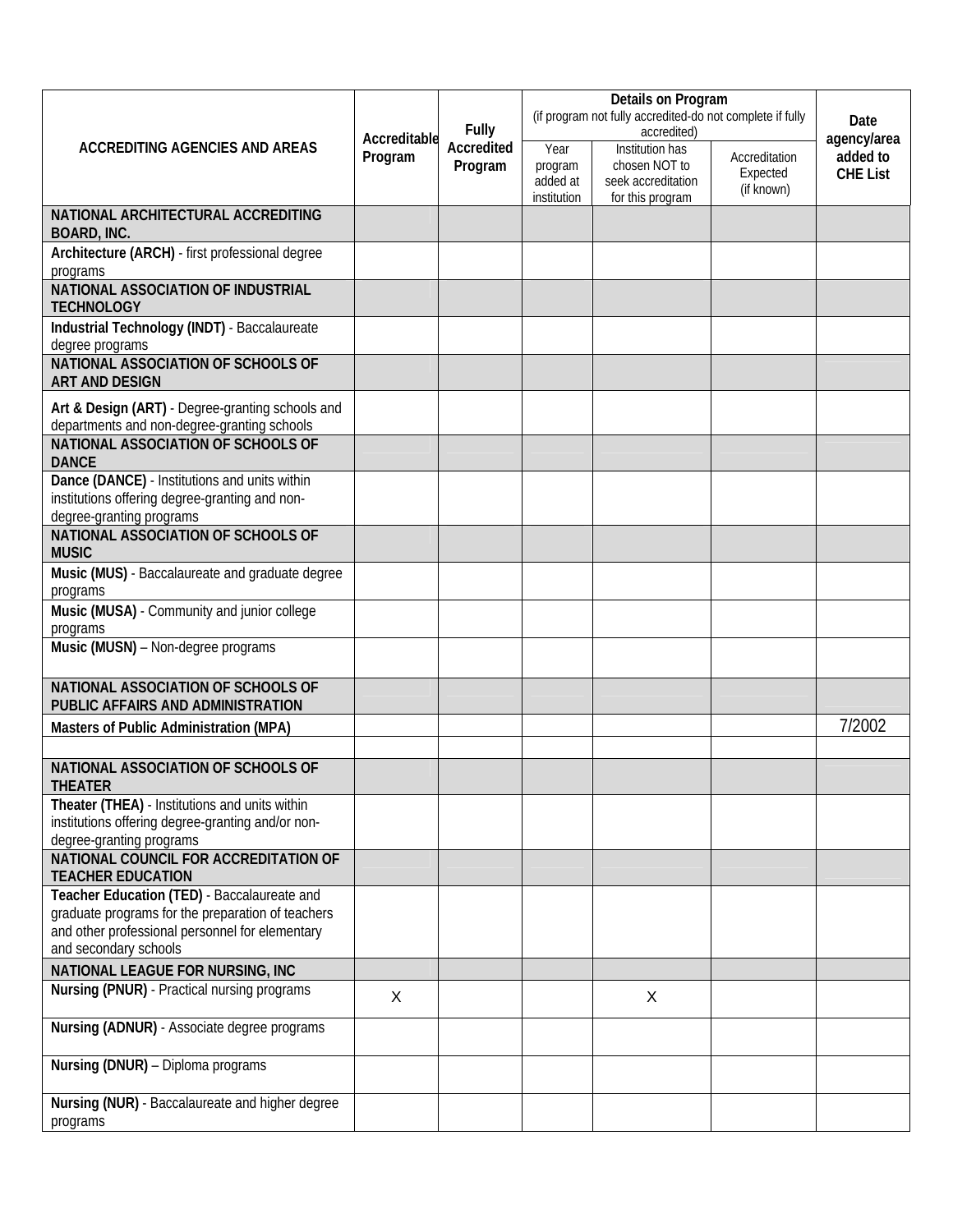| <b>ACCREDITING AGENCIES AND AREAS</b>                                                    | Accreditable<br>Program | Fully<br>Accredited<br>Program | Details on Program<br>(if program not fully accredited-do not complete if fully<br>accredited) |                                                                            |                                         | Date<br>agency/area         |
|------------------------------------------------------------------------------------------|-------------------------|--------------------------------|------------------------------------------------------------------------------------------------|----------------------------------------------------------------------------|-----------------------------------------|-----------------------------|
|                                                                                          |                         |                                | Year<br>program<br>added at<br>institution                                                     | Institution has<br>chosen NOT to<br>seek accreditation<br>for this program | Accreditation<br>Expected<br>(if known) | added to<br><b>CHE List</b> |
| SOCIETY OF AMERICAN FORESTERS                                                            |                         |                                |                                                                                                |                                                                            |                                         |                             |
| Forestry (FOR) - Programs leading to a bachelor's<br>or higher first professional degree |                         |                                |                                                                                                |                                                                            |                                         |                             |

**Total**  $\frac{4}{\frac{3}{2}}$ *THIS INFORMATION TO BE USED AS A BASE FOR PERFORMANCE INDICATOR 3D*